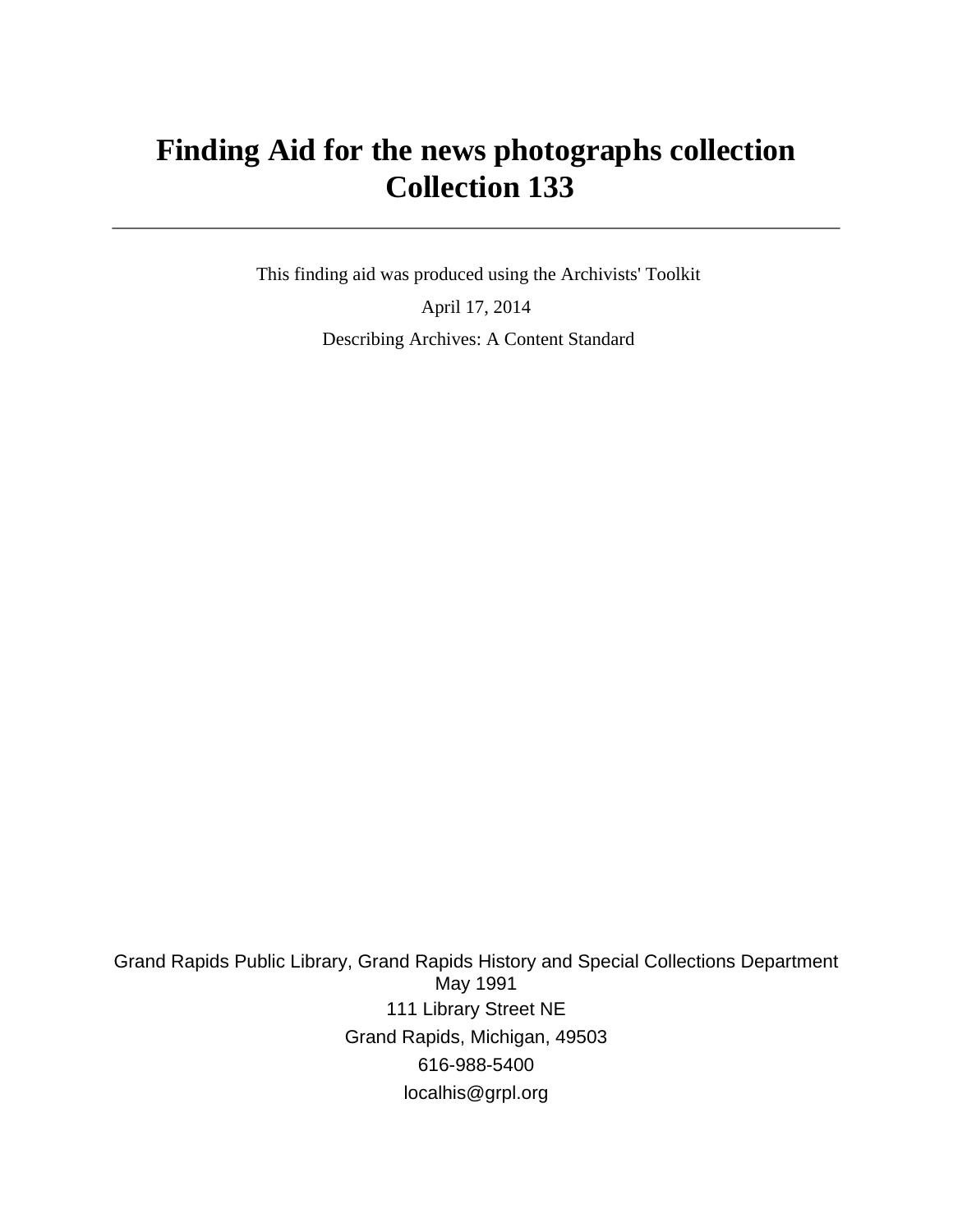## **Table of Contents**

 $\overline{\phantom{a}}$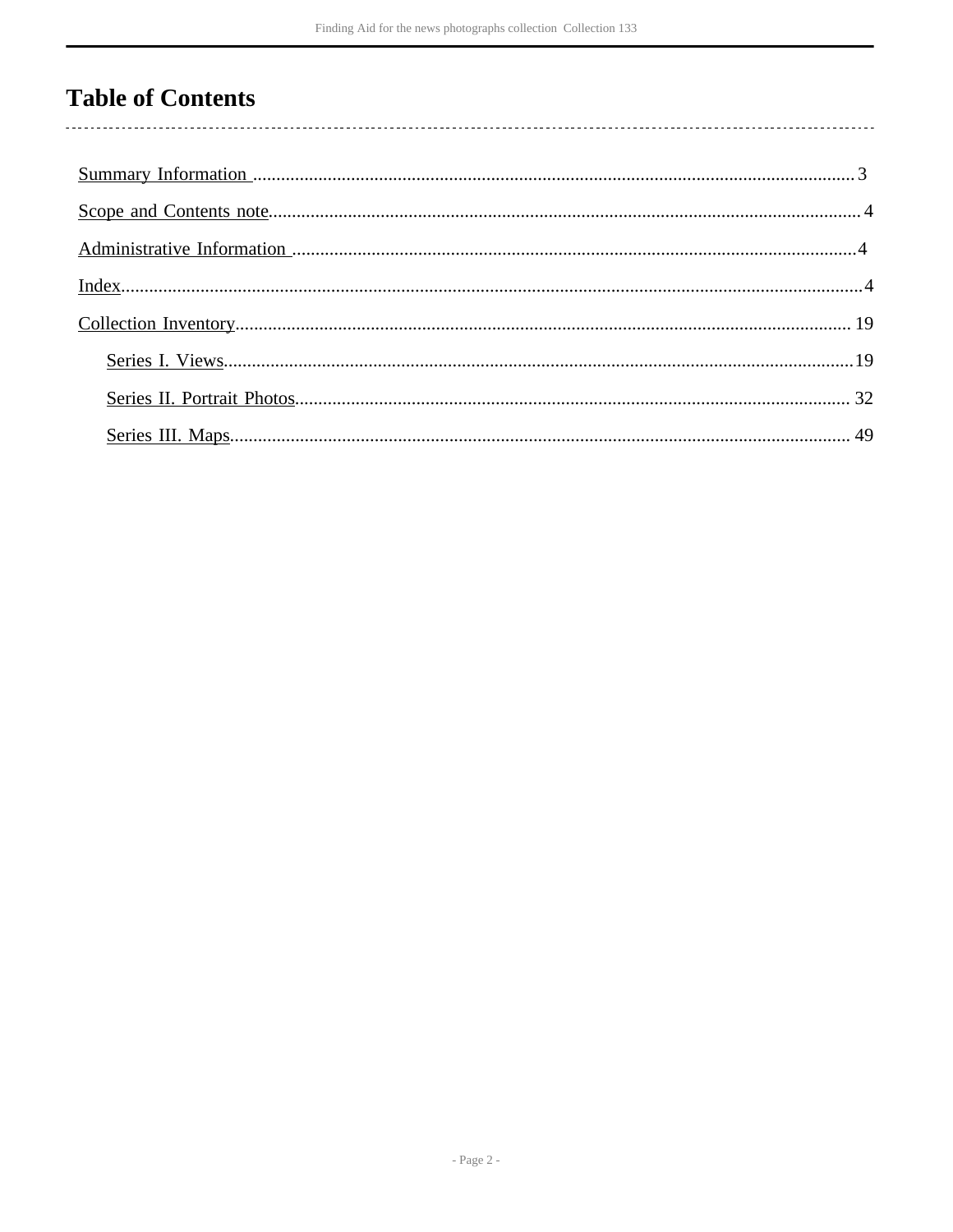# <span id="page-2-0"></span>**Summary Information**

| <b>Repository</b>           | Grand Rapids Public Library, Grand Rapids History and Special<br><b>Collections Department</b>                                                                                                                                                                                                                                                                                                                                                                                                                                                                                                                                                                                                                                                                                                                               |
|-----------------------------|------------------------------------------------------------------------------------------------------------------------------------------------------------------------------------------------------------------------------------------------------------------------------------------------------------------------------------------------------------------------------------------------------------------------------------------------------------------------------------------------------------------------------------------------------------------------------------------------------------------------------------------------------------------------------------------------------------------------------------------------------------------------------------------------------------------------------|
| <b>Title</b>                | News photographs collection                                                                                                                                                                                                                                                                                                                                                                                                                                                                                                                                                                                                                                                                                                                                                                                                  |
| Date [inclusive]            | 1953-1969                                                                                                                                                                                                                                                                                                                                                                                                                                                                                                                                                                                                                                                                                                                                                                                                                    |
| <b>Extent</b>               | 0.79 Linear feet Three boxes                                                                                                                                                                                                                                                                                                                                                                                                                                                                                                                                                                                                                                                                                                                                                                                                 |
| Language                    | English                                                                                                                                                                                                                                                                                                                                                                                                                                                                                                                                                                                                                                                                                                                                                                                                                      |
| <b>Positive image codes</b> | Prints from negatives are documented by a "P", at the end of entry. Digital<br>prints from the Fuji Pictograph machines have an "F" Photocopies, rather<br>than actual photographic prints, are designated with a "C"                                                                                                                                                                                                                                                                                                                                                                                                                                                                                                                                                                                                        |
| <b>Abstract</b>             | The News Photographs collection contains negatives that document<br>newsworthy people and events primarily in Grand Rapids, Michigan, but<br>also in other Michigan communities from 1953 to 1969, with the bulk of<br>the images dated from 1956 to 1962. A large number of portrait negatives<br>depict such notables as Dwight Eisenhower and Nikita Khrushchev.<br>Scenes include various Grand Rapids buildings, or events such as tornado<br>damage from the late 1950s, or Mackinac Bridge press coverage. The<br>source and true date of receipt of this collection is unknown, and the<br>photographer and context for the images is also undocumented, which<br>may present some copyright challenges in usage. Positive photographic<br>prints made from the negatives are occasionally added to this collection. |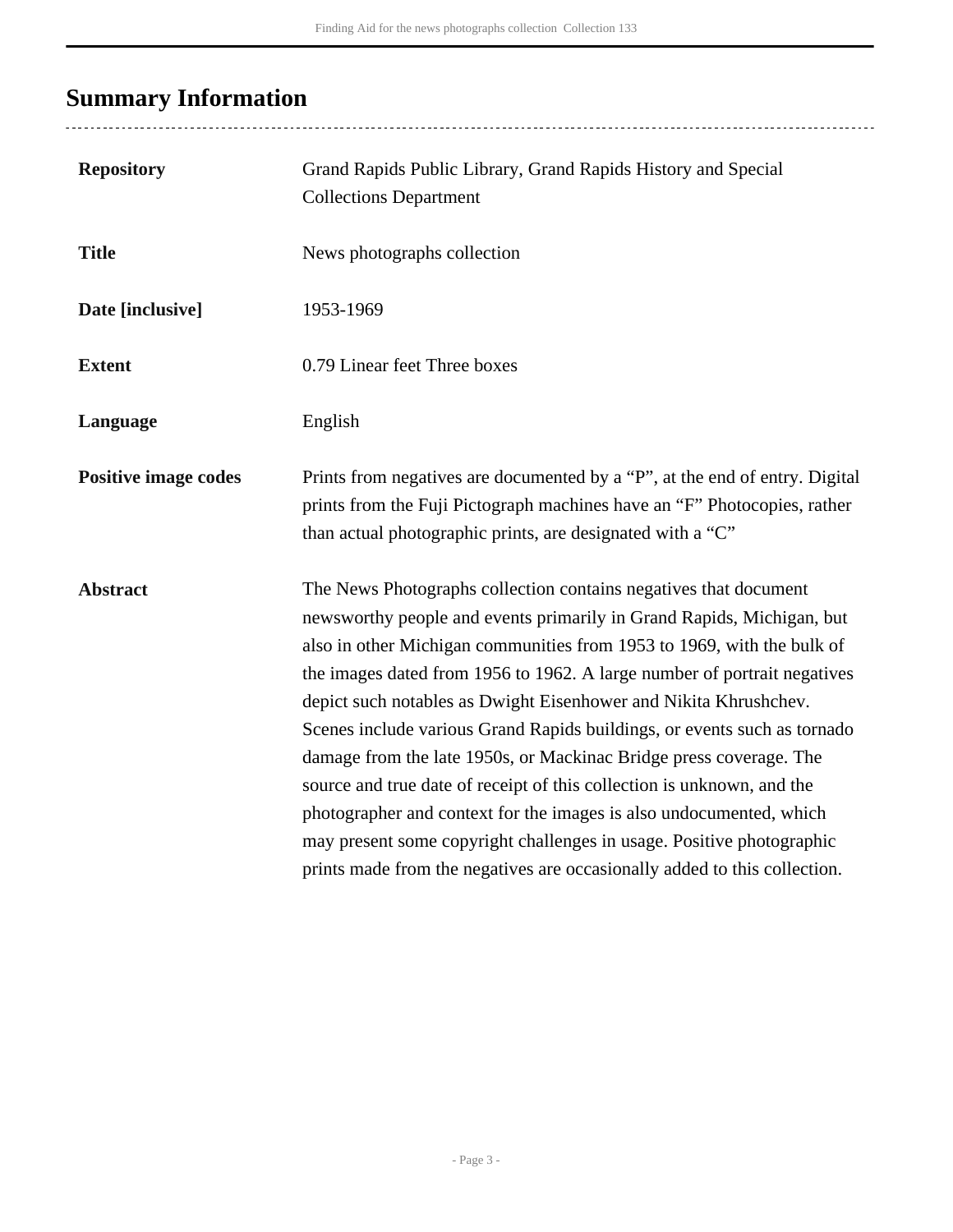### <span id="page-3-0"></span>**Scope and Contents note**

The negatives in this collection represent a portion of the people, places and events allotted news coverage in Grand Rapids, Michigan from 1953 through 1969. The bulk of the negatives, however, date from 1956-1962. A large series of portrait negatives depict international, national, state and local people. In addition, many local public buildings are found here, including schools, churches, hospitals, courthouses and city hall. Views of factories and commercial buildings are also included. The collection also contains images of governmental buildings in Lansing, Mich. and Washington, D.C. Tornado damage in Western Michigan and the destruction from the 1953 Flint, Mich. area is also depicted. Finally, various visuals, such as maps, are included.

### <span id="page-3-1"></span>**Administrative Information**

#### **Publication Information**

Grand Rapids Public Library, Grand Rapids History and Special Collections Department May 1991

#### **Immediate Source of Acquisition note**

Donor unknown, accession number 1991.000

### <span id="page-3-2"></span>**Index**

Aberdeen School # b.1,f.1

Airplanes # b.1,f.79

Allendale Pumping Station # b.1,f.2

Aquinas House of Studies # b.1,f.3

Association of Commerce Building # b.1,f.4

Atlantic Mills # b.1,f.5

Bank Merger # b.1,f.6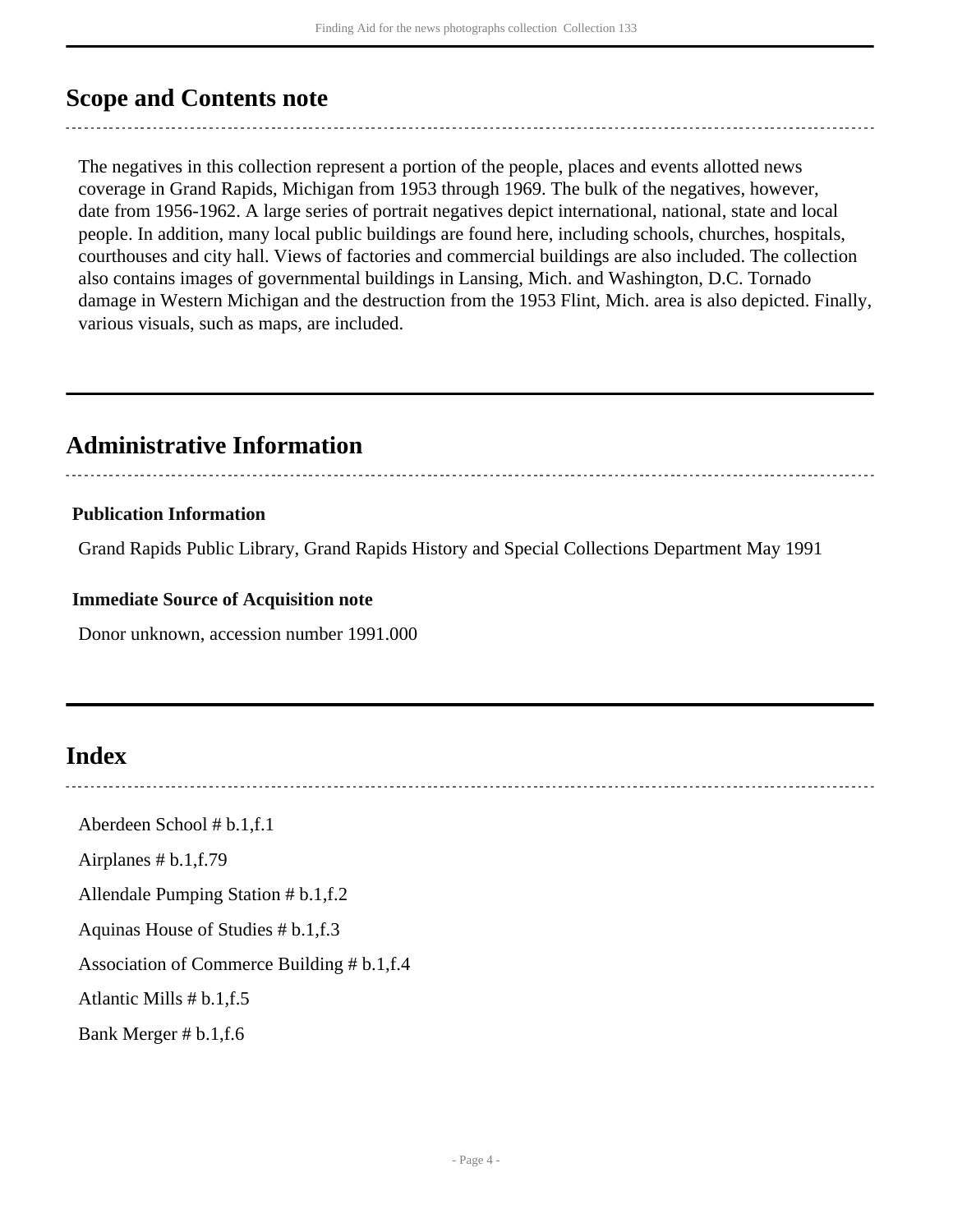- Blair House. Washington, D.C. # b.1,f.7
- Bowen School # b.1,f.8
- Breton Downs School # b.1,f.9
- Bridge Street Bridge # b.1,f.10
- Bridges # b.1,f.10,143,97
- Builders and Traders Office # b.1,f.11
- Butterworth Hospital # b.1,f.12-14,39
- Calvin College # b.1,f.15
- Campau Park School # b.1,f.16
- Capitol. Washington, D.C. # b.1,f.17
- Cars. Old Street Scene # b.1,f.18
- Catholic Central High School # b.1,f.19
- Central Bank # b.1,f.20
- Central High School # b.1,f.21
- Central Michigan University # b.1,f.22-3
- Central Reformed Church # b.1,f.24
- Chamber of Commerce # b.1,f.4
- Cherry Blossoms. Washington, D.C. # b.2,f.211
- Christian High School # b.1,f.25
- Churches # b.1,f.24,52,140,181,184,202
- Cincinnati & Ohio Railway Yards (?) b.1, f. 25.5 City Hall # b.1,f.27-9,31,33
- City Hall Annex # b.1,f.30
- City Hall. Kent City, Mich. # b.1,f.32
- City/County Building # b.1,f.26
- Civic Auditorium # b.1,f.35-6
- Civic Center. Sparta, Mich. # b.1,f.37
- Civil Defense Headquarters. Battle Creek, Mich. # b.1,f.34
- Clouds  $# b.1,f.38$
- Cobalt Bomb Machine # b.1,f.39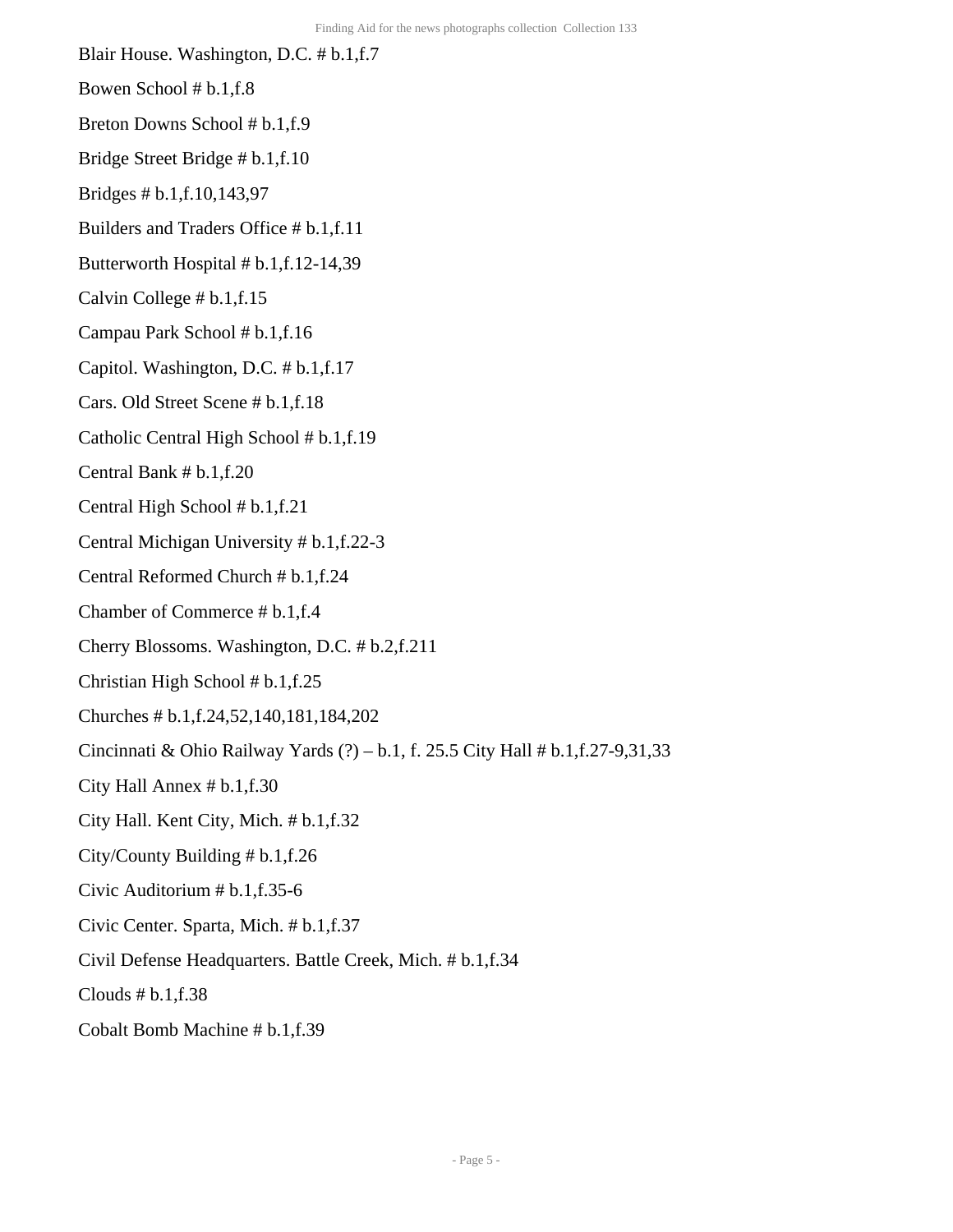Colleges # b.1,f.15,80

Congress School # b.1,f.40

Continental Decalomania. Sparta, Mich. # b.2,f.178

- County Building # b.1,f.41-3
- Creston High School # b.1,f.44
- Dow Chemical Co. Midland, Mich. # b.1,f.45
- East Grand Rapids High School # b.1,f.46
- East Grand Rapids Luxury Apartments # b.1,f.47
- Extensole Corp. Sparta, Mich # b.2,f.178
- Factories # b.1,f. 45,48,53-5,82,90-1,122,178
- Federal Mogul Bearing Plant # b.1,f.48
- Federal Reserve. Washington, D.C. # b.2,f.210
- Federal Square Grill # b.1,f.49
- Filter Center # b.1,f.50
- Fire Station # b.1,f.51
- First Pilgrim Tabernacle Church # b.1,f.52
- Fisher Body Plant #1 # b.1,f.53
- General Motors Plant #2 # b.1,f.54
- Gibson Plant # b.1,f.55
- Godwin Elementary School # b.1,f.56
- Godwin High School # b.1,f.57
- Grand Rapids City Jail # b.1,f.59
- Grand Rapids Furniture Museum # b.1,f.64
- Grand Rapids Police Station # b.1,f.65
- Grand Rapids Press # b.1,f.60
- Grand Rapids Stadium # b.1,f.5,b.2,f.187
- Grand Rapids. Aerial Shots # b.1,f.58
- Grand River # b.1,f.66
- Grand Valley Board Members # b.1,f.61-2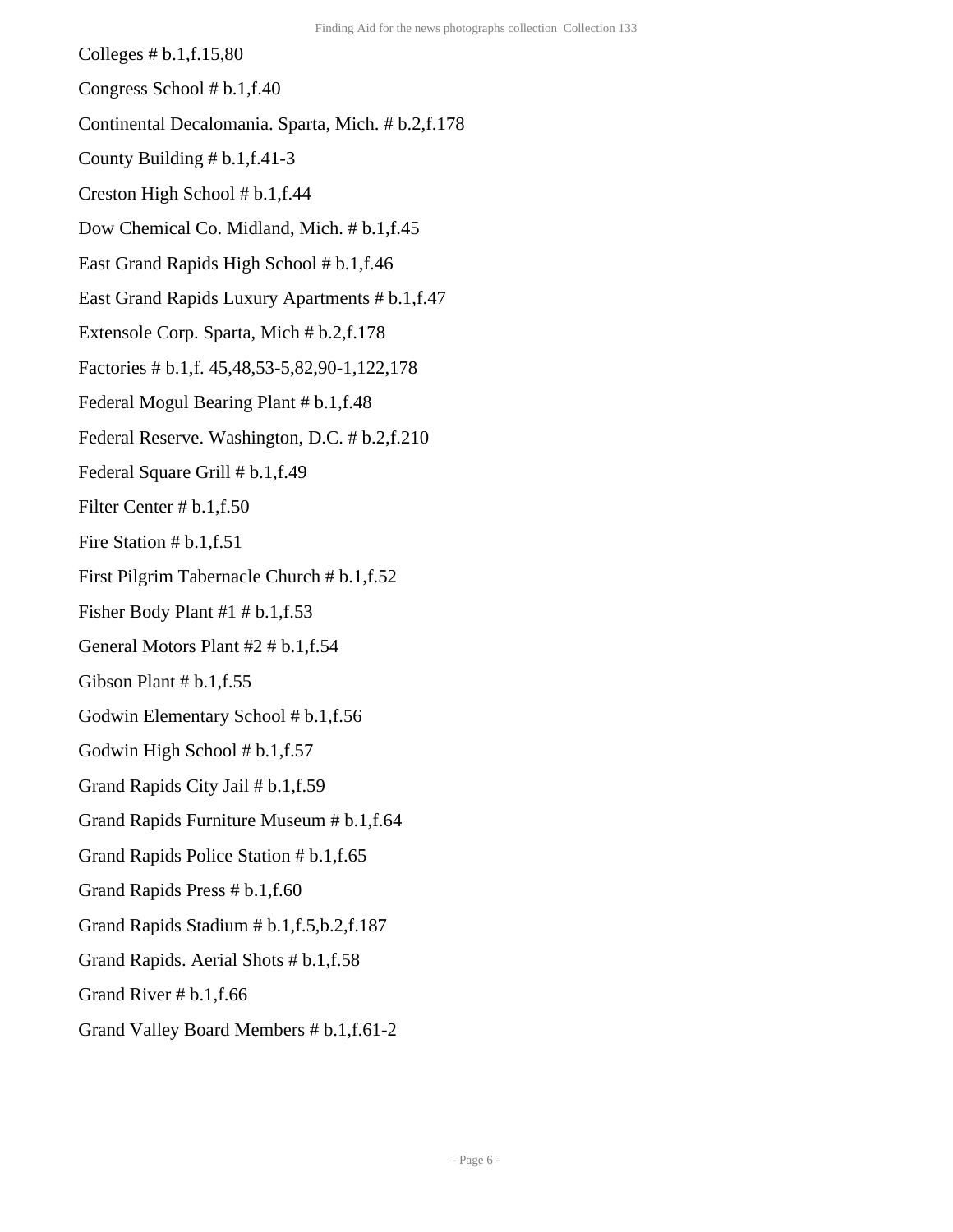Grand Valley College "Carols" # b.1,f.63 Grandville (Mich.), Water Tank # b.1,f.67 Hamilton (Mich.), High School # b.1, f.68 Haven of Rest Mission # b.1,f.69 Hawaii. Diamond Head # b.1,f.70 Health Dept. and Traffic Engineers Office # b.1,f.33 Home Acres # b.1,f.71 Hospitals # b.1,f.12-14,39,133-4,165-6,185-6 Hotels # b.1,f.99,128,136-8 Houseman Building # b.1,f.72 Houseman Case # b.1,f.73 Houston Processor # b.1,f.74 Howard Johnson # b.1,f.75 Hudsonville, Mich. # b.1,f.76 Ionia, Mich. # b.1,f.77 Jarecki Building # b.1,f.78 Jets # b.1,f.79 Junior College # b.1,f.80 Keeler Building # b.1,f.81 Kellogg Plant. Battle Creek, Mich. - b.1,f.82 Kellogsville School # b.1,f.83 Kenowa Water Authority # b.1,f.84 Kent County Jail # b.1,f.85 Kent County Juvenille Detention Home # b.1,f.86 Kentwood (Mich.) School Board # b.1,f.87 Lansing, Mich. # b.1,f.88-9 Lear # b.1,f.90-1 Lee Mansion. Washington, D.C. # b.2,f.206 Library of Congress. Washington, D.C. # b.1,f.92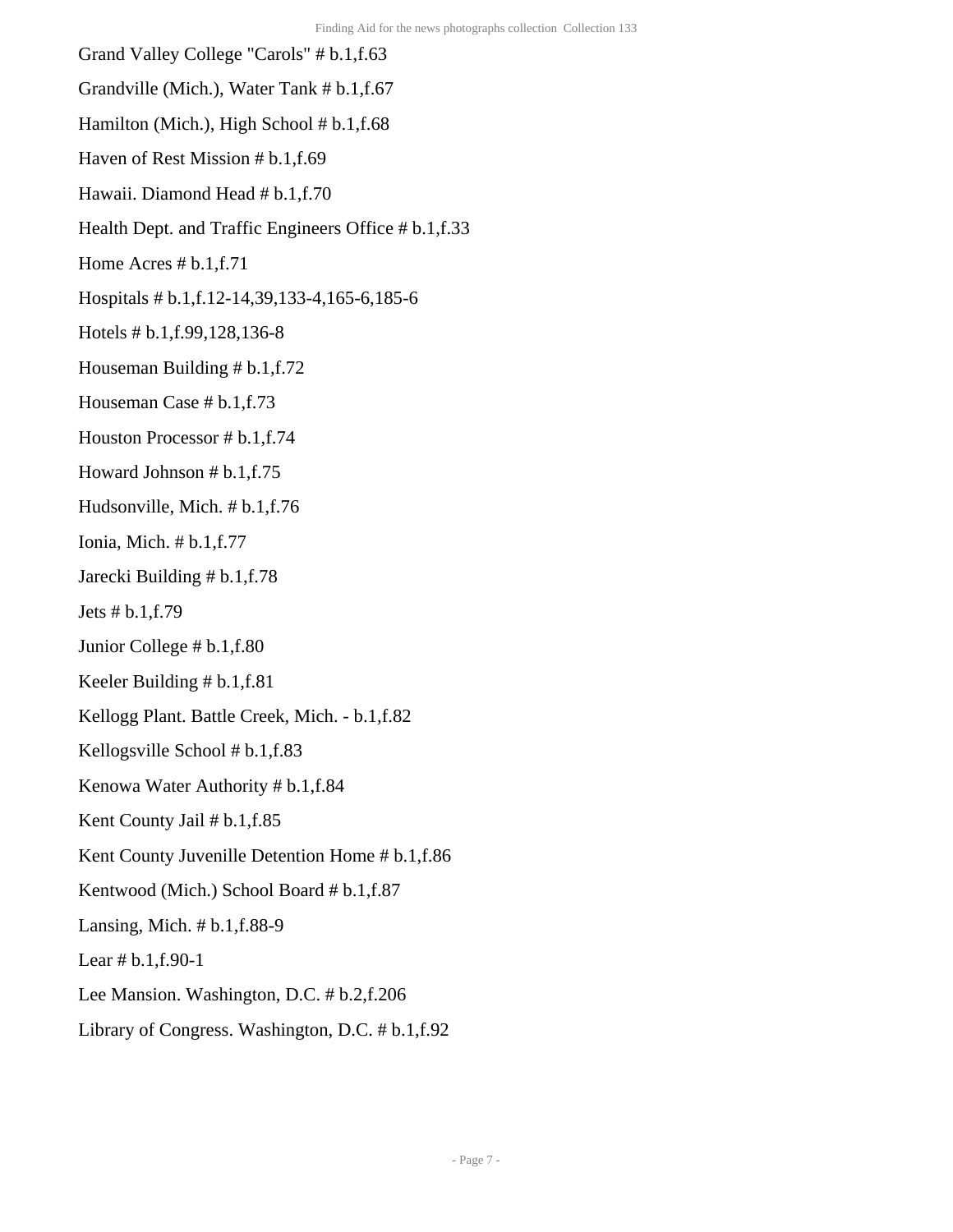- Library. Grand Rapids # b.1,f.93-4
- Lincoln Memorial # b.2,f.207
- London, England  $# b.1,f.95$
- Macabees Hall # b.1,f.96
- Mackinac Bridge # b.1,f.97
- Mackinac Bridge Press Coverage # b.1,f.98
- Manger Hotel # b.1,f.99
- Map. Caribean # b.1, f.100
- Map. Central America # b.1,f.101
- Map. Dominican Republic and Haiti # b.1,f.102
- Map. Europe/Russian Missile Bases # b.1,f.103
- Map. Germany. East and West # b.1,f.104
- Map. Grand Rapids # b.1,f.105
- Map. Grand Rapids Streets # b.1,f.106
- Map. Grand Rapids and Surrounding Townships #  $b.1,f.107$
- Map. Kent County, Mich. # b.1,f.108
- Map. Kentucky and Surrounding Areas #  $b.1,f.109$
- Map. Laos # b.1,f.110
- Map. Manistee National Forest # b.1,f.111
- Map. Michigan # b.1,f.112
- Map. Middle Atlantic States # b.1,f.113
- Map. Panama # b.1,f.114
- Map. Syria # b.1,f.115
- Map. Tornado  $# b.1,f.116$
- Map. United States # b.1,f.117
- McKay Tower # b.1,f.118
- Mel Trotter Mission # b.1,f.119
- Michigan Bell # b.1,f.120
- Michigan Cities. Aerial Shots # b.1,f.121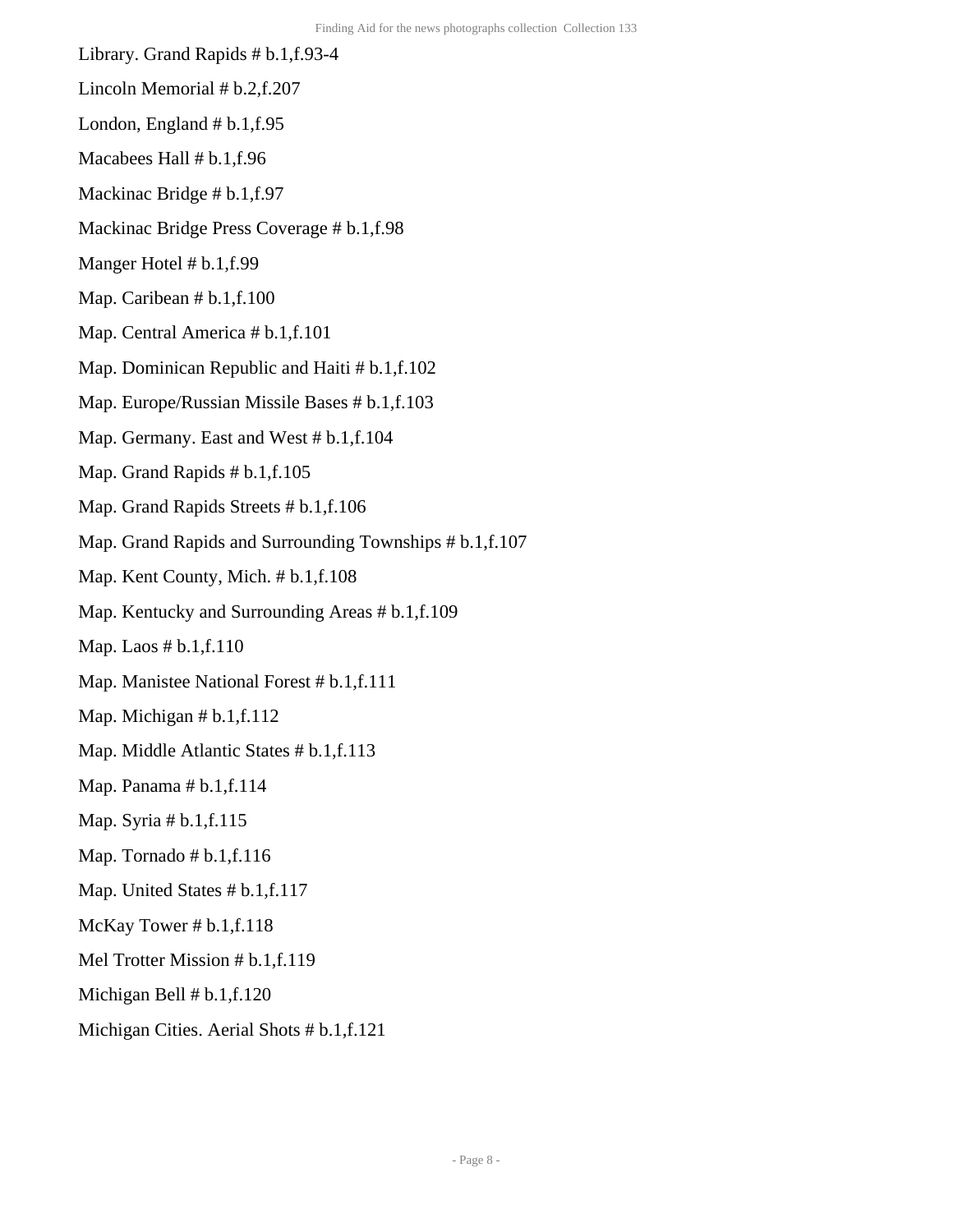Michigan Consolidated Gas Co. # b.1,f.122 Michigan National Bank # b.1,f.123 Michigan National Guard Armory # b.1,f.124 Michigan State Capitol. Lansing, Mich. # b.1,f.125 Michigan State University # b.1,f.126 Michigan Trust Co. # b.1,f.6,127 Missions  $# b.1,f.119$ Morton House (hotel) # b.1,f.128 Mount Vernon # b.2,f.208 Muskegon (Mich.) Post Office # b.1,f.129 Muskegon Piston Ring Plant. Sparta, Mich. # b.2,f.178 National Airport. Washington, D.C. # b.2,f.206 Navy Medical Center. Washington, D.C. # b.2,f.208 Newaygo (Mich.) County Court House # b.1,f.130 Northwestern Printing Co. # b.1,f.131 Norton Park School # b.1,f.132 Ocean Liners # b.2,f.173 Old Carnation Milk Plant. Sparta, Mich # b.2,f.178 Old Kent Bank # b.1,f.6 Osteopathic Hospital # b.1,f.133-4 Otsego (Mich.) High School # b.1,f.135 Pantlind Hotel # b.1,f.136-8 Paris Township Offices # b.1,f.139 Park Congregational Church # b.1,f.140 Parking Ramp # b.1,f.141 Paw Paw, Mich. City Buildings # b.1,f.142 Pearl Street Bridge # b.1,f.143 Pennsylvania Railroad # b.1,f.144 Pentagon # b.2,f.209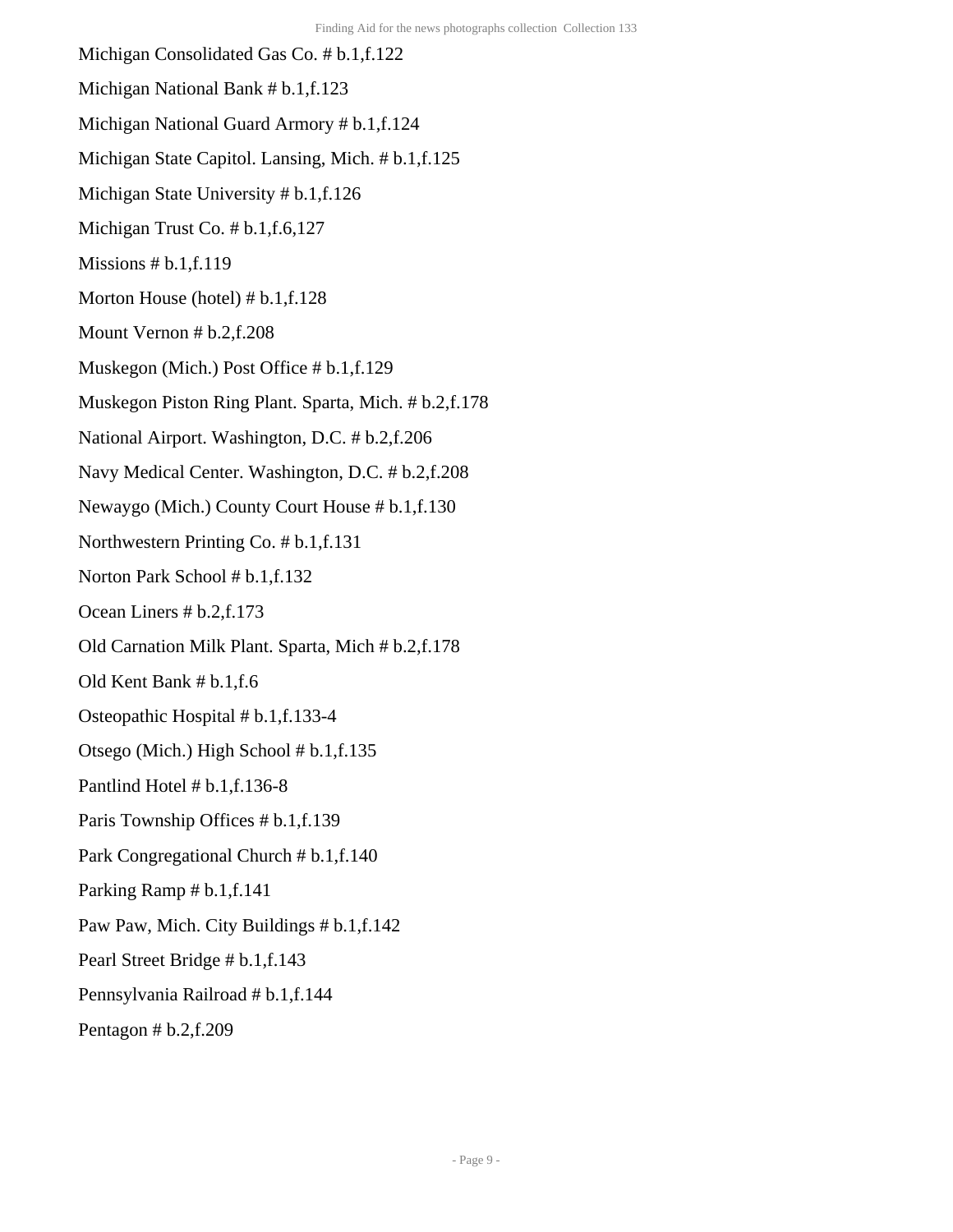- People's National Bank # b.2,f.159
- People. Adams, Paul L. # b.1,f.145
- People. Allen, Glen S. Jr. # b.1,f.146
- People. Andrus, Len # b.1,f.147
- People. Babcock, Bishop # b.1,f.148
- People. Barmore, Mr. # b.1,f.149
- People. Barofsky, Dr. # b.1,f.150
- People. Barto, Bernard # b.1,f.151-4
- People. Baum, Jesse # b.1,f.155
- People. Bean, George # b.1,f.156
- People. Beedle, Senator # b.1,f.157
- People. Bentley, Rep. Alvin # b.1,f.158-9
- People. Beukema, Benjamin # b.1,f.160-1
- People. Bissell, Melvin R. III # b.1,f.162
- People. Blandford, Robert # b.1,f.163-4
- People. Bolt, Andrew # b.1,f.165
- People. Boorerman, Rep. Willard # b.1,f.166
- People. Borgman, Mr. # b.1,f.167-8
- People. Bowsma, Oscar E. # b.1,f.169
- People. Bozin, Dr. Lewis # b.1,f.170
- People. Brandau, Harry # b.1,f.171
- People. Breen, Frank # b.1,f.194
- People. Britt, Gordon # b.2,f.57
- People. Brouwer, Peter # b.1,f.172
- People. Brown, Basil # b.1,f.173
- People. Brown, Josephine # b.2,f.11
- People. Brown, Prentice # b.1,f.174
- People. Brown, Sanford A. # b.1,f.175-6
- People. Bruggnik, Ray # b.1,f.177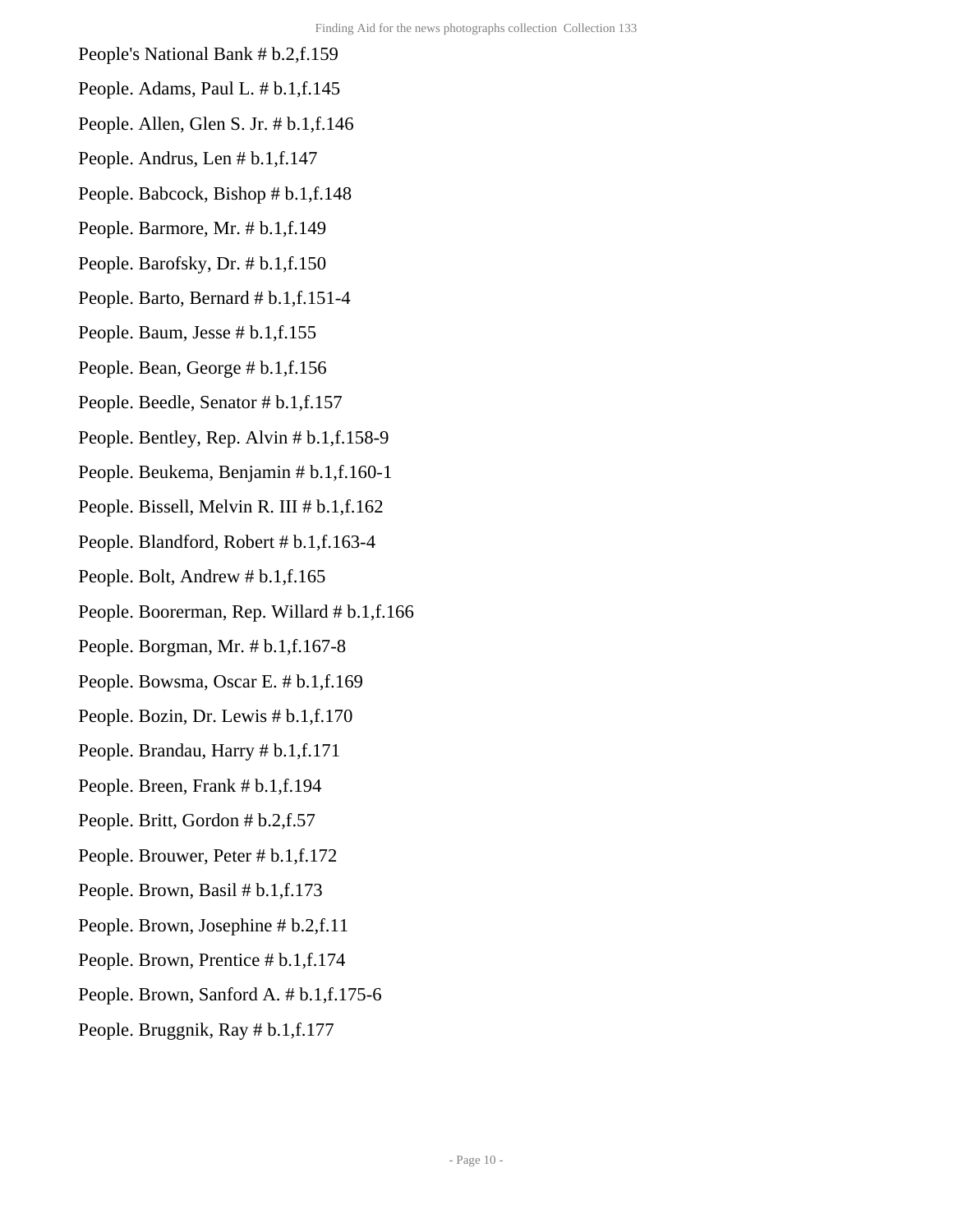- People. Brunette, Edward # b.1,f.178
- People. Burns, Harry # b.1,f.179 People. Burns, Mr. # b.2,f.69
- People. Buth, Martin D. # b.1,f.180
- People. Campbell, Tom # b.1,f.181
- People. Carlson, Roland # b.1,f.182
- People. Carson, Gordon # b.1,f.183
- People. Chaffee, Lt. R.B. # b.1,f.184
- People. Christianson, Clifford # b.1,f.185
- People. Clark, Lynn # b.1,f.186-7
- People. Clay, Gen. Lucious # b.1,f.188
- People. Collins, John # b.1,f.189
- People. Cook, George # b.1,f.190-2
- People. Dangl, William b.1,f.193-5
- People. Danhoff, Robert J. # b.1,f.196
- People. Daniels, George S. # b.1,f.197
- People. Davis, Stanley J. # b.1,f.198
- People. DeBoer, Simon # b.1,f.199
- People. DeKorne, Lewis # b.1,f.200
- People. DeMaadge, Mr. # b.1,f.201
- People. Dilley, Donald # b.1,f.202
- People. Dougan, Robert # b.1,f.203
- People. Doyle, Pat # b.1,f.204
- People. Dunn, Laurin # b.1,f.205
- People. Eisenhower, Dwight D. # b.1,f.206
- People. Elliott, Richard K. # b.1,f.207
- People. Ettesvoldt, Wyn # b.1,f.208
- People. Ferris, Spencer # b.1,f.209
- People. Fietsorb, Vern L. # b.1,f.210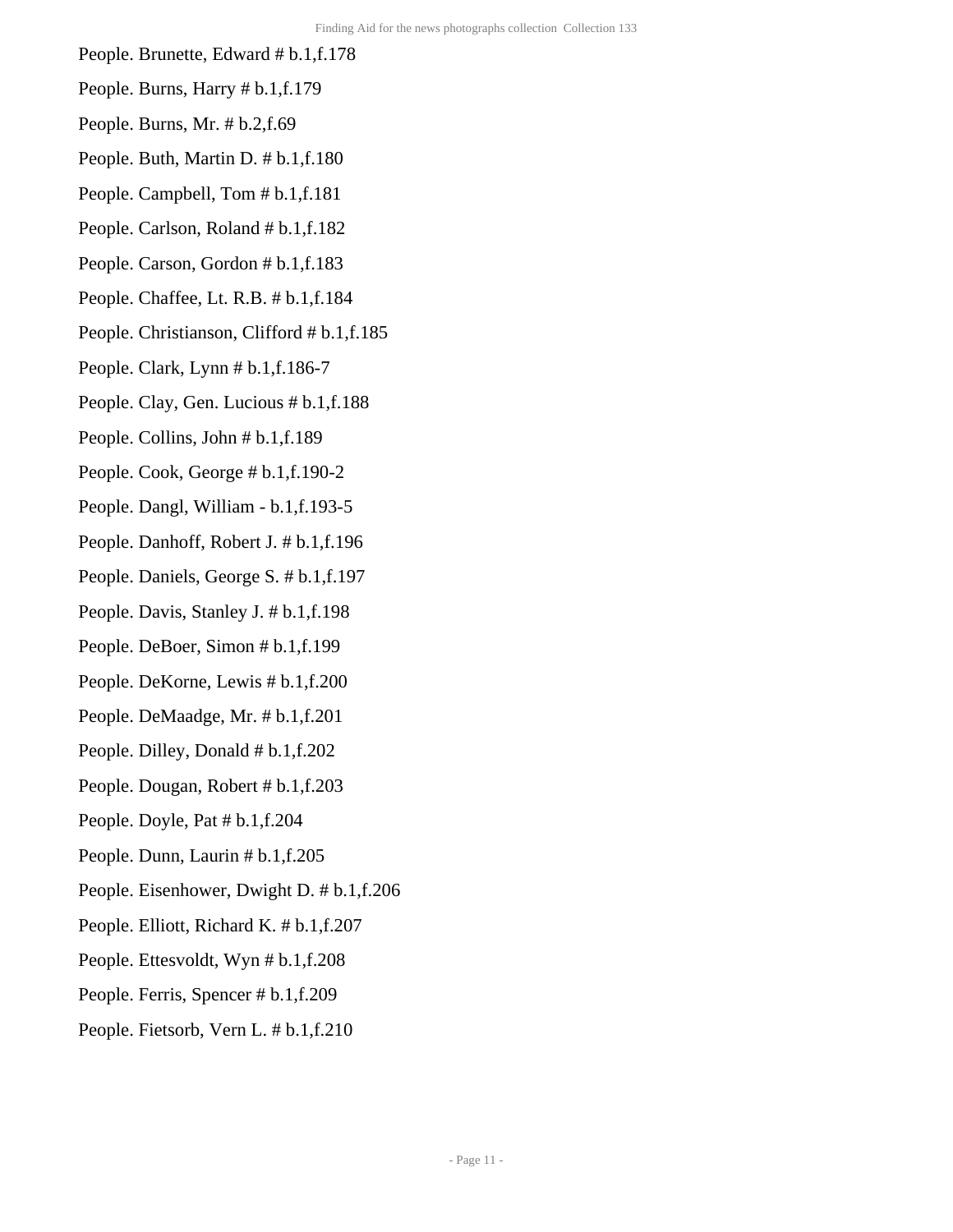- People. Finger, Mr. # b.1,f.211
- People. Fink, Donald # b.1,f.212
- People. Fox, Henry # b.1,f.183
- People. Frey, Edward # b.1,f.213
- People. Garlington, William J. # b.1,f.214
- People. Geerlings, Sen. Clyde # b.1,f.215-16
- People. Gibbs, Lloyd W. # b.1,f.217
- People. Goodsma, Herbert # b.1,f.218
- People. Gordon, Britton # b.1,f.219
- People. Green, Perry # b.1,f.221
- People. Green, Rep. Allison # b.1,f.220
- People. Hallaby, Mr. # b.2,f.1
- People. Hanna, William F. # b.2,f.2
- People. Hare, James M. # b.2,f.3-5
- People. Hart, Phillip # b.2,f.6#8
- People. Herter, Christian # b.2,f.9
- People. Heugle, Eugene # b.2,f.10
- People. Heustess, Dr. Albert # b.2,f.11-12
- People. Hoeksema, John # b.2,f.13
- People. Hoffius, Stuart # b.2,f.14-15
- People. Howlett, Robert # b.2,f.16
- People. Hutchinson, Sen. Edward # b.2,f.17
- People. Jackson, Ira # b.2,f.18
- People. Jennings, C.W. # b.2,f.19
- People. Johanson, August # b.2,f.20
- People. Johnson, William # b.2,f.21-2
- People. Kahn, Mr. # b.2,f.23
- People. Kavanaugh, Thomas # b.2,f.25-27
- People. Kawell, Al # b.2,f.24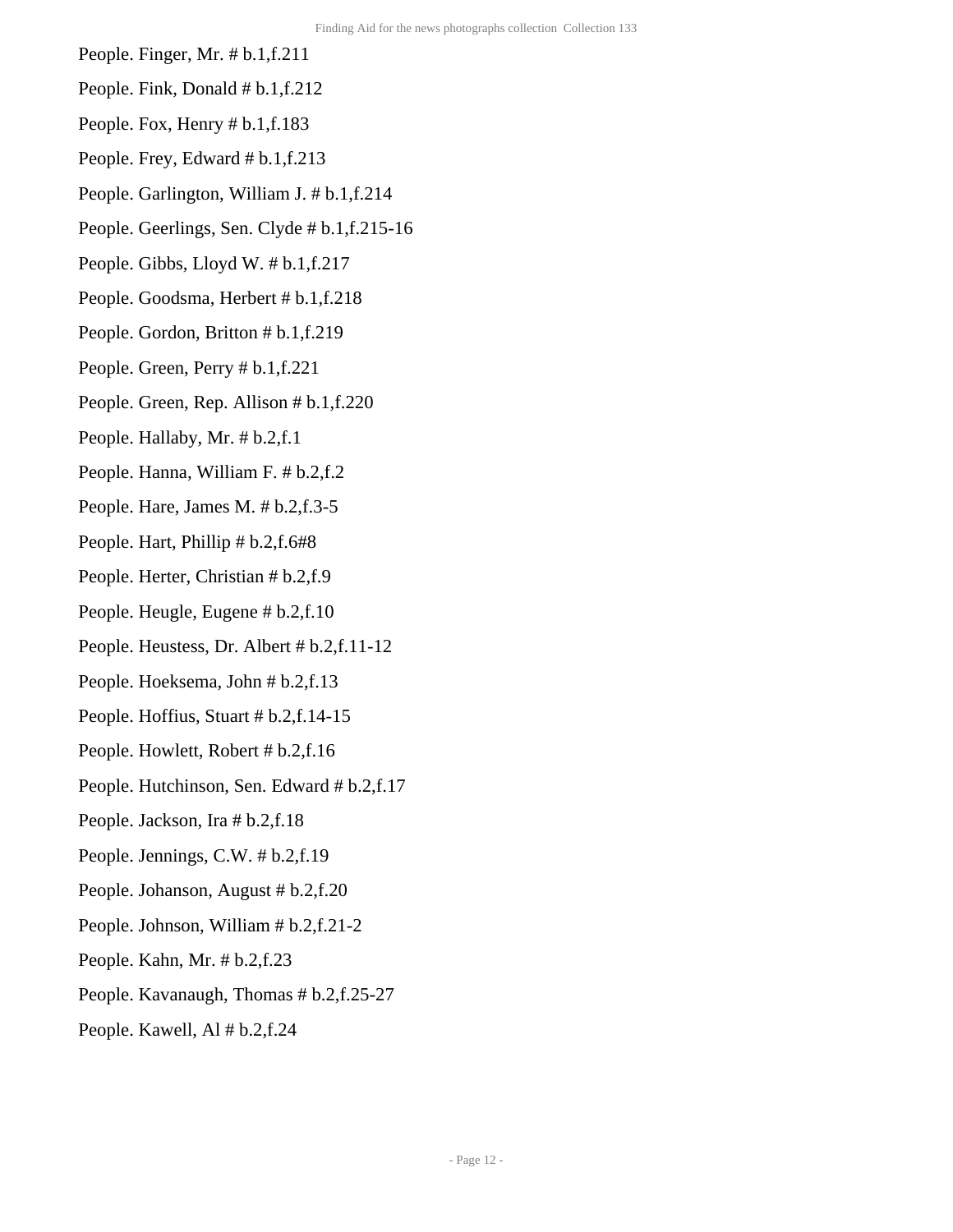- People. Keeler, Mrs. Fred L. # b.2,f.28
- People. Kelley, Frank # b.2,f.29-30
- People. Kelly, James W. # b.2,f.32
- People. Kelly, Mr. # b.2,f.31
- People. Kent, Judge Wallace # b.2,f.134
- People. Kent, W. Wallace # b.2,f.33
- People. Kerr, Kenneth # b.2,f.34-5
- People. Kettle, Rupert # b.2,f.36
- People. Khrushchev, Nikita # b.2,f.37
- People. Kiel, Lillian # b.2,f.38
- People. Kilpatrick, R. Stanton b.2,f.39-40
- People. Kleeves, Burton # b.2,f.41-2
- People. Kleiner, A. Robert # b.2,f.43
- People. Knutson, Earl R. # b.2,f.44
- People. Kolestead, Donald # b.2,f.45
- People. Kolter, Robert # b.2,f.46
- People. Kosten, Jacob J. # b.2,f.47
- People. Koster, Henry # b.2,f.48
- People. Kowalski, Rep. Joseph # b.2,f.49
- People. Leestma, Ed # b.2,f.50
- People. Lehman, Harold # b.2,f.51
- People. Lesinski, T. John # b.2,f.52
- People. Letts, John T. # b.2,f.53-4
- People. Lewis, Alfontzo # b.2,f.55
- People. MacInnernie, James # b.2,f.56-7
- People. Mackie, John # b.2,f.58-9
- People. Mackie, Mrs. John C. # b.2,f.59
- People. Mann, Dorothy # b.2,f.60
- People. Marey, W.J. # b.2,f.61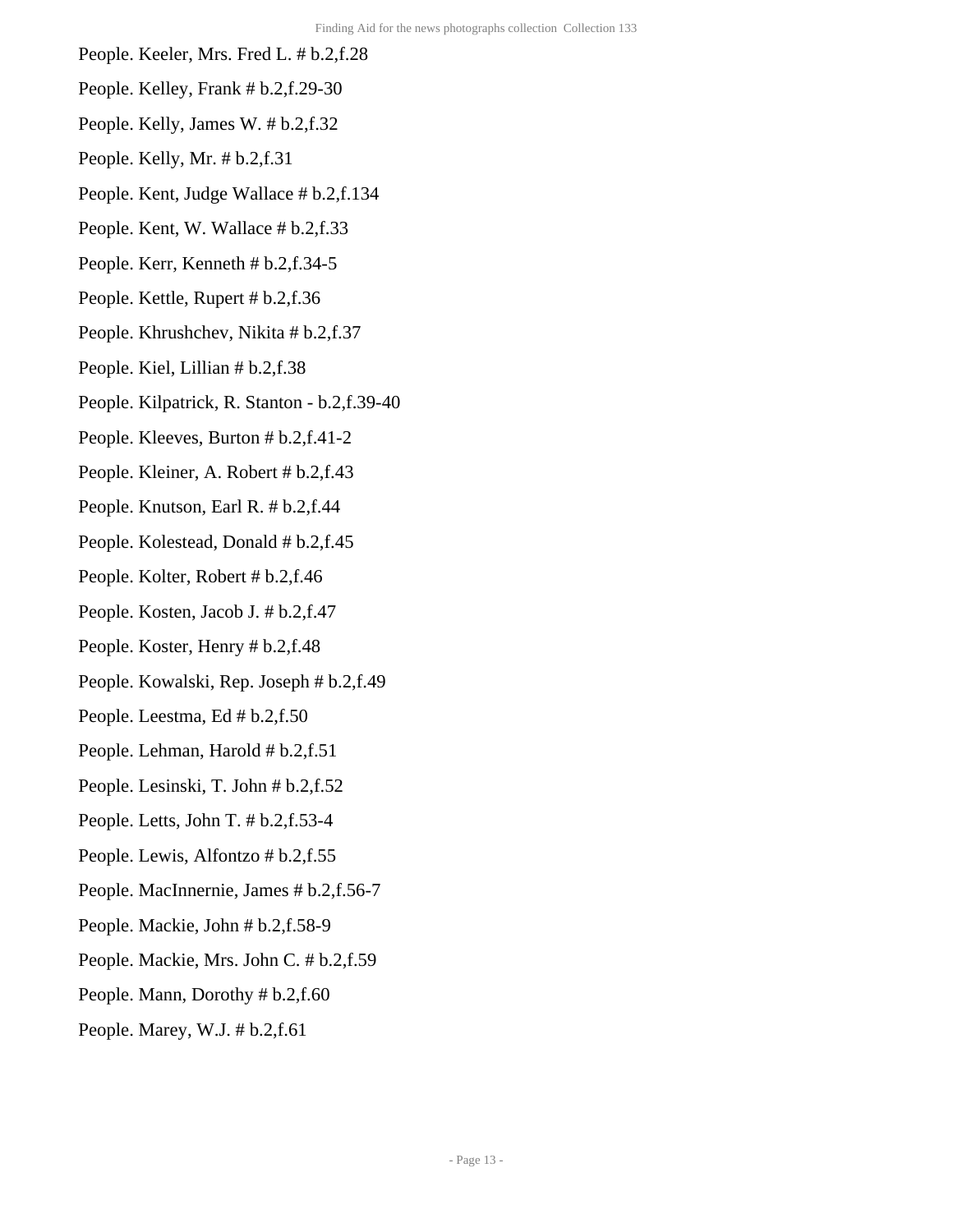- People. Mathews, J. Raymond # b.2,f.62
- People. McConeel, Mr. # b.2,f.63
- People. McFayden, Alex # b.2,f.64
- People. McGregor, Judge Lewis D. # b.2,f.65
- People. McMillam, Orlan # b.2,f.66
- People. McNeil, Charles J. # b.1,f.217
- People. McPhilamy, Tom # b.1,f.194
- People. Meana, Ricardo # b.2,f.67
- People. Meyers, Adrian # b.2,f.68-9
- People. Miller, James # b.2,f.70
- People. Miriani, Lewis # b.2,f.71
- People. Mol,  $\text{Jim} \# \text{b.2}, \text{f.72}$
- People. Mol, Joseph # b.2,f.73
- People. Morris, Carlton # b.2,f.74
- People. Mudge, Jim # b.2,f.75
- People. Mulford, Mr. # b.2,f.76
- People. Nichols, Haskell # b.2,f.77
- People. Novak, Stanley # b.2,f.78
- People. Nunnley, John # b.2,f.79
- People. O'Brien, Mr. # b.2,f.82
- People. O'Hara, Michael D. # b.2,f.84-5
- People. O'Keefe, Don # b.2,f.86
- People. Oaks, Donald # b.2,f.80
- People. Oaks, Mr. # b.2,f.69
- People. Obets, Wallace # b.2,f.81
- People. Occipinti, Vincent # b.2,f.83
- People. Olsen, Rep. Fred # b.2,f.87
- People. Parker, H. Wayne # b.2,f.88-9
- People. Parsons, Ronald # b.2,f.90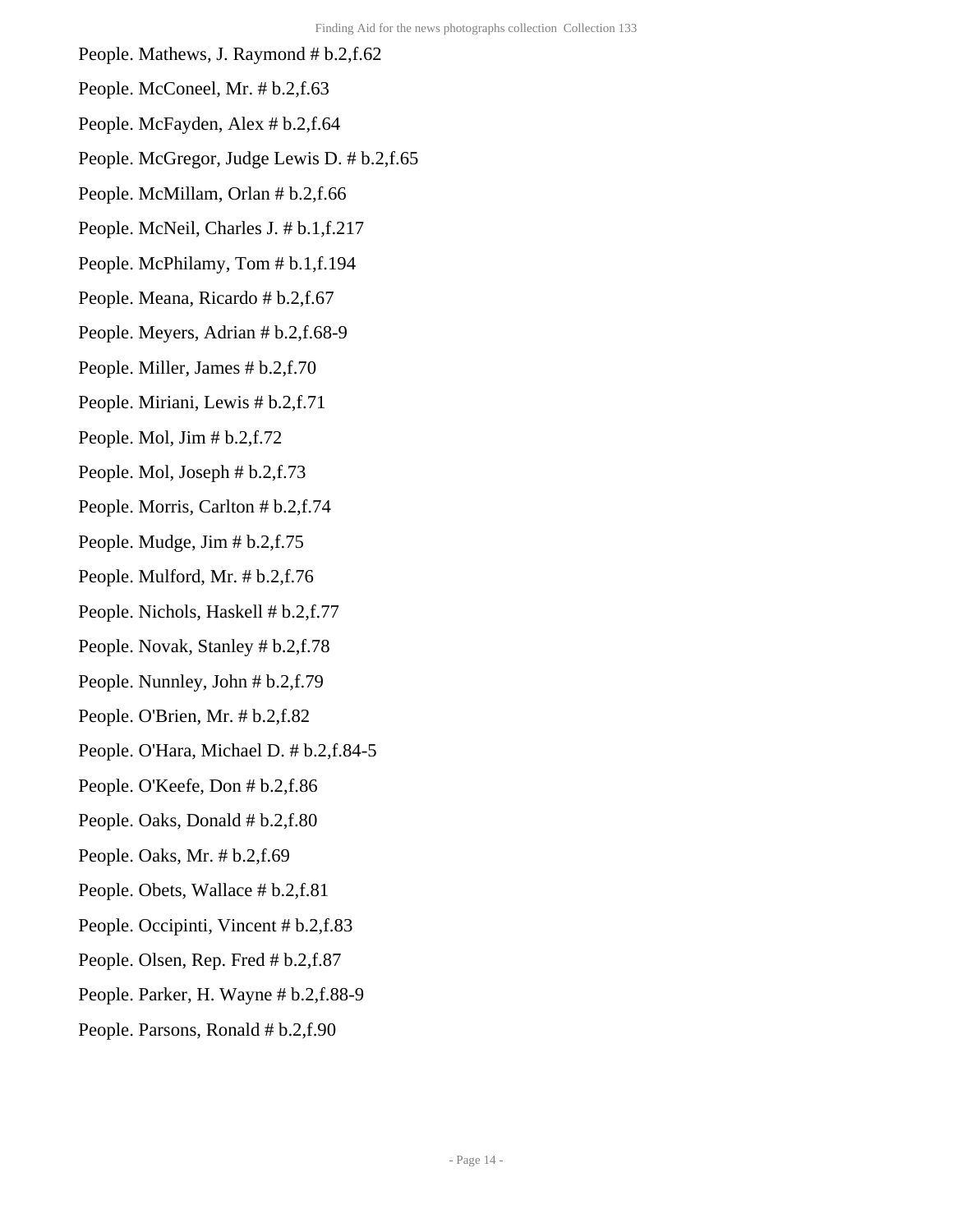- People. Philleo, Norman # b.2,f.91
- People. Phillips, Paul # b.2,f.92
- People. Pigorsh, Arnold # b.2,f.93-4
- People. Plummer, W. Wilberforce # b.2,f.95
- People. Porter, Elmer # b.2,f.96
- People. Poulin, Robert E. # b.2,f.97
- People. Prescott, Charles # b.2,f.98
- People. Protho, W.B. # b.2,f.99
- People. Rahol, Phillip # b.2,f.100
- People. Reamon, W. # b.2,f.101
- People. Reid, Clarence A. # b.2,f.102
- People. Ripstra, Al # b.2,f.103
- People. Robinette, E.J. # b.2,f.104
- People. Robinson, Ken # b.2,f.105
- People. Roh, William # b.2,f.106-8
- People. Romney, George b.2,f.109
- People. Rozychi, Stanley # b.2,f.110
- People. Salisbury, Lt. Comm. # b.2,f.111
- People. Sallade, George # b.2,f.112
- People. Sampson, Elton # b.2,f.113
- People. Samualson, Harold # b.2,f.114
- People. Sauris, Theodore # b.2, f.115
- People. Schulte, Frank # b.2,f.116
- People. Searl, Judge Fred # b.2,f.117-8
- People. Seidman, L. William # b.2,f.119
- People. Severance, Jack # b.2,f.120
- People. Shelby, Thomas # b.2,f.121
- People. Shippey, Sinclair # b.2,f.122
- People. Simhouser, Louis # b.2,f.123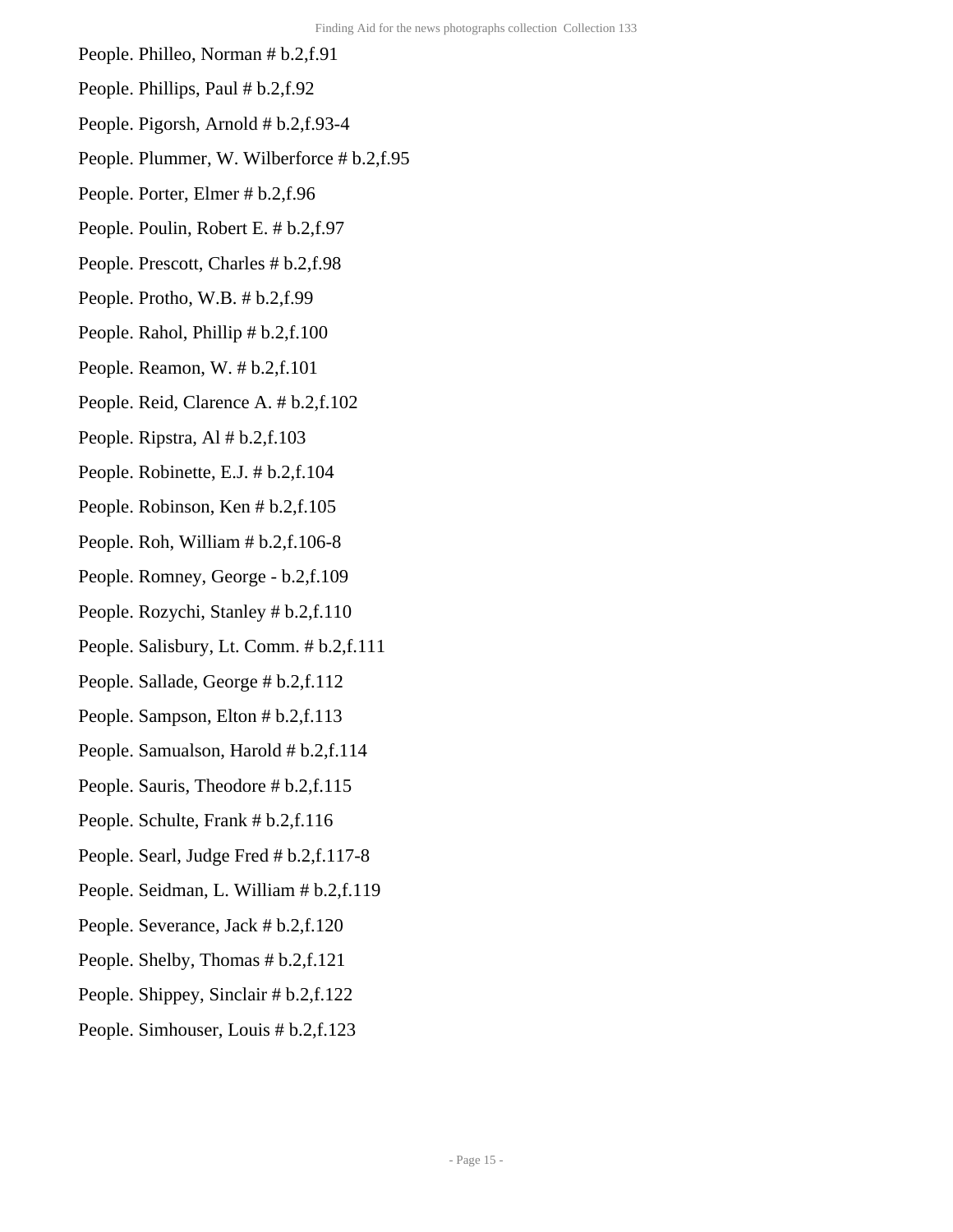- People. Simmons, Cecil # b.2,f.124
- People. Skaff, Mike # b.2,f.125
- People. Smith, Bernard # b.2,f.126
- People. Smith, Francis # b.2,f.127
- People. Smith, Ray # b.2,f.129
- People. Smith, Raymond # b.2,f.128
- People. Souter, Don V. # b.2,f.132
- People. Souter, Judge Dale # b.2,f.118,130-1
- People. Staeblar, Mr. # b.2,f.59
- People. Stafford, Tom # b.2,f.133
- People. Starr, Judge Raymond # b.2,f.134,135
- People. Stevens, Floyd # b.2,f.136-38
- People. Stockmeyer, Norman O. # b.2,f.139
- People. Stockton, Edward # b.2,f.140
- People. Stoddard, Howard # b.2,f.141
- People. Stoppels, A. Dale # b.2,f.142-3
- People. Strawhecker, Paul # b.2,f.144
- People. Sullivan, Robert # b.2,f.145
- People. Swainson, John B. # b.2,f.146-7
- People. Sypnieweski, Joe # b.2,f.148
- People. Unidentified, Candidates # b.2,f.150-2
- People. Unidentified, Postmaster # b.2,f.149
- People. Vanderwal, Judge # b.2,f.15
- People. Verdier, Mr. # b.2,f.118
- People. Visser, David # b.2,f.13
- People. Visser, John # b.2,f.153
- People. Walsh, Tom # b.2,f.154
- People. Weber, Ruth # b.2,f.155
- People. Wheniry, Thomas J. # b.2,f.156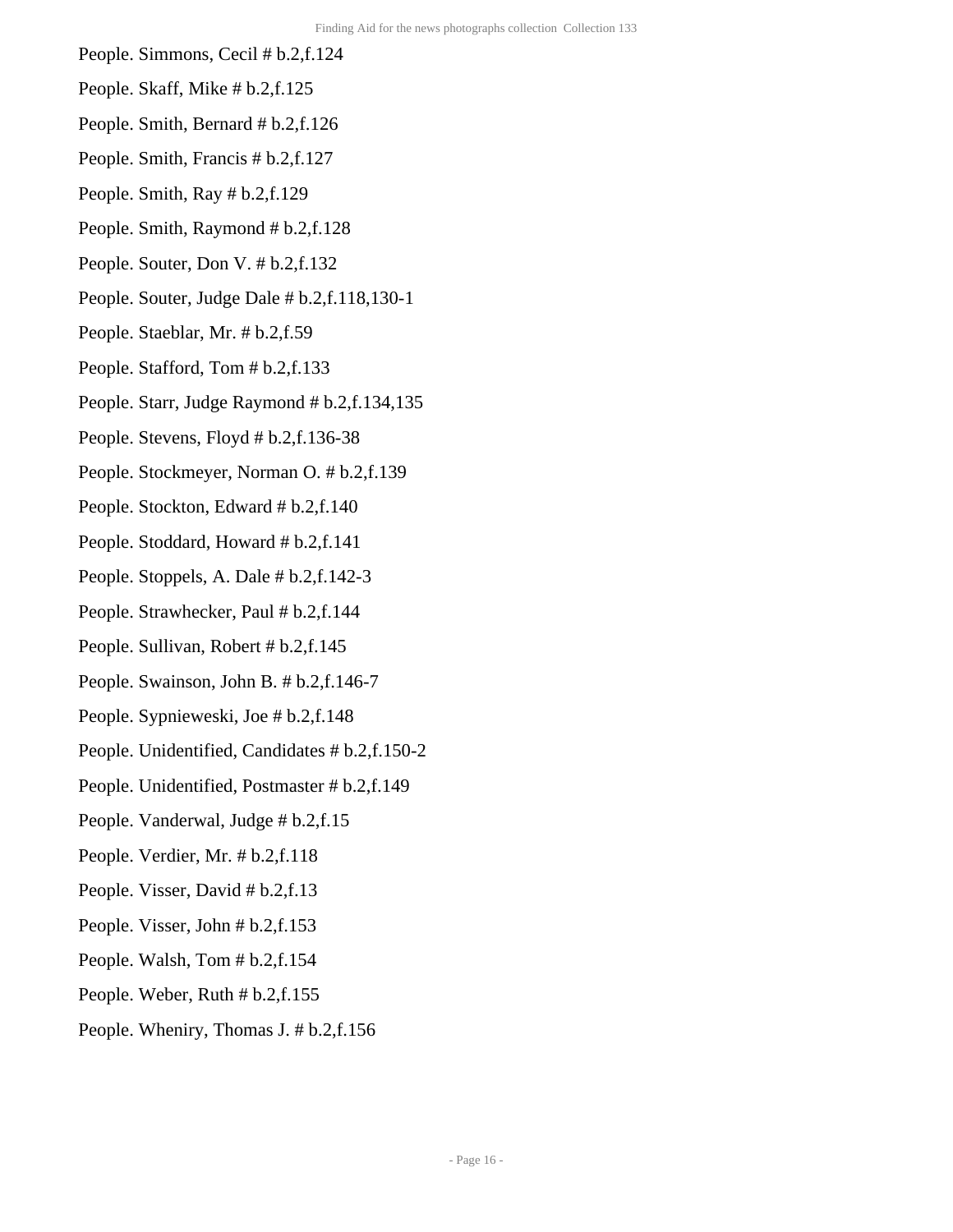- People. Zaagman, Milton # b.2,f.157-8
- Pigeon Lake, Mich. # b.2,f.160
- Police Headquarters # b.2,f.161-2
- Post Office # b.2,f.163
- Pumping Station # b.2,f.164
- Pumping Stations # b.1,f.2
- Receiving Hospital # b.2,f.165-6
- Rescue Missions # b.1,f.69,119
- Restaurants  $# b.1,f.49,75$
- Rio De Janiero, Brazil b.2,f.167
- Rocket. Nike # b.2,f.168
- Rocket. Nike Hercules # b.2,f.169
- Rockford (Mich.) State Police Post # b.2,f.170-1
- Rogers School # b.2,f.172
- S.S. United States # b.2,f.173
- Sault Ste. Marie, Mich. # b.2,f.174
- Schools # b.1,f.1,8-9,16,19,21,25,40,44,46,56-7,68,77,83,132,135,172,177-8
- Smithsonian Institute # b.2,f.175
- Snowstorms # b.2,f.176
- South High School # b.2,f.177
- Sparta Bank. Sparta, Mich. # b.2,f.178
- Sparta Elevator. Sparta, Mich. # b.2,f.178
- Sparta Lumber. Sparta, Mich. # b.2,f.178
- Sparta Waterworks Softening. Sparta, Mich. # b.2,f.178
- Sparta, Mich. Aerial Shots # b.2,f.179
- Sparta, Mich. City Buildings # b.2,f.178
- Spartan Extrusion Tool & Die. Sparta, Mich. # b.2,f.178
- Sputnik # b.2,f.180
- St. Francis Xavier Church # b.2,f.181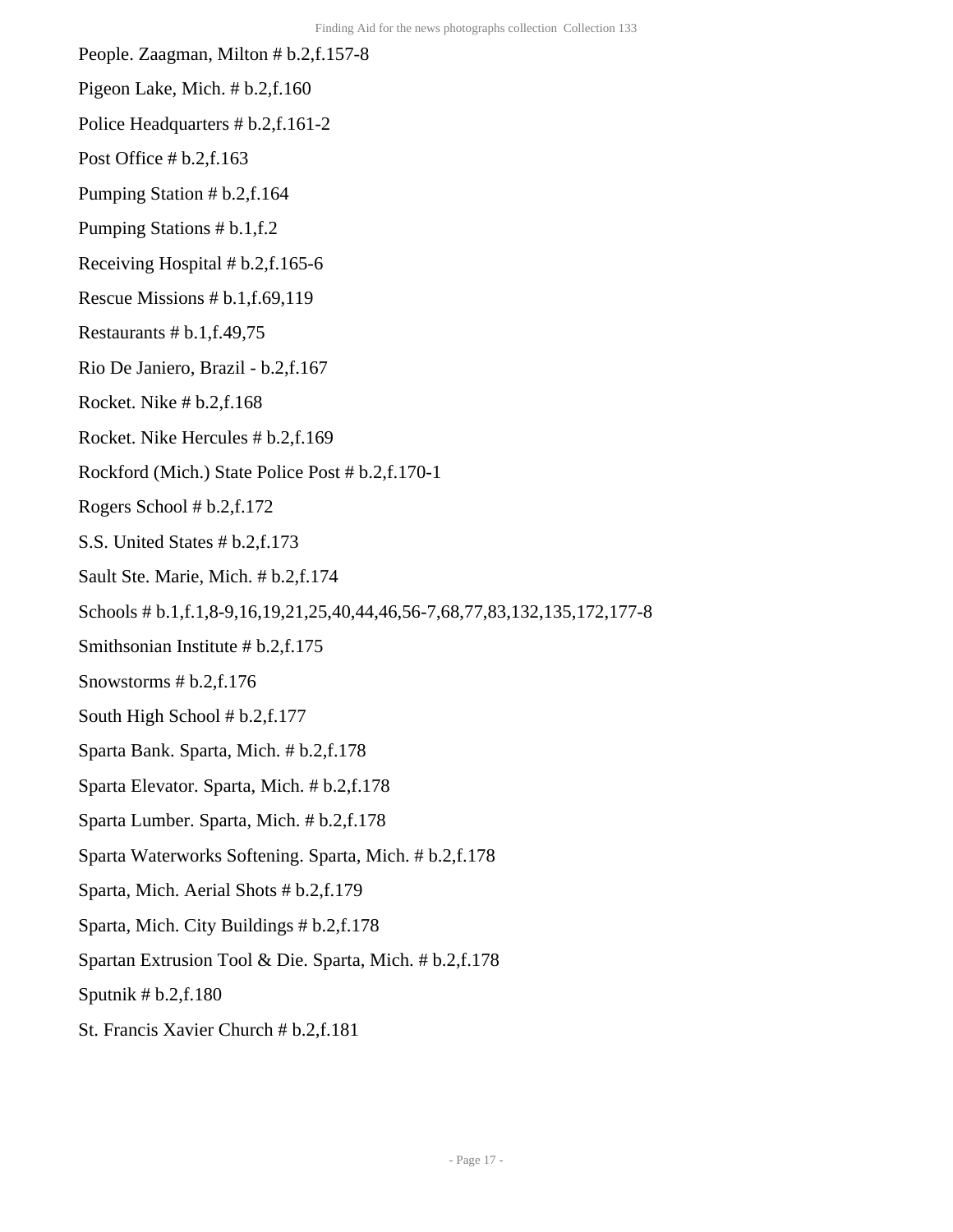- St. Hacinths Hall # b.2,f.182
- St. Lawrence Seaway # b.2,f.183
- St. Marks Episcopal Church # b.2,f.184
- St. Marys Hospital # b.2,f.185-6
- Standale, Mich. # b.2,f.188
- Standish, Mich. # b.2,f.189
- State Department # b.2,f.190
- Steam Museum # b.2,f.191
- Superintendent of Schools Office # b.2,f.192
- Superior Court # b.2,f.193
- Supreme Court # b.2,f.194
- Supreme Court, Michigan # b.2,f.195
- Tornado # b.2,f.198-200
- Tornado Aftermath. Weidenaar Drawings # b.2,f.201
- Tornado. Flint, Mich. # b.2,f.197
- Tornado. Visuals # b.2,f.196
- Treasury Building. Washington, D.C. # b.2,f.210
- Trinity Mens Church # b.2,f.202
- US#16 Highway # b.2,f.203
- University of Michigan Stadium # b.2,f.204
- Washington Monument # b.2,f.211
- Washington, D.C. # b.1,f.17,b.2,f.175,205-11
- Waters Building # b.2,f.212
- White House # b.2,f.213
- Y.M.C.A. # b.2,f.214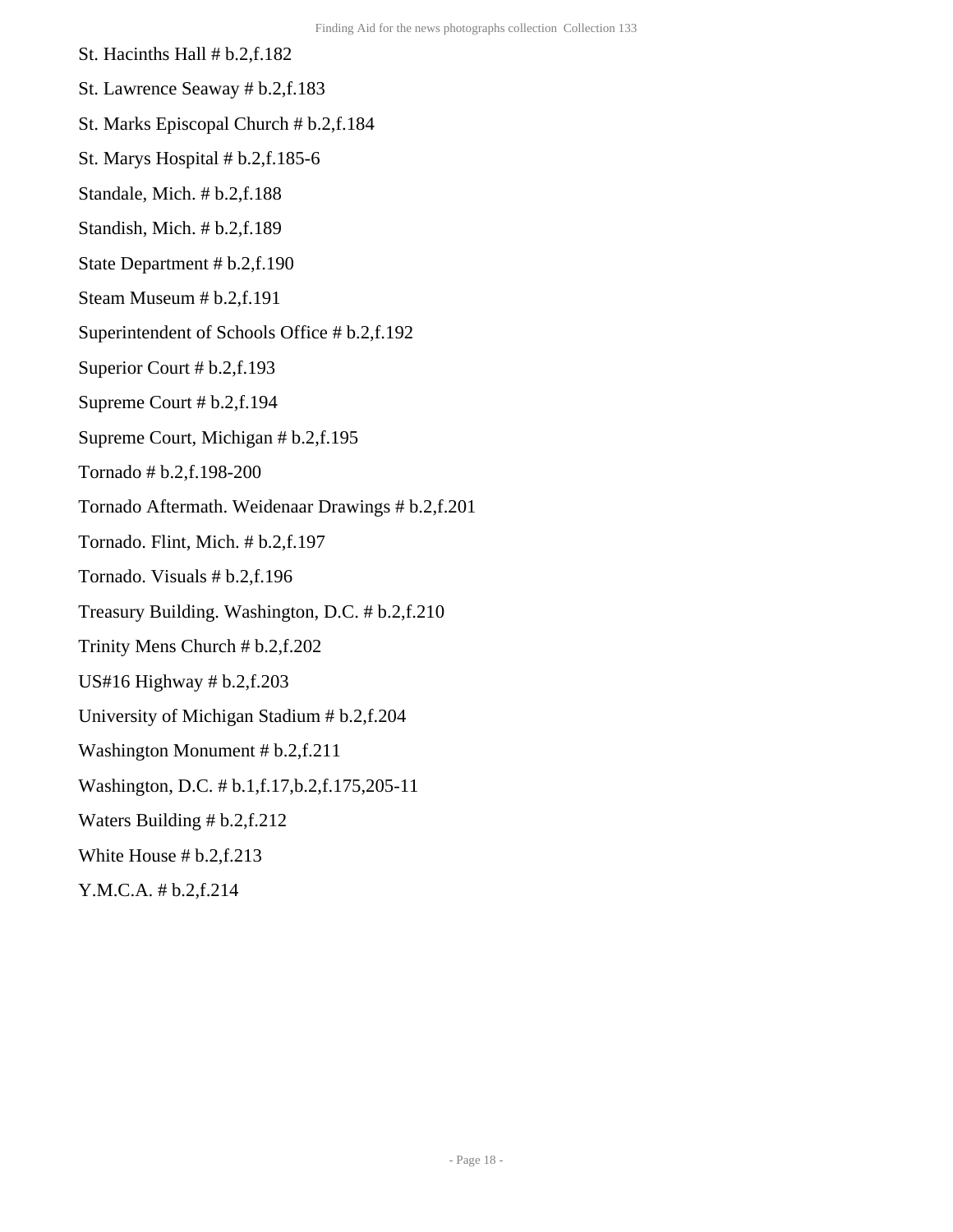### <span id="page-18-0"></span>**Collection Inventory**

#### <span id="page-18-1"></span>**Series I. Views**

#### **General note**

Numbers 100-117 are maps, now in Series III below. Numbers 145 to 158 are Portrait photos, now listed in Series II below.

|                                             | <b>Box</b>   | <b>Folder</b>  |
|---------------------------------------------|--------------|----------------|
| Aberdeen School (1) (P)                     | $\mathbf{1}$ | $\mathbf{1}$   |
| Allendale Pumping Station (1)               | $\mathbf{1}$ | $\overline{2}$ |
| Aquinas House of Studies (1 neg., 2 images) | $\mathbf{1}$ | 3              |
| Association of Commerce Building (1)        | $\mathbf{1}$ | $\overline{4}$ |
| Atlantic Mills (1)                          | $\mathbf{1}$ | 5              |
| Bank Merger (1)                             | $\mathbf{1}$ | 6              |
| Blair House (1 neg., 2 images)              | $\mathbf{1}$ | $\overline{7}$ |
| Bowen School (1)                            | $\mathbf{1}$ | 8              |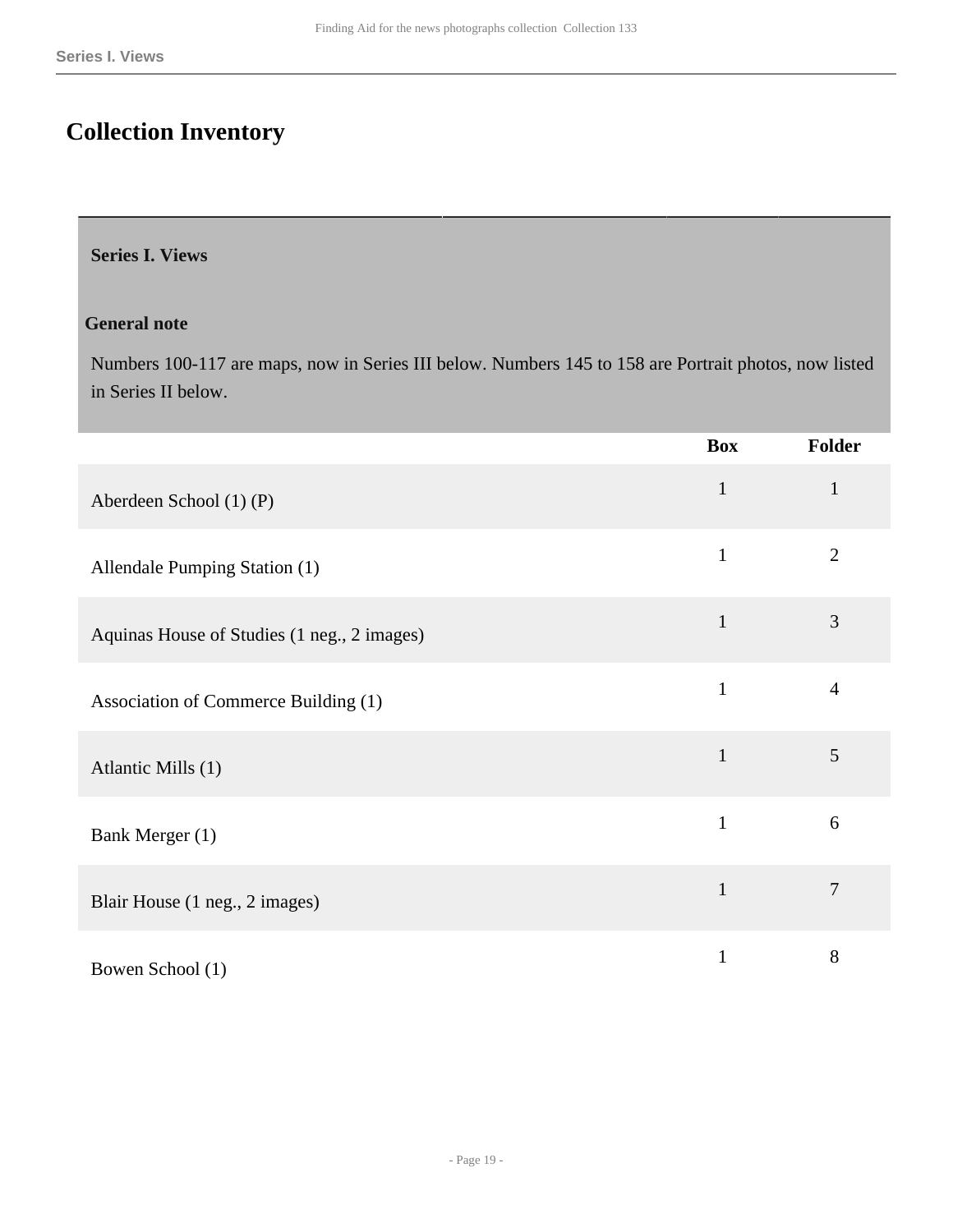| Breton Downs School (2)         | $\mathbf{1}$ | 9      |
|---------------------------------|--------------|--------|
| Bridge Street Bridge (1)        | $\mathbf{1}$ | 10     |
| Builders and Traders Office (4) | $\mathbf{1}$ | 11     |
| Butterworth Hospital (1)        | $\mathbf{1}$ | 12     |
| Butterworth Hospital (1)        | $\mathbf{1}$ | 13     |
| Butterworth Hospital (1)        | $\mathbf{1}$ | 14     |
| Calvin College                  | $\mathbf 1$  | 15     |
| Campau Park School              | $\mathbf{1}$ | 16     |
| Capitol. Washington, D.C.       | $\mathbf{1}$ | 17     |
| Cars. Old Street Scene          | $\mathbf{1}$ | 18     |
| Catholic Central High School    | $\mathbf{1}$ | 19     |
| <b>Central Bank</b>             | $\,1$        | $20\,$ |
| Central High School             | $\mathbf 1$  | 21     |
| Central Michigan University     | $\mathbf{1}$ | $22\,$ |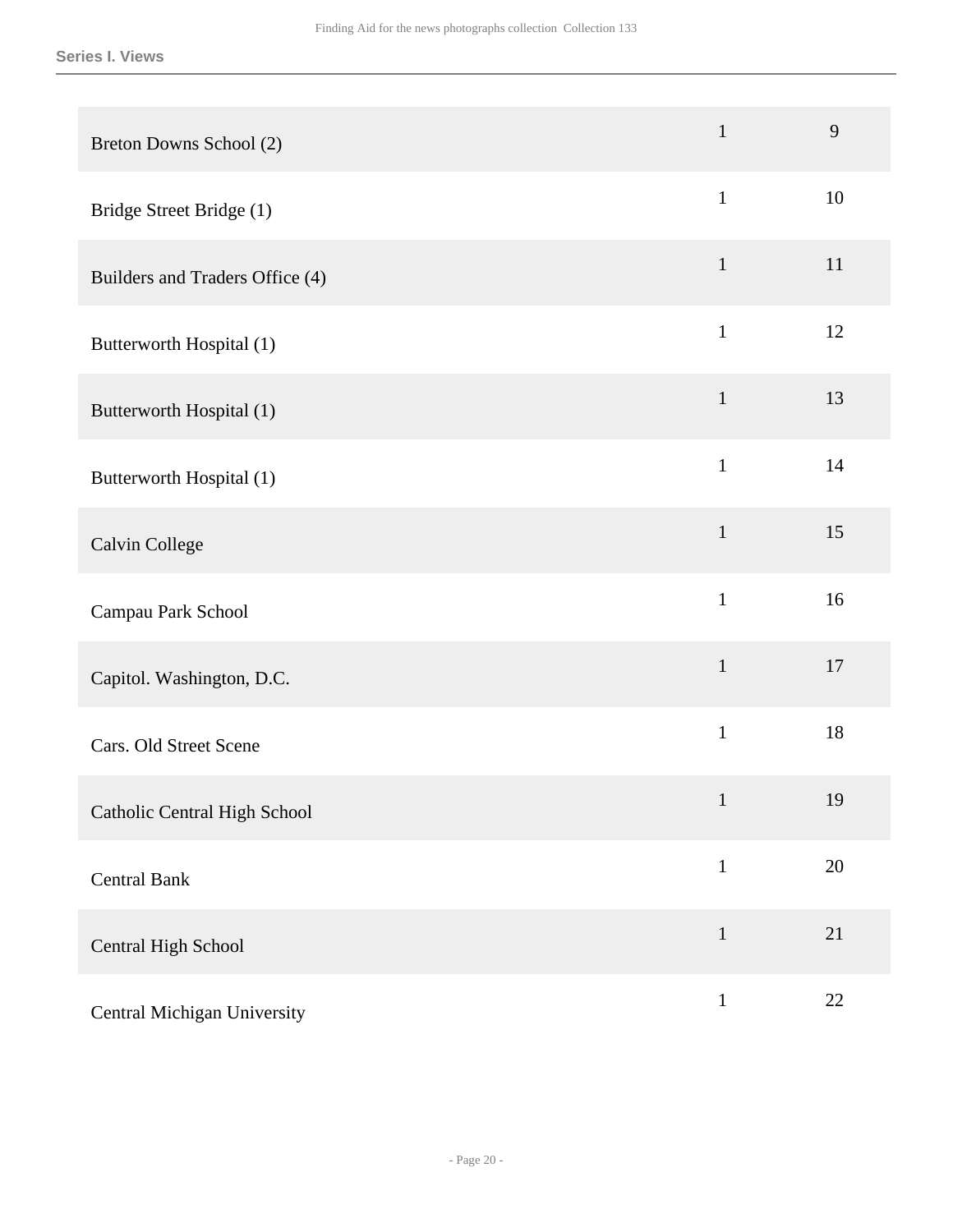| Central Michigan University                     | $\mathbf{1}$ | 23   |
|-------------------------------------------------|--------------|------|
| <b>Central Reformed Church</b>                  | $\mathbf{1}$ | 24   |
| Christian High School                           | $\mathbf{1}$ | 25   |
| Cincinnati & Ohio Railway Yards. Ca. 1950s.     | $\mathbf{1}$ | 25.5 |
| <b>City County Building</b>                     | $\mathbf{1}$ | 26   |
| City Hall. Oct. 11, 1957                        | $\mathbf{1}$ | 27   |
| City Hall. Oct. 11, 1957                        | $\mathbf{1}$ | 28   |
| City Hall. Oct. 11, 1957                        | $\mathbf{1}$ | 29   |
| City Hall Annex                                 | $\mathbf{1}$ | 30   |
| City Hall                                       | $\mathbf{1}$ | 31   |
| City Hall. Kent City, Mich.                     | $\mathbf{1}$ | 32   |
| City Hall                                       | $\mathbf{1}$ | 33   |
| Civil Defense Headquarters. Battle Creek, Mich. | $\mathbf{1}$ | 34   |
| Civic Auditorium                                | $\mathbf{1}$ | 35   |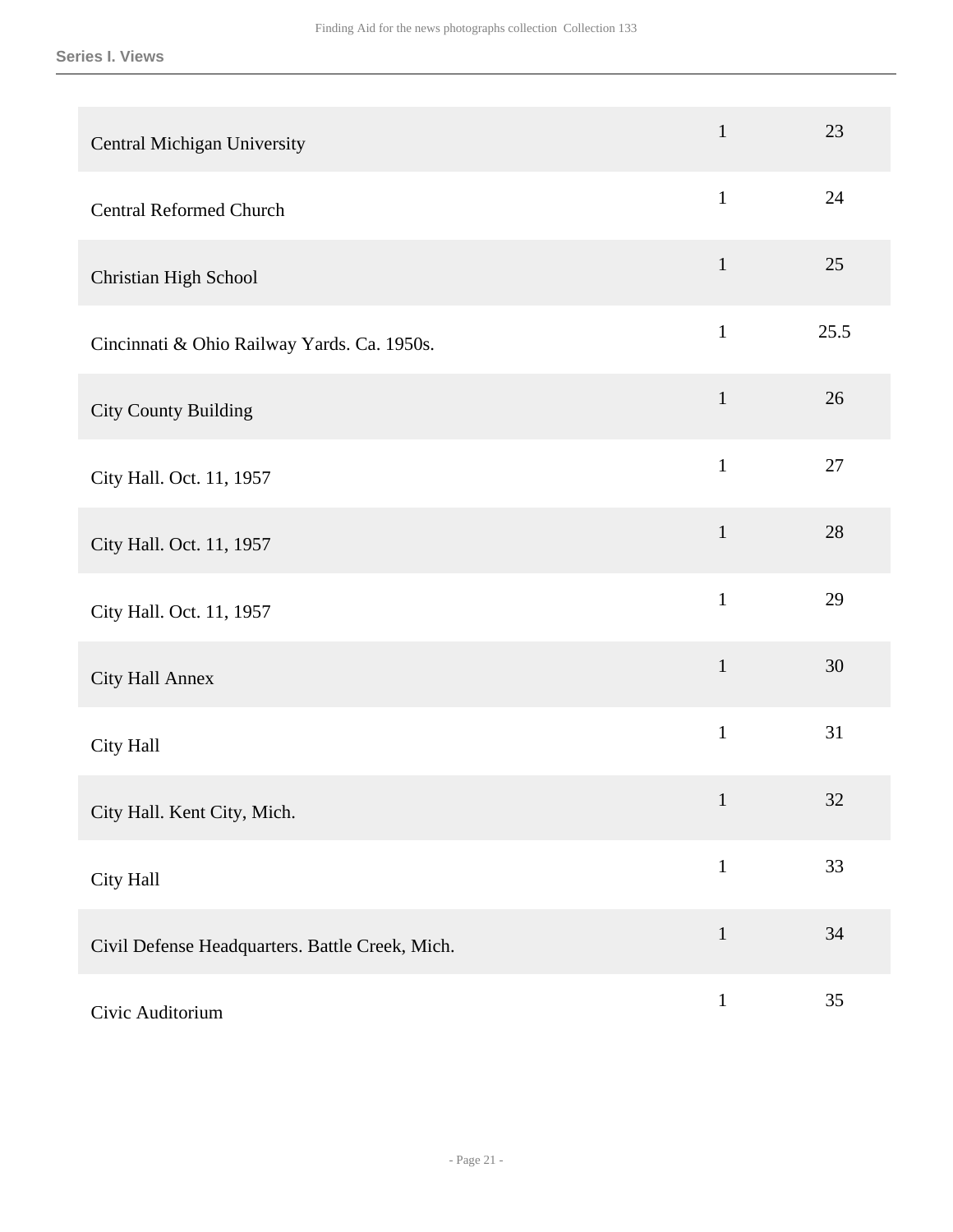| Civic Auditorium                           | $\mathbf{1}$ | 36 |
|--------------------------------------------|--------------|----|
| Civic Center. Sparta, Mich.                | $\mathbf{1}$ | 37 |
| Clouds                                     | $\mathbf{1}$ | 38 |
| <b>Cobalt Bomb Machine</b>                 | $\mathbf{1}$ | 39 |
| Congress School (P 133-3 Added 10/19/2006) | $\mathbf{1}$ | 40 |
| <b>County Building</b>                     | $\mathbf{1}$ | 41 |
| <b>County Building</b>                     | $\mathbf{1}$ | 42 |
| <b>County Building</b>                     | $\mathbf{1}$ | 43 |
| Creston High School                        | $\mathbf{1}$ | 44 |
| Dow Chemical Co. Midland, Mich.            | $\mathbf{1}$ | 45 |
| East Grand Rapids High School              | $\mathbf{1}$ | 46 |
| East Grand Rapids Luxury Apartments        | $\mathbf{1}$ | 47 |
| Federal Mogul Bearing Plant                | $\mathbf{1}$ | 48 |
| Federal Square Grill                       | $\mathbf{1}$ | 49 |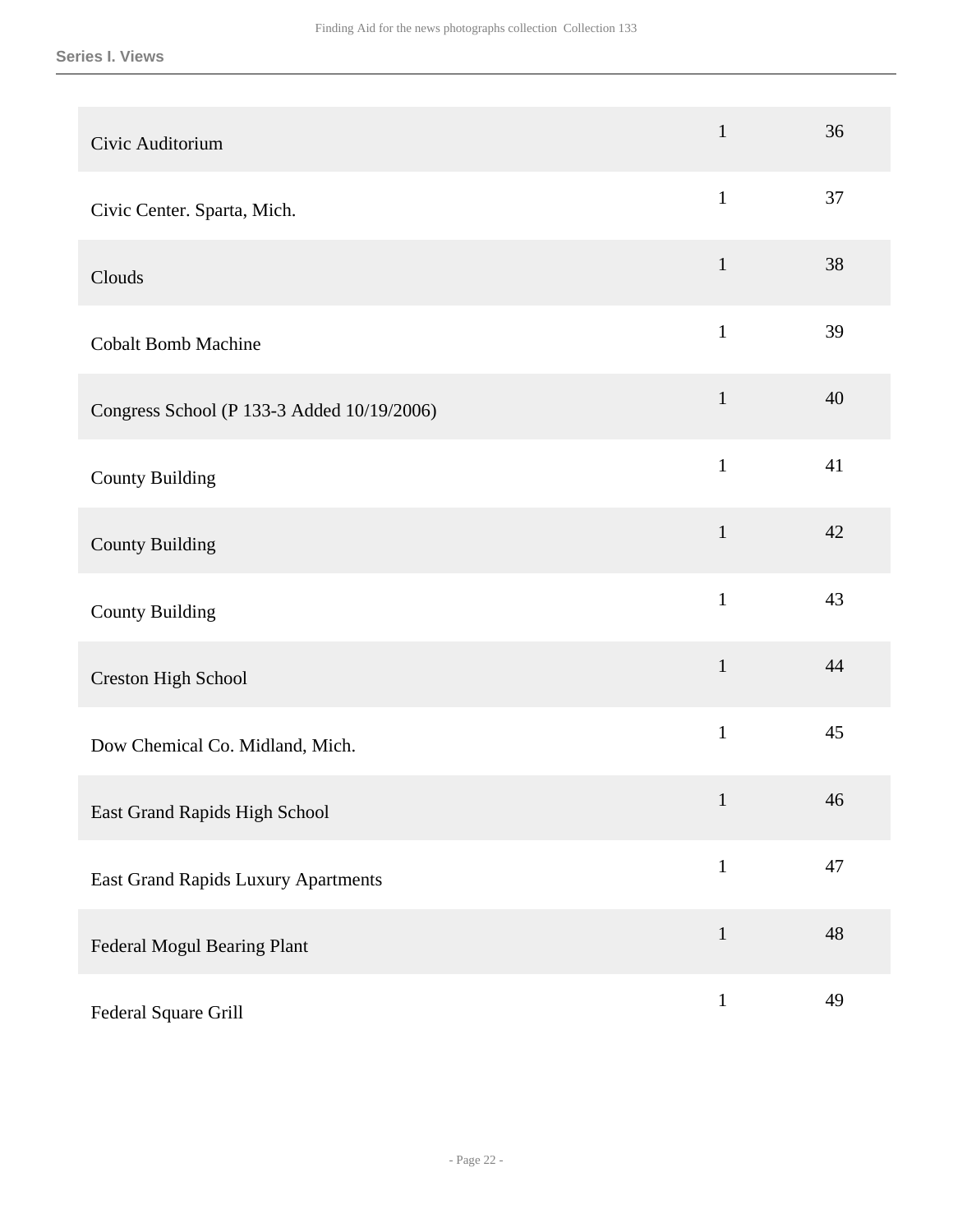| <b>Filter Center</b>                          | $\mathbf{1}$ | 50 |
|-----------------------------------------------|--------------|----|
| Fire Station                                  | $\mathbf{1}$ | 51 |
| First Pilgrim Tabernacle Church (F) 5/30/2002 | $\mathbf{1}$ | 52 |
| Fisher Body Plant #1                          | $\mathbf{1}$ | 53 |
| <b>General Motors Plant #2</b>                | $\mathbf{1}$ | 54 |
| <b>Gibson Plant</b>                           | $\mathbf{1}$ | 55 |
| Godwin Elementary School                      | $\mathbf{1}$ | 56 |
| Godwin High School                            | $\mathbf{1}$ | 57 |
| Grand Rapids. Aerial Shots                    | $\mathbf{1}$ | 58 |
| Grand Rapids City Jail                        | $\mathbf{1}$ | 59 |
| <b>Grand Rapids Press</b>                     | $\mathbf{1}$ | 60 |
| <b>Grand Valley Board Members</b>             | $\mathbf{1}$ | 61 |
| <b>Grand Valley Board Members</b>             | $\mathbf{1}$ | 62 |
| Grand Valley College "Carols"                 | $\mathbf{1}$ | 63 |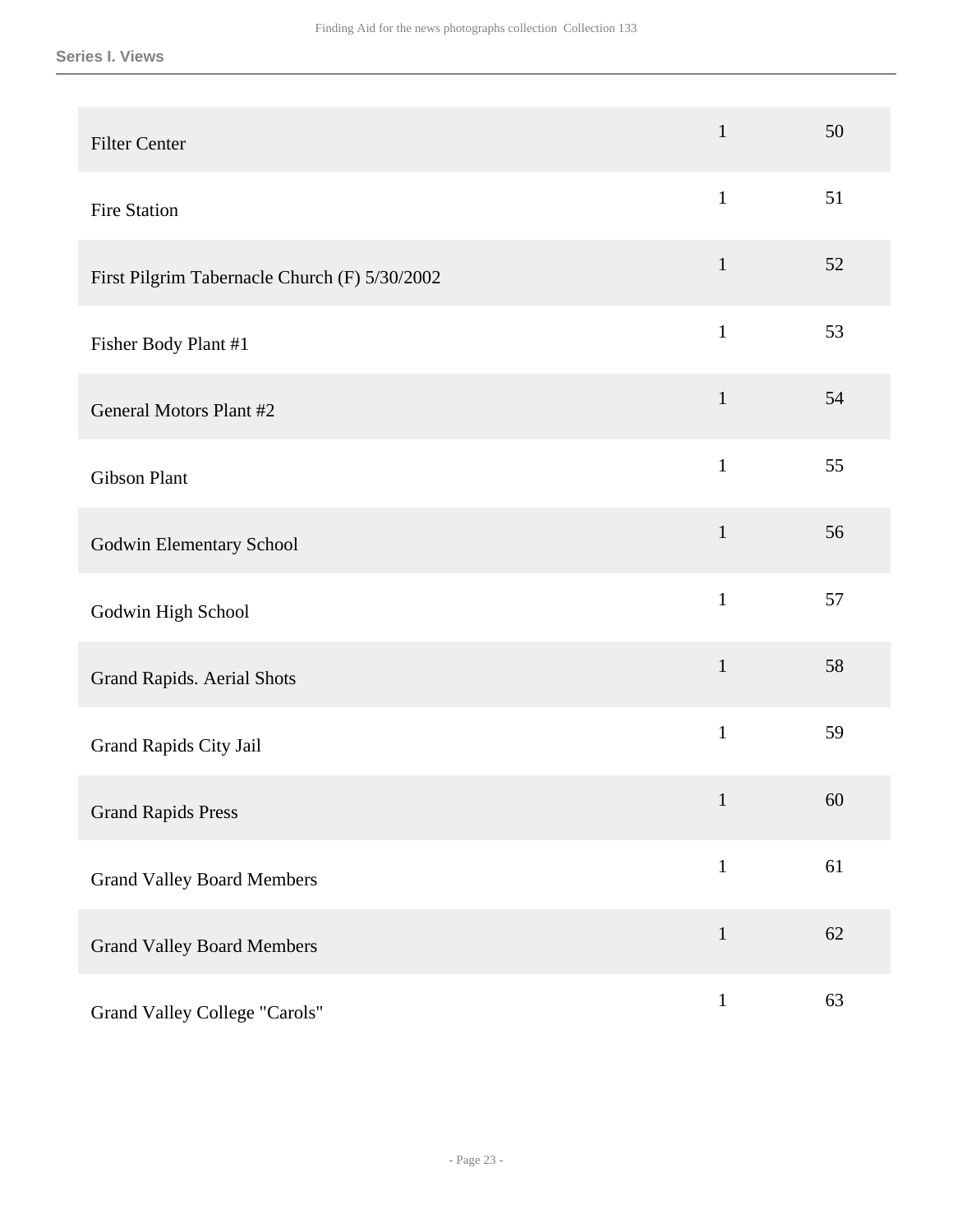| <b>Grand Rapids Furniture Museum</b> | $\mathbf{1}$ | 64     |
|--------------------------------------|--------------|--------|
| Grand Rapids Police Station (P)      | $\mathbf{1}$ | 65     |
| <b>Grand River</b>                   | $\mathbf{1}$ | 66     |
| Grandville (Mich.) Water Tank        | $\mathbf{1}$ | 67     |
| Hamilton (Mich.) High School         | $\mathbf{1}$ | 68     |
| <b>Haven of Rest Mission</b>         | $\mathbf{1}$ | 69     |
| Hawaii. Diamond Head                 | $\mathbf 1$  | 70     |
| Home Acres                           | $\mathbf{1}$ | 71     |
| Houseman Building                    | $\mathbf{1}$ | 72     |
| Houseman Case                        | $\mathbf{1}$ | 73     |
| <b>Houston Processor</b>             | $\mathbf{1}$ | 74     |
| Howard Johnson                       | $\mathbf 1$  | 75     |
| Hudsonville, Mich.                   | $\mathbf 1$  | 76     |
| Ionia, Mich.                         | $\mathbf{1}$ | $77\,$ |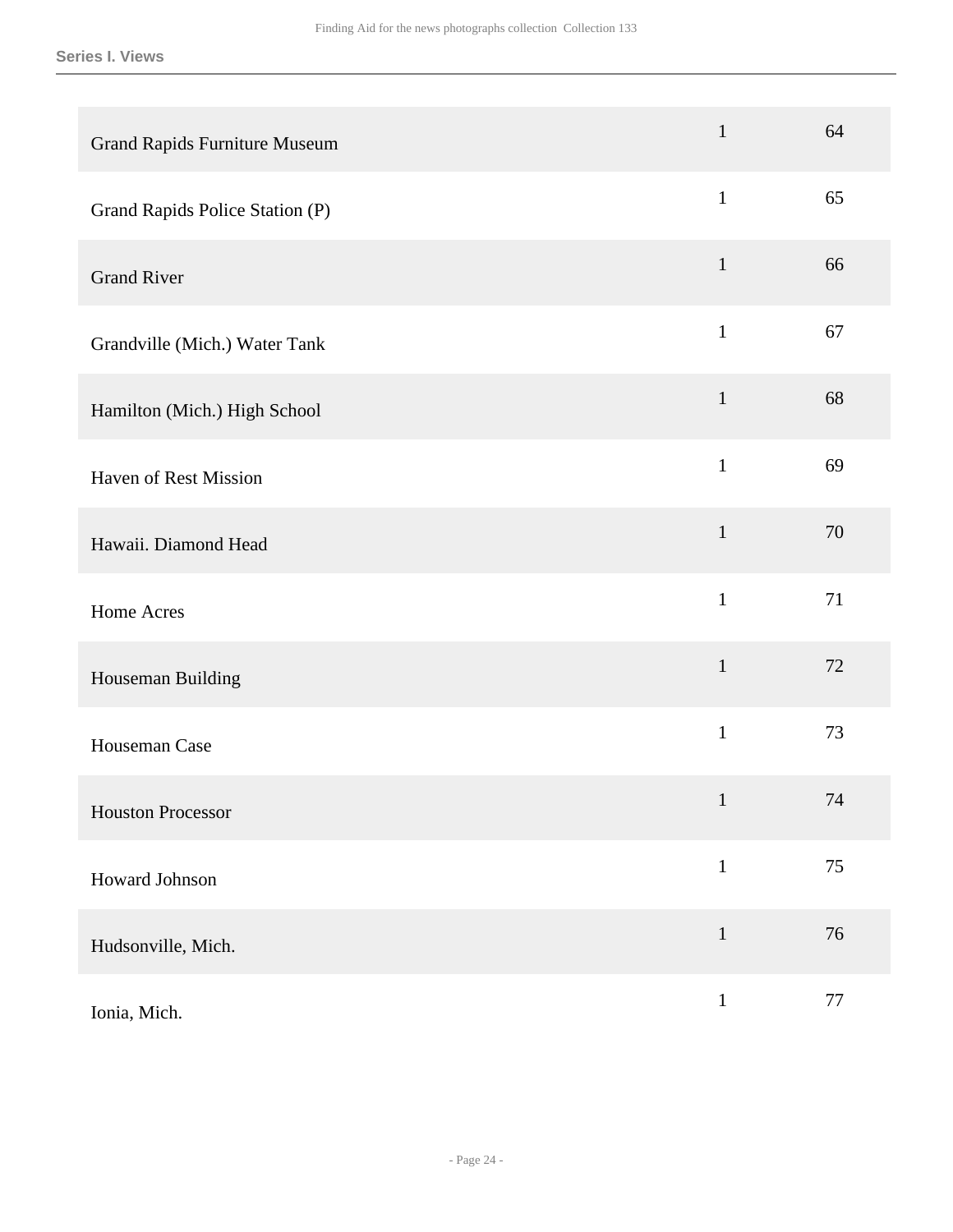|                                     | $\mathbf{1}$ | 78     |
|-------------------------------------|--------------|--------|
| Jarecki Building                    |              |        |
| Jets                                | $\mathbf{1}$ | 79     |
| Junior College                      | $\mathbf{1}$ | 80     |
| Keeler Building                     | $\mathbf{1}$ | 81     |
| Kellogg Plant. Battle Creek, Mich.  | $\mathbf{1}$ | 82     |
| Kellogsville School                 | $\mathbf{1}$ | 83     |
| Kenowa Water Authority              | $\mathbf{1}$ | 84     |
| Kent County (Mich.) Jail            | $\mathbf{1}$ | 85     |
| Kent County Juvenile Detention Home | $\mathbf 1$  | 86     |
| Kentwood (Mich.) School Board       | $\mathbf 1$  | 87     |
| Lansing, Mich.                      | $\mathbf{1}$ | $88\,$ |
| Lansing, Mich.                      | $\mathbf 1$  | 89     |
| Lear, Inc.                          | $1\,$        | 90     |
| Lear, Inc.                          | $\mathbf 1$  | 91     |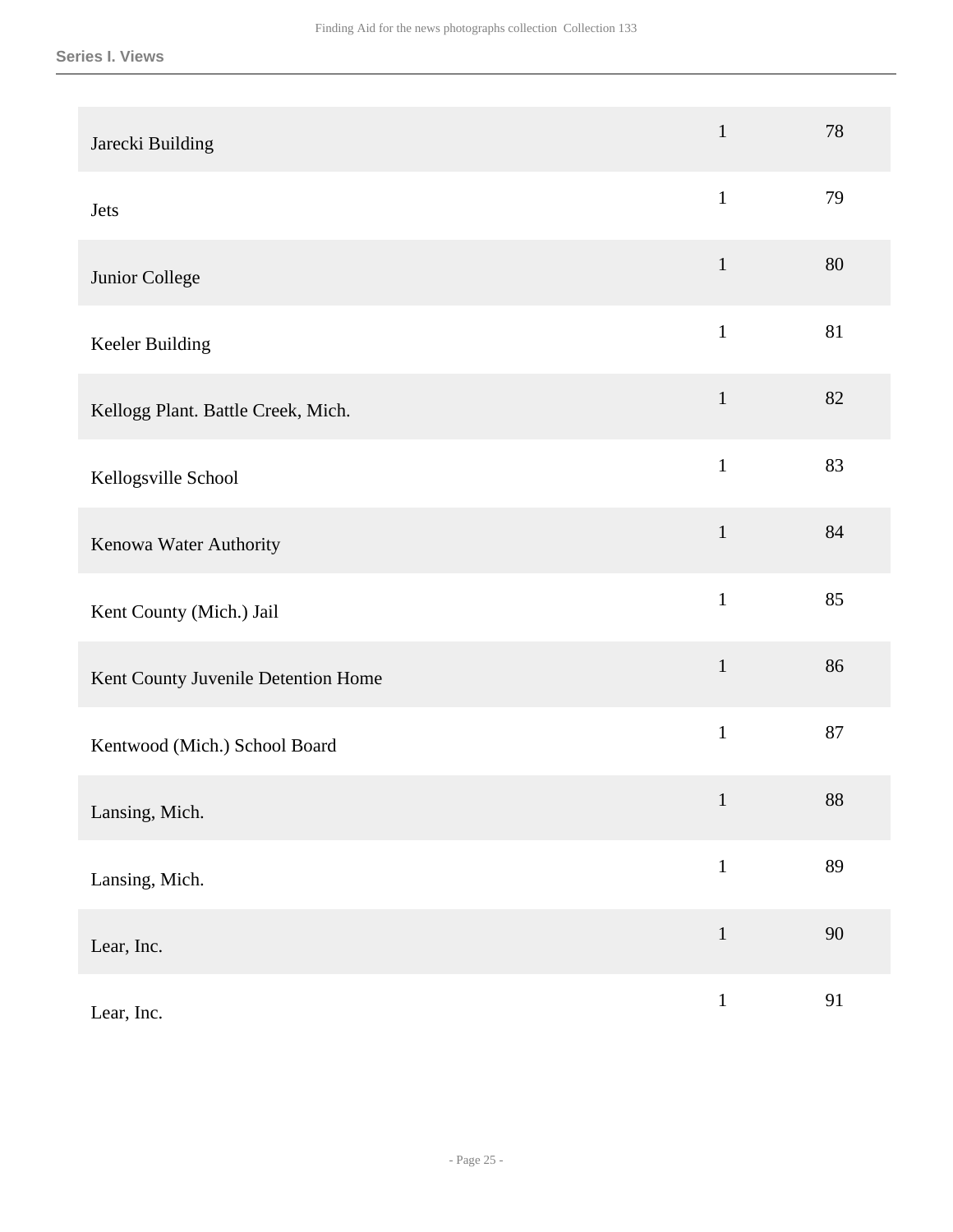| Library of Congress. Washington, D.C. | $\mathbf{1}$ | 92  |
|---------------------------------------|--------------|-----|
| Library. Grand Rapids                 | $\mathbf{1}$ | 93  |
| Library. Grand Rapids.                | $\mathbf{1}$ | 94  |
| London, England                       | $\mathbf{1}$ | 95  |
| Macabees Hall                         | $\mathbf{1}$ | 96  |
| Mackinac Bridge                       | $\mathbf{1}$ | 97  |
| Mackinac Bridge Press Coverage        | $\mathbf{1}$ | 98  |
| Manger Hotel                          | $\mathbf{1}$ | 99  |
| McKay Tower                           | $\mathbf{1}$ | 118 |
| Mel Trotter Mission                   | $\mathbf{1}$ | 119 |
| Michigan Bell "C" 10/19/2001          | $\mathbf{1}$ | 120 |
| Michigan Cities. Aerial Shots         | $\,1\,$      | 121 |
| Michigan Consolidated Gas Co.         | $\mathbf{1}$ | 122 |
| Michigan National Bank                | $\,1$        | 123 |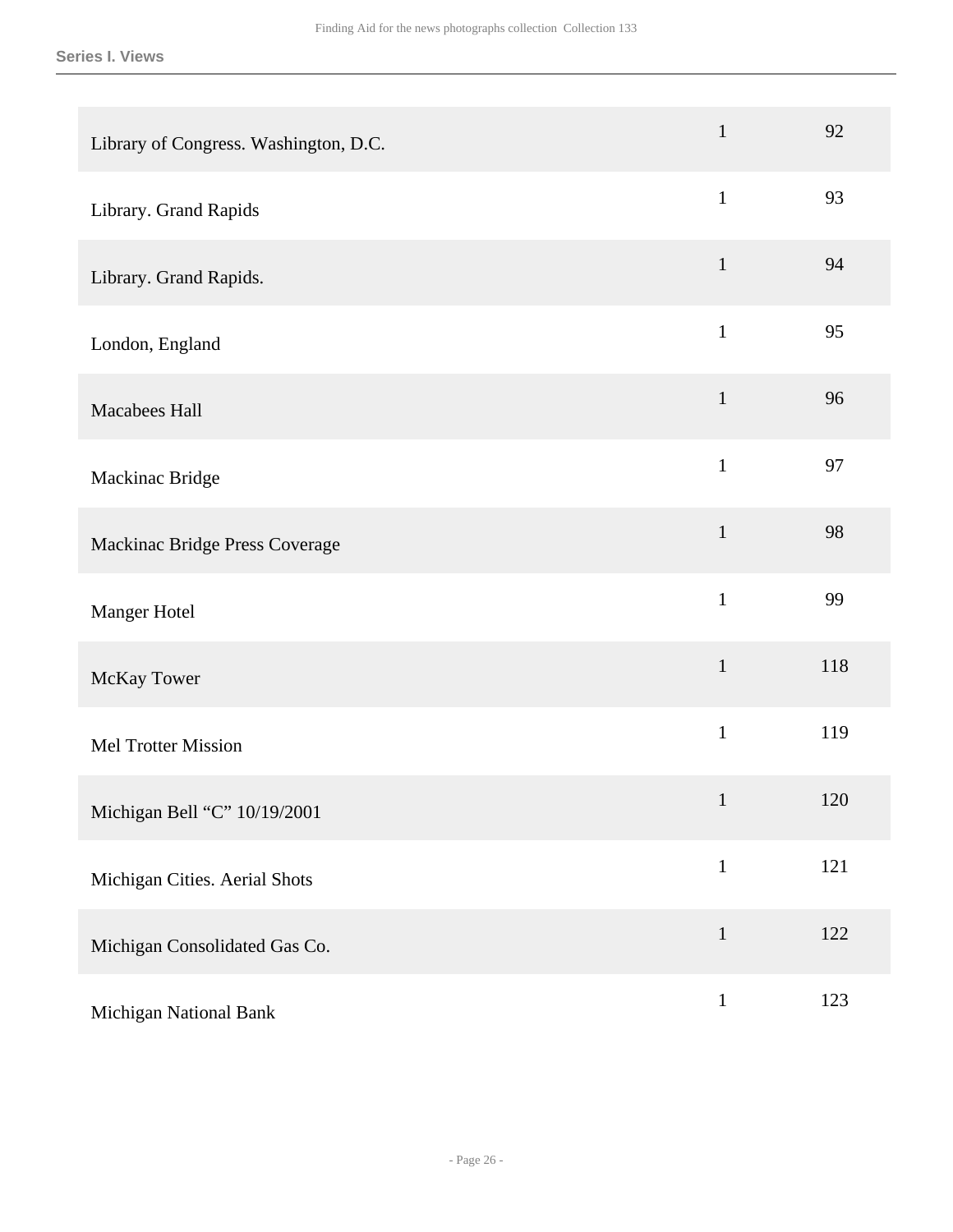| Michigan National Guard Armory         | $\mathbf{1}$ | 124 |
|----------------------------------------|--------------|-----|
| Michigan State Capitol. Lansing, Mich. | $\mathbf{1}$ | 125 |
| Michigan State University              | $\mathbf{1}$ | 126 |
| Michigan Trust Co.                     | $\mathbf{1}$ | 127 |
| Morton House (P Digital Kodak)         | $\mathbf{1}$ | 128 |
| Muskegon (Mich.) Post Office           | $\mathbf{1}$ | 129 |
| Newaygo (Mich.) County Court House     | $\mathbf{1}$ | 130 |
| Northwestern Printing Co.              | $\mathbf{1}$ | 131 |
| Norton Park School                     | $\mathbf{1}$ | 132 |
| Osteopathic Hospital                   | $\mathbf{1}$ | 133 |
| Osteopathic Hospital                   | $\mathbf{1}$ | 134 |
| Otsego (Mich.) High School             | $\mathbf{1}$ | 135 |
| Pantlind Hotel                         | $\mathbf{1}$ | 136 |
| Pantlind Hotel                         | $\mathbf{1}$ | 137 |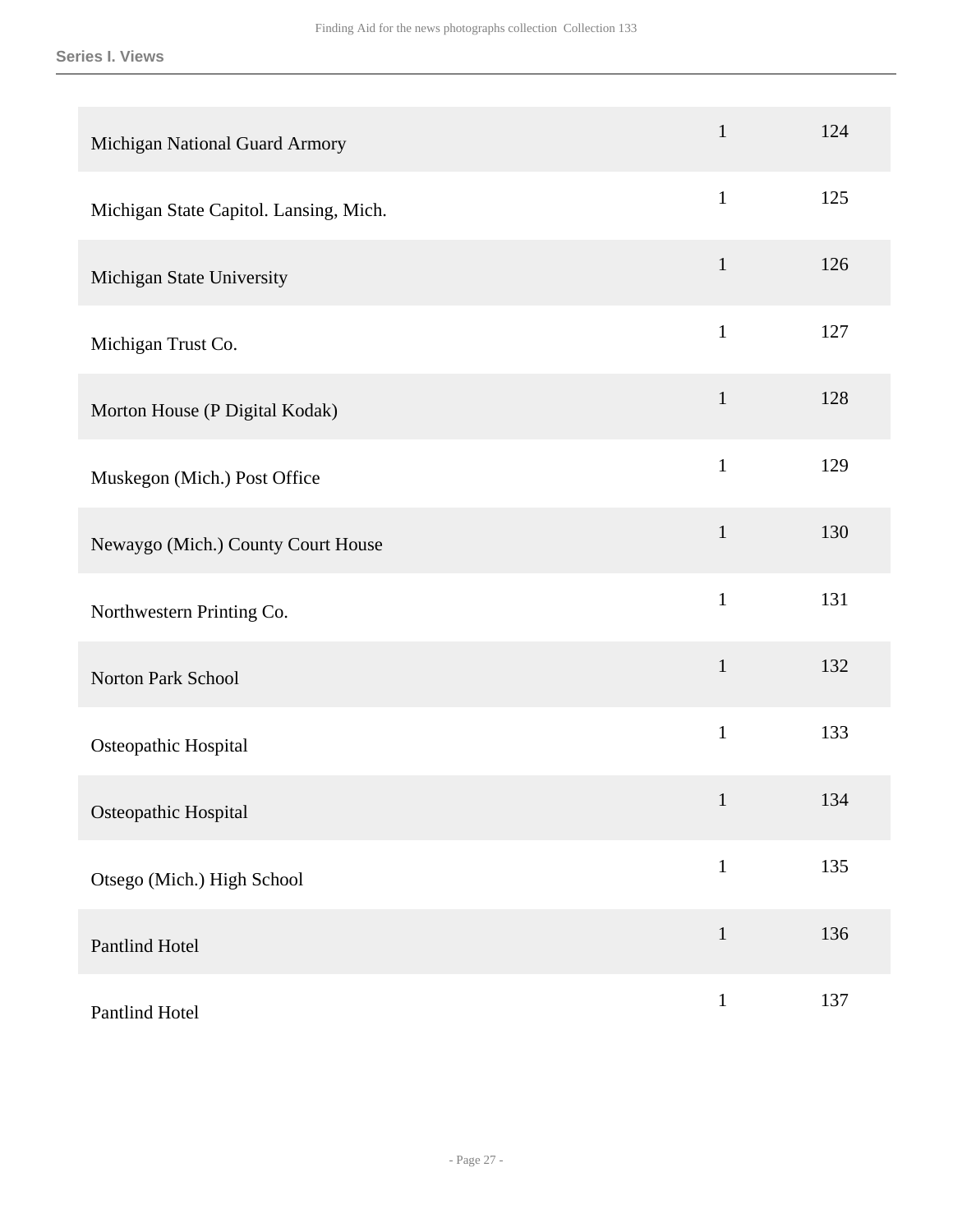| <b>Pantlind Hotel</b>          | $\mathbf{1}$   | 138 |
|--------------------------------|----------------|-----|
| Paris (Mich.) Township Offices | $\mathbf{1}$   | 139 |
| Park Congregational Church     | $\mathbf{1}$   | 140 |
| Parking Ramp                   | $\mathbf{1}$   | 141 |
| Paw Paw, Mich. City Buildings  | $\mathbf{1}$   | 142 |
| Pearl Street Bridge            | $\mathbf{1}$   | 143 |
| Pennsylvania Railroad          | $\mathbf{1}$   | 144 |
| People's National Bank         | $\overline{2}$ | 159 |
| Pigeon Lake, Mich.             | $\overline{2}$ | 160 |
| Police Headquarters            | $\overline{2}$ | 161 |
| Police Headquarters            | $\sqrt{2}$     | 162 |
| Post Office                    | $\overline{2}$ | 163 |
| <b>Pumping Station</b>         | $\overline{2}$ | 164 |
| Receiving Hospital             | $\sqrt{2}$     | 165 |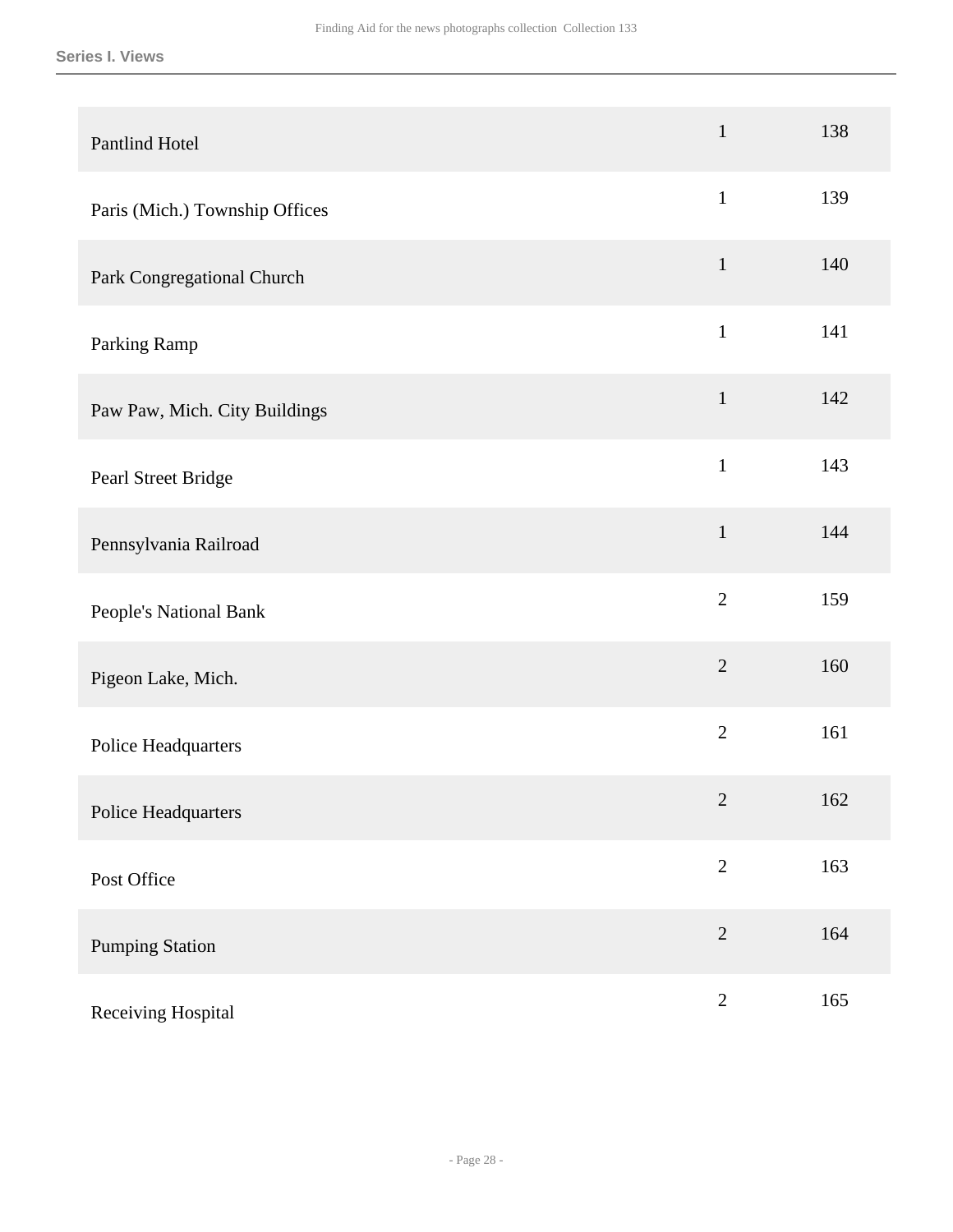| Receiving Hospital                        | $\overline{2}$ | 166 |
|-------------------------------------------|----------------|-----|
| Rio De Janeiro, Brazil                    | $\mathbf{2}$   | 167 |
| Rocket. Nike                              | $\overline{2}$ | 168 |
| Rocket. Nike Hercules                     | $\overline{2}$ | 169 |
| <b>Rockford State Police Post</b>         | $\overline{2}$ | 170 |
| <b>Rockford State Police Post</b>         | $\overline{2}$ | 171 |
| Rogers School                             | $\overline{2}$ | 172 |
| S.S. United States                        | $\overline{2}$ | 173 |
| Sault Ste. Marie, Mich.                   | $\overline{2}$ | 174 |
| Smithsonian Institute                     | $\overline{2}$ | 175 |
| Snowstorm                                 | $\overline{2}$ | 176 |
| South High School, ca. 1956 Chevrolet (P) | $\overline{2}$ | 177 |
| Sparta, Mich. City Buildings              | $\overline{2}$ | 178 |
| Sparta, Mich. Aerial Shots                | $\sqrt{2}$     | 179 |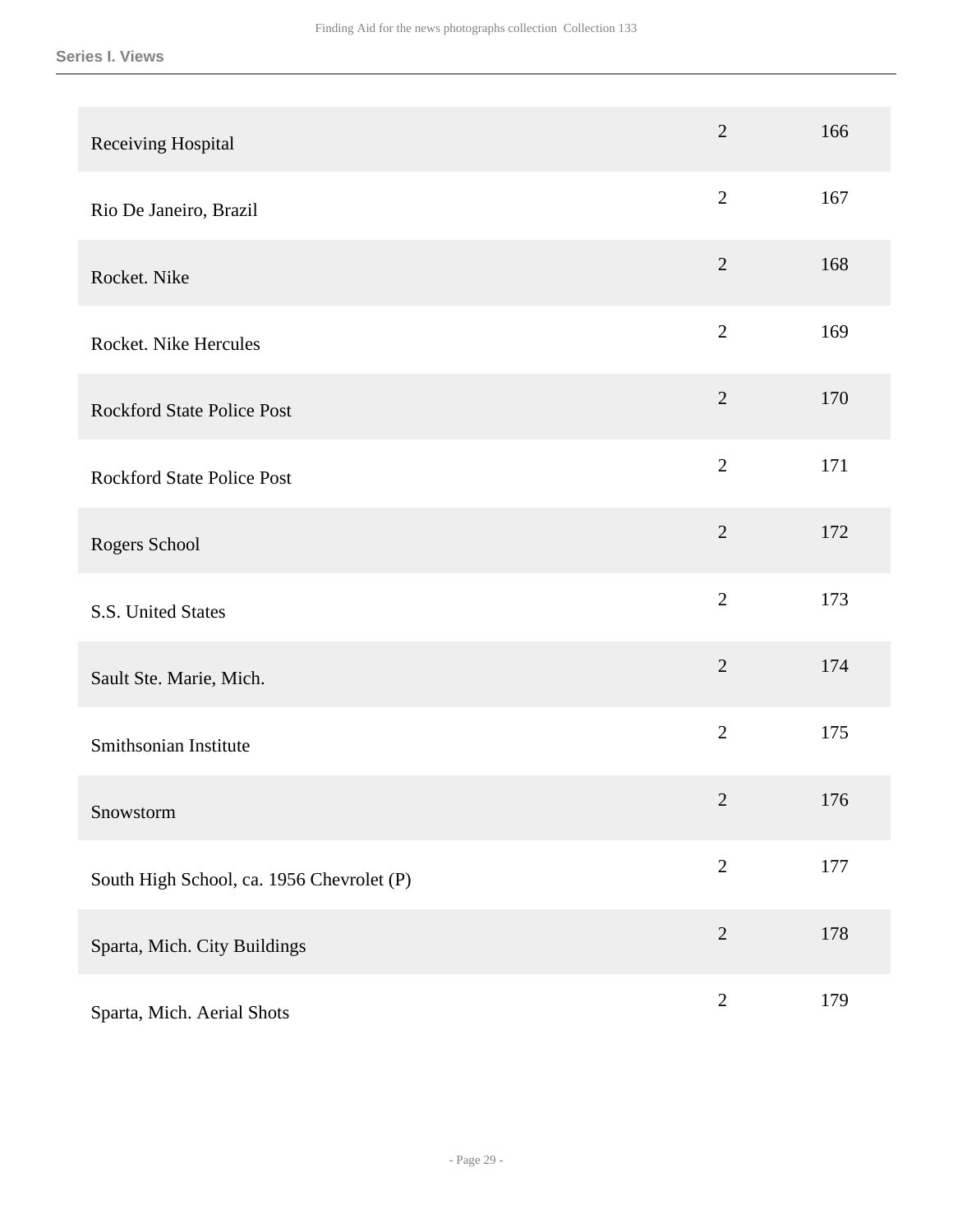| Sputnik                          | $\overline{2}$ | 180 |
|----------------------------------|----------------|-----|
| St. Francis Xavier Church        | $\overline{2}$ | 181 |
| St. Hyacinths Hall               | $\overline{2}$ | 182 |
| St. Lawrence Seaway              | $\overline{2}$ | 183 |
| St. Marks Episcopal Church       | $\overline{2}$ | 184 |
| St. Mary's Hospital              | $\overline{2}$ | 185 |
| St. Mary's Hospital              | $\overline{2}$ | 186 |
| Stadium, Grand Rapids            | $\overline{2}$ | 187 |
| Standale, Mich.                  | $\overline{2}$ | 188 |
| Standish, Mich.                  | $\overline{2}$ | 189 |
| <b>State Department</b>          | $\mathbf{2}$   | 190 |
| <b>Steam Museum</b>              | $\overline{2}$ | 191 |
| Superintendent of Schools Office | $\overline{2}$ | 192 |
| <b>Superior Court</b>            | $\sqrt{2}$     | 193 |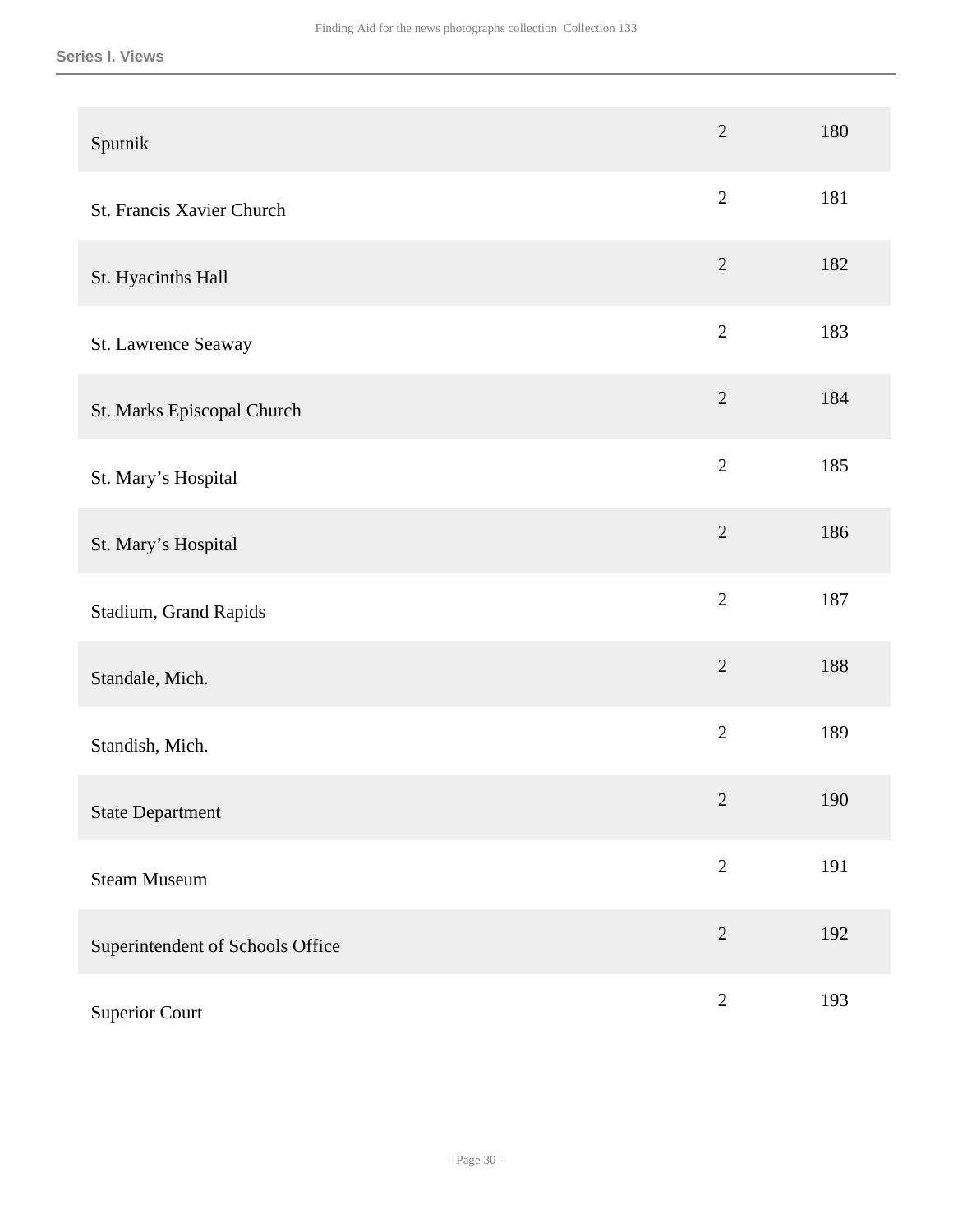| Supreme Court                         | $\overline{2}$ | 194     |
|---------------------------------------|----------------|---------|
| Supreme Court, Michigan               | $\overline{2}$ | 195     |
| Tornado. Visuals                      | $\overline{2}$ | 196     |
| Tornado. Flint, Mich.                 | $\overline{2}$ | 197     |
| Tornado                               | $\overline{2}$ | 198     |
| Tornado                               | $\overline{2}$ | 199     |
| Tornado                               | $\overline{2}$ | 200     |
| Tornado Aftermath. Weidenaar Drawings | $\overline{2}$ | 201     |
| Trinity Men's Church                  | $\overline{2}$ | 202     |
| US#16 Highway                         | $\overline{2}$ | 203     |
| University of Michigan Stadium        | $\sqrt{2}$     | 204     |
| Washington, D.C.                      | $\overline{2}$ | 205     |
| Washington, D.C.                      | $\overline{2}$ | 206     |
| Washington, D.C.                      | $\sqrt{2}$     | $207\,$ |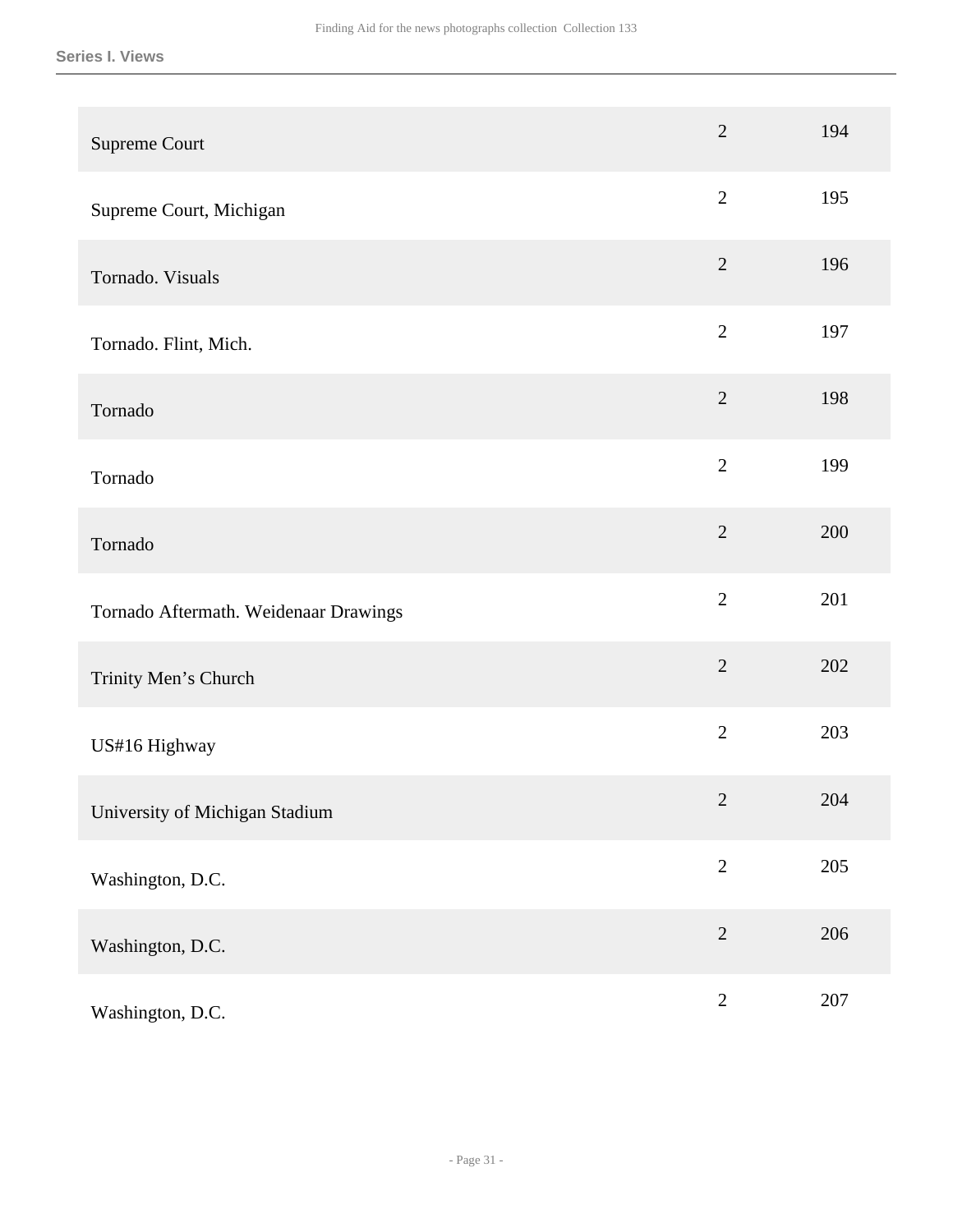<span id="page-31-0"></span>

| Washington, D.C.                  | $\overline{2}$ | 208    |
|-----------------------------------|----------------|--------|
| Washington, D.C.                  | $\overline{2}$ | 209    |
| Washington, D.C.                  | $\overline{2}$ | 210    |
| Washington, D.C.                  | $\overline{2}$ | 211    |
| <b>Waters Building</b>            | $\overline{2}$ | 212    |
| White House                       | $\overline{2}$ | 213    |
|                                   | $\overline{2}$ | 214    |
| Y.M.C.A.                          |                |        |
| <b>Series II. Portrait Photos</b> |                |        |
|                                   | <b>Box</b>     | Folder |
| Paul L. Adams                     | $\mathbf{1}$   | 145    |
| Glen S. Allen, Jr.                | $\mathbf{1}$   | 146    |
| Len Andrus                        | $\mathbf 1$    | 147    |
| <b>Bishop Babcock</b>             | $\mathbf 1$    | 148    |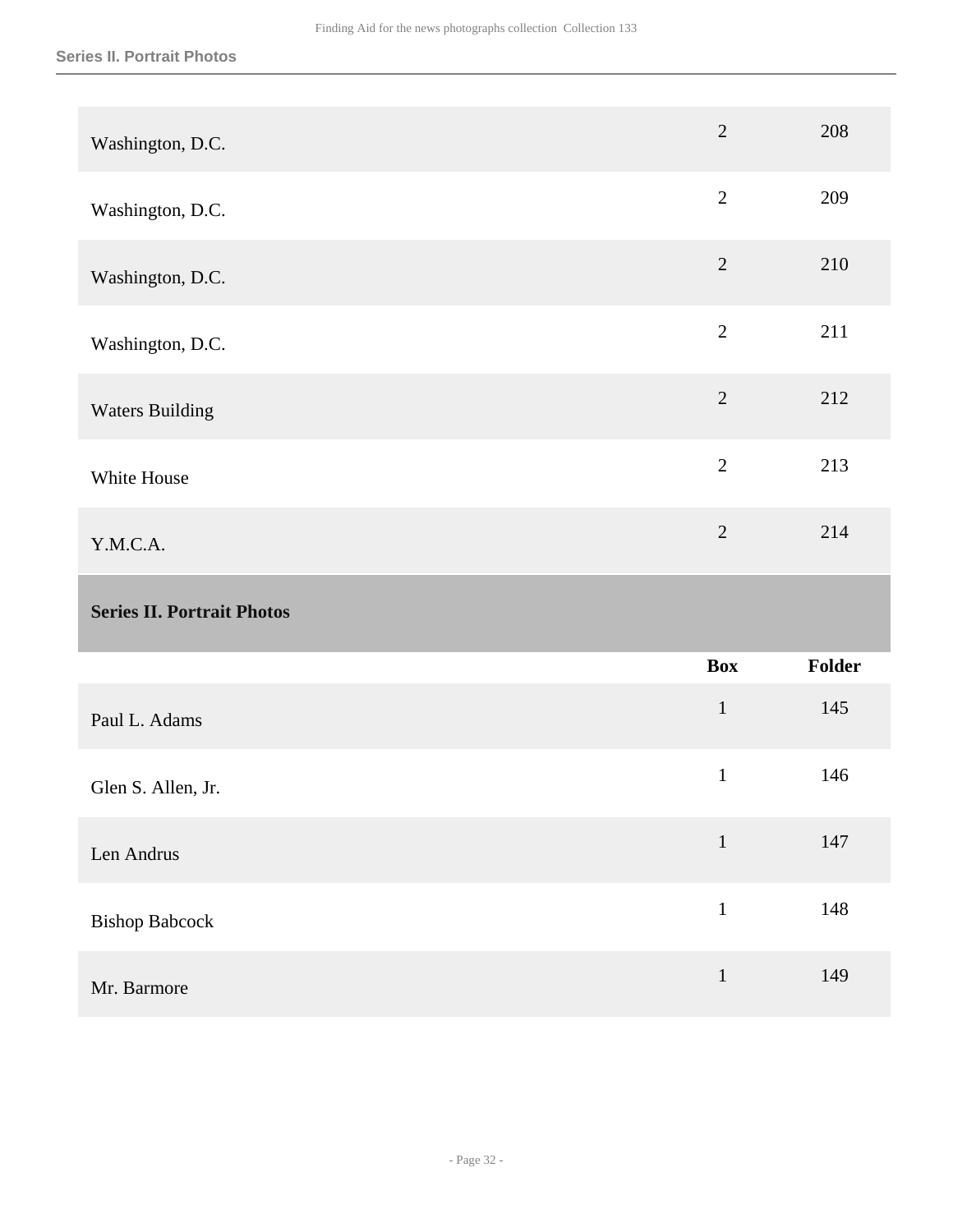| Dr. Barofsky          | $\mathbf{1}$ | 150 |
|-----------------------|--------------|-----|
| <b>Bernard Barto</b>  | $1\,$        | 151 |
| <b>Bernard Barto</b>  | $\mathbf{1}$ | 152 |
| <b>Bernard Barto</b>  | $\mathbf{1}$ | 153 |
| <b>Bernard Barto</b>  | $\mathbf{1}$ | 154 |
| Jesse Baum            | $\mathbf 1$  | 155 |
| George Bean           | $\mathbf{1}$ | 156 |
| <b>Senator Beedle</b> | $\mathbf{1}$ | 157 |
| Rep. Alvin M. Bentley | $\mathbf{1}$ | 158 |
| Rep. Alvin M. Bentley | $\,1\,$      | 159 |
| Benjamin Beukema      | $\mathbf{1}$ | 160 |
| Melvin R. Bissell III | $1\,$        | 162 |
| Robert Blandford      | $\mathbf{1}$ | 163 |
| Robert Blandford      | $\mathbf 1$  | 164 |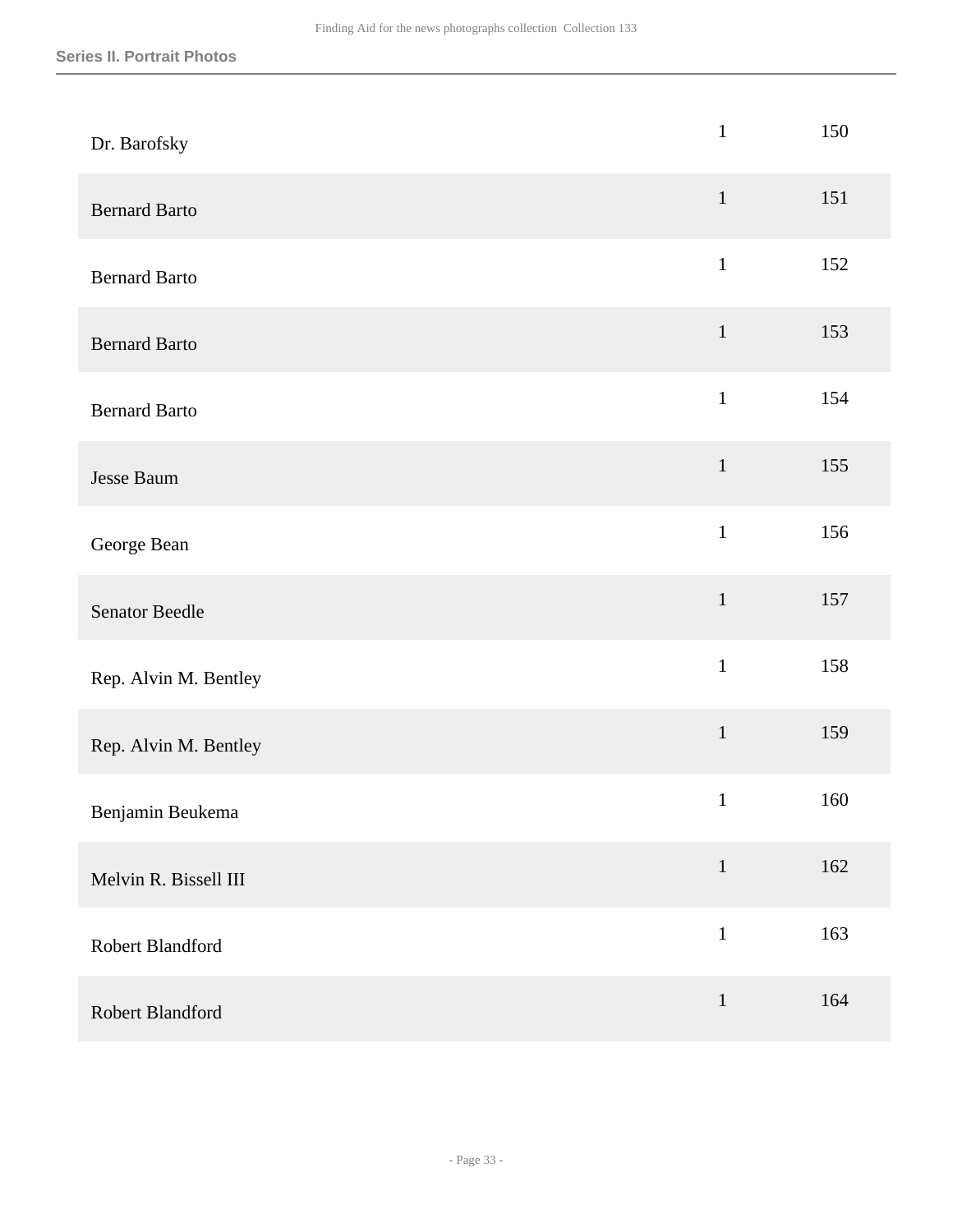| Andrew Bolt            | $\mathbf{1}$ | 165     |
|------------------------|--------------|---------|
| Rep. Willard Boorerman | $\mathbf{1}$ | 166     |
| Mr. Borgman            | $\,1\,$      | 167     |
| Mr. Borgman            | $\mathbf{1}$ | 169     |
| Oscar E. Bowsma        | $\mathbf{1}$ | 169     |
| Dr. Lewis Bozin        | $\mathbf 1$  | 170     |
| Harry Brandau          | $\mathbf{1}$ | 171     |
| Peter Brouwer          | $\,1$        | 172     |
| <b>Basil Brown</b>     | $\mathbf{1}$ | 173     |
| Prentice Brown         | $\,1\,$      | 174     |
| Sanford A. Brown       | $\mathbf 1$  | $175\,$ |
| Sanford A. Brown       | $\mathbf 1$  | 176     |
| Ray Bruggnik           | $\mathbf{1}$ | 177     |
| <b>Edward Brunette</b> | $\mathbf 1$  | 178     |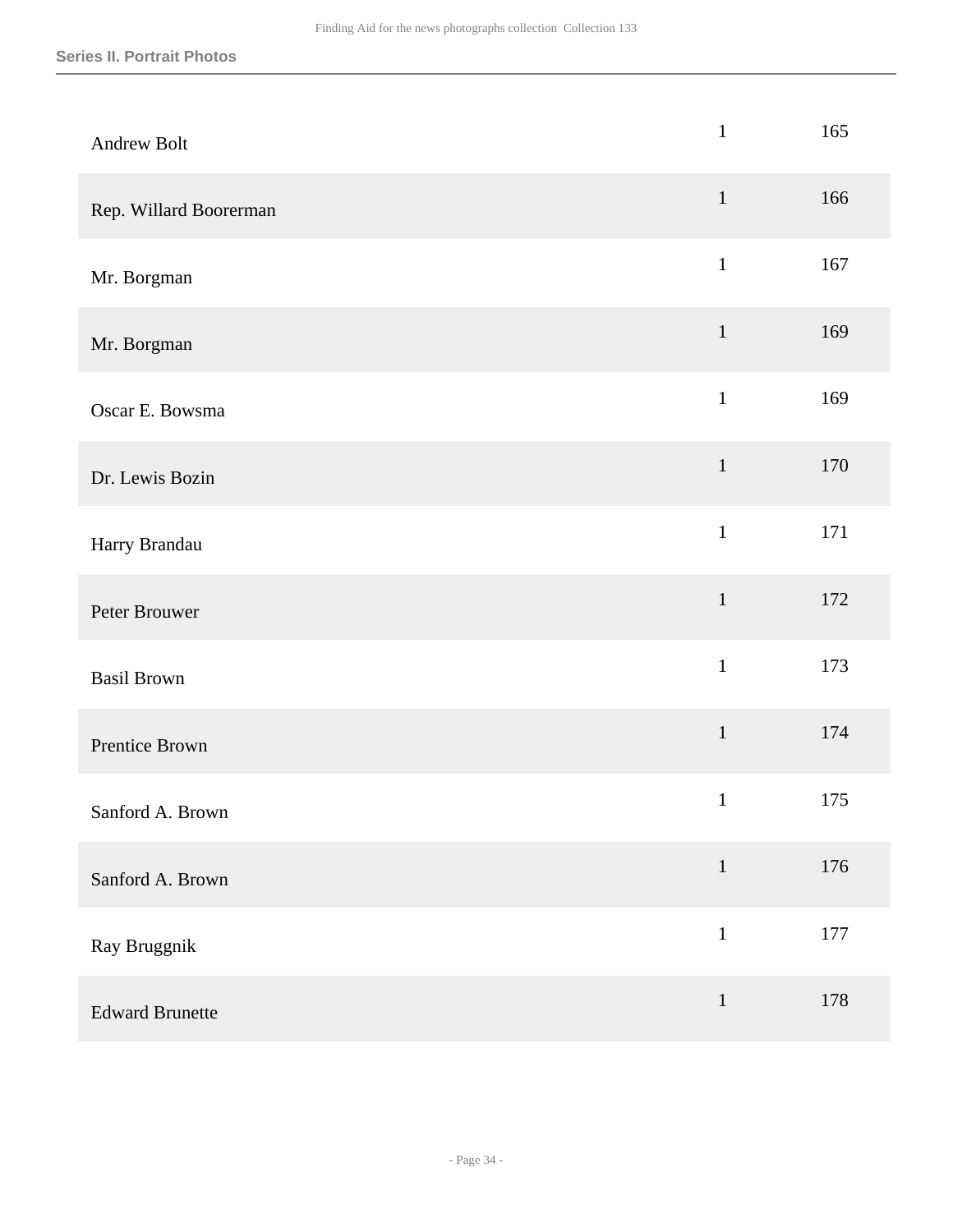| Harry Burns              | $\mathbf{1}$ | 179 |
|--------------------------|--------------|-----|
| Martin D. Buth           | $1\,$        | 180 |
| Tom Campbell             | $\mathbf{1}$ | 181 |
| Roland Carlson           | $\mathbf{1}$ | 182 |
| Gordon Carson            | $\mathbf{1}$ | 183 |
| Lt. Roger B. Chaffee (P) | $\mathbf 1$  | 184 |
| Clifford Christianson    | $\mathbf{1}$ | 185 |
| Lynn Clark               | $\mathbf 1$  | 186 |
| Lynn Clark               | $\mathbf{1}$ | 187 |
| Gen. Lucius Clay         | $\mathbf 1$  | 188 |
| John Collins             | $\mathbf{1}$ | 189 |
| George Cook              | $\mathbf 1$  | 190 |
| George Cook              | $\mathbf 1$  | 191 |
| George Cook              | $\,1\,$      | 192 |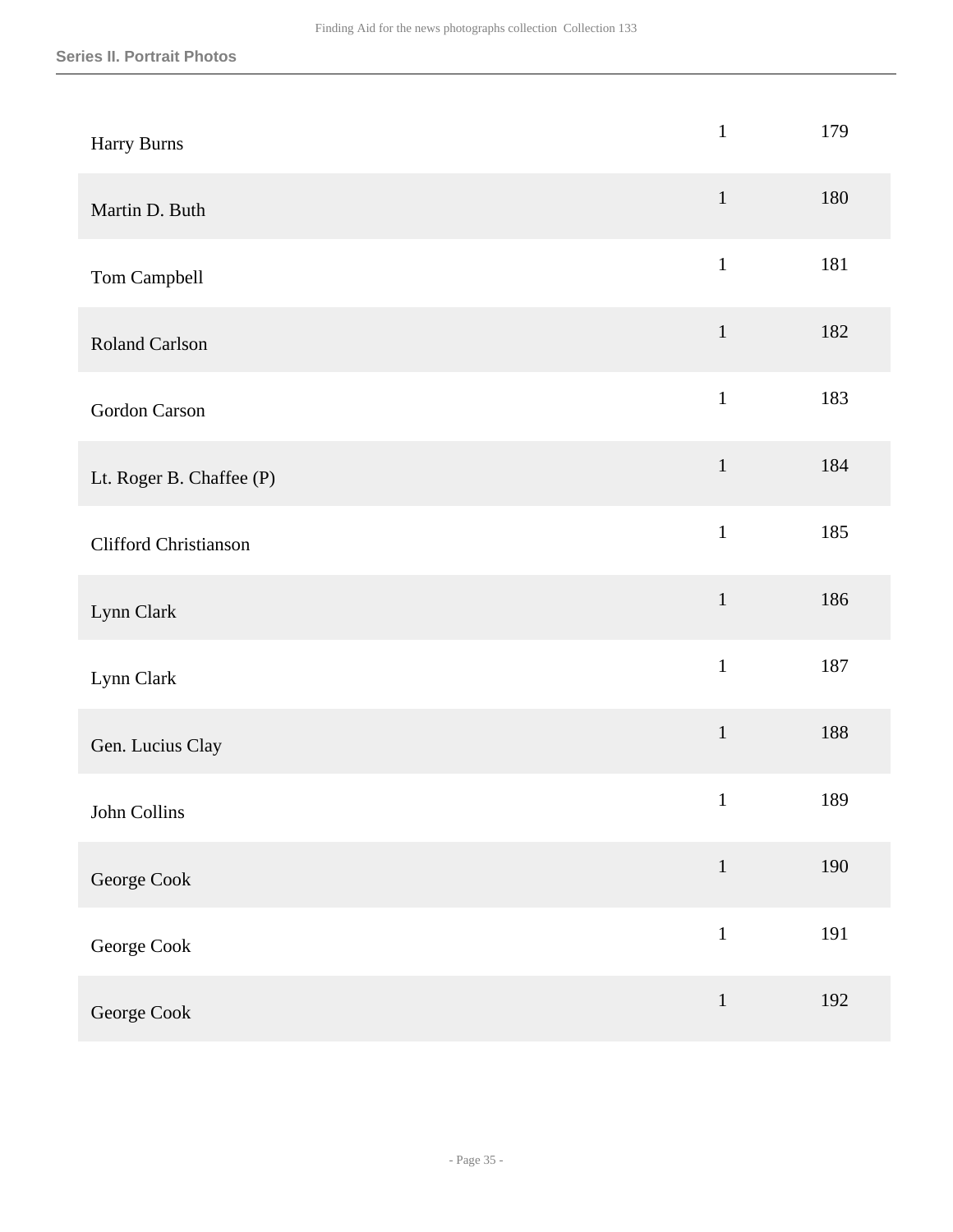| William Dangl        | $\mathbf{1}$ | 193     |
|----------------------|--------------|---------|
| William Dangl        | $\mathbf{1}$ | 194     |
| William Dangl        | $\,1\,$      | 195     |
| Robert J. Danhoff    | $\mathbf{1}$ | 196     |
| George S. Daniels    | $\mathbf{1}$ | 197     |
| Stanley J. Davis     | $\mathbf 1$  | 198     |
| Simon DeBoer         | $\mathbf{1}$ | 199     |
| Lewis DeKorne        | $\,1$        | 200     |
| Mr. DeMaadge         | $\mathbf 1$  | 201     |
| Donald Dilley        | $\mathbf 1$  | 202     |
| Robert Dougan        | $\mathbf{1}$ | $203\,$ |
| Pat Doyle            | $\,1\,$      | 204     |
| Laurin Dunn          | $\mathbf{1}$ | $205\,$ |
| Dwight D. Eisenhower | $\,1\,$      | 206     |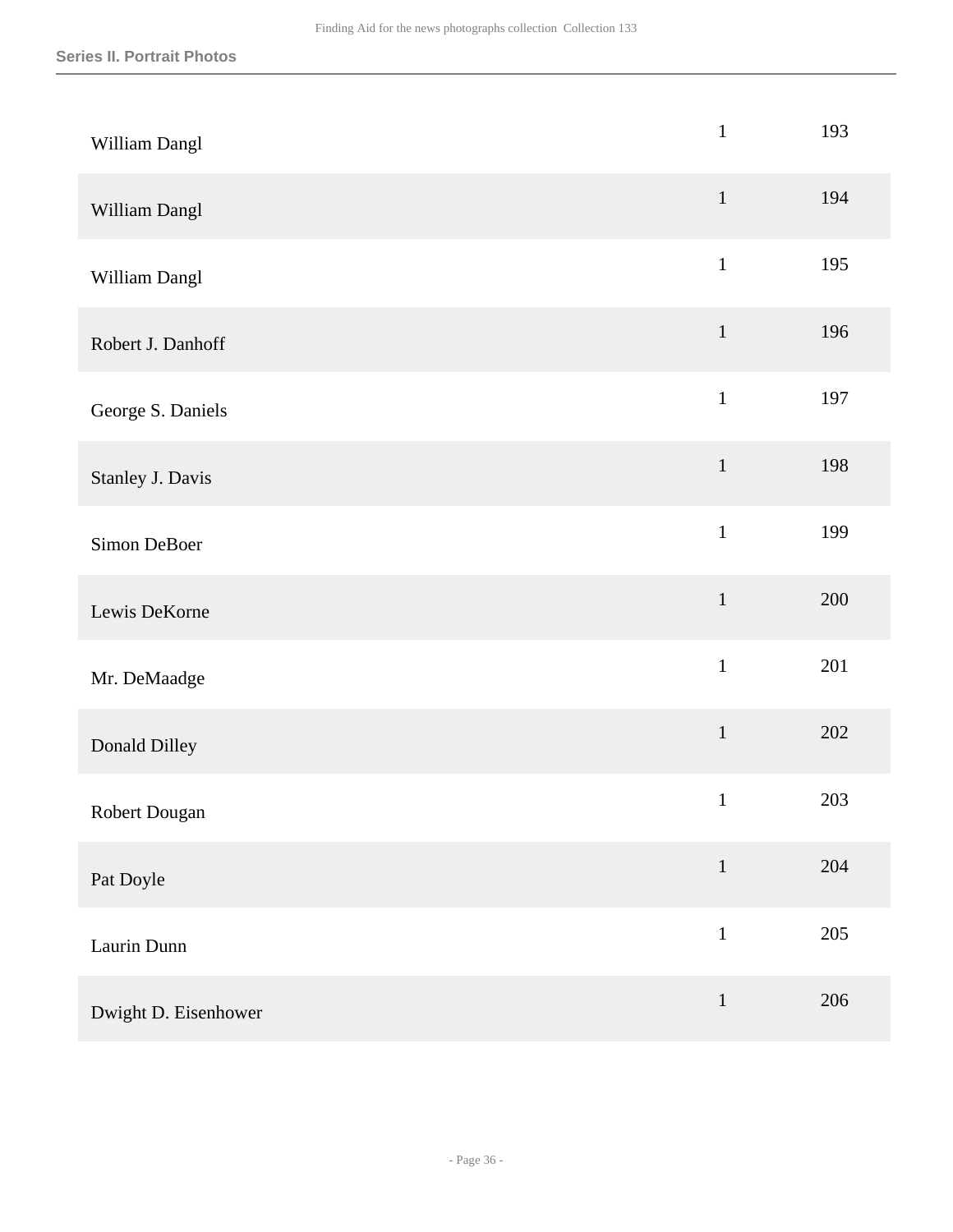| Richard K. Elliott         | $\mathbf{1}$ | 207 |
|----------------------------|--------------|-----|
| Wyn Ettesvoldt             | $\mathbf{1}$ | 208 |
| <b>Spencer Ferris</b>      | $\mathbf{1}$ | 209 |
| Vern L. Fietsorb           | $\mathbf{1}$ | 210 |
| Mr. Finger                 | $\mathbf{1}$ | 211 |
| Donald Fink                | $1\,$        | 212 |
| Edward Frey (1, 6/11/2001) | $\mathbf{1}$ | 213 |
| William J. Garlington      | $\mathbf 1$  | 214 |
| Sen. Clyde Geerlings       | $\mathbf{1}$ | 215 |
| Senator Clyde Geerlings    | $\mathbf 1$  | 216 |
| Lloyd W. Gibbs             | $\mathbf{1}$ | 217 |
| Herbert Goodsma            | $\mathbf{1}$ | 218 |
| <b>Britton Gordon</b>      | $\mathbf{1}$ | 219 |
| Rep. Allison Green         | $\mathbf{1}$ | 220 |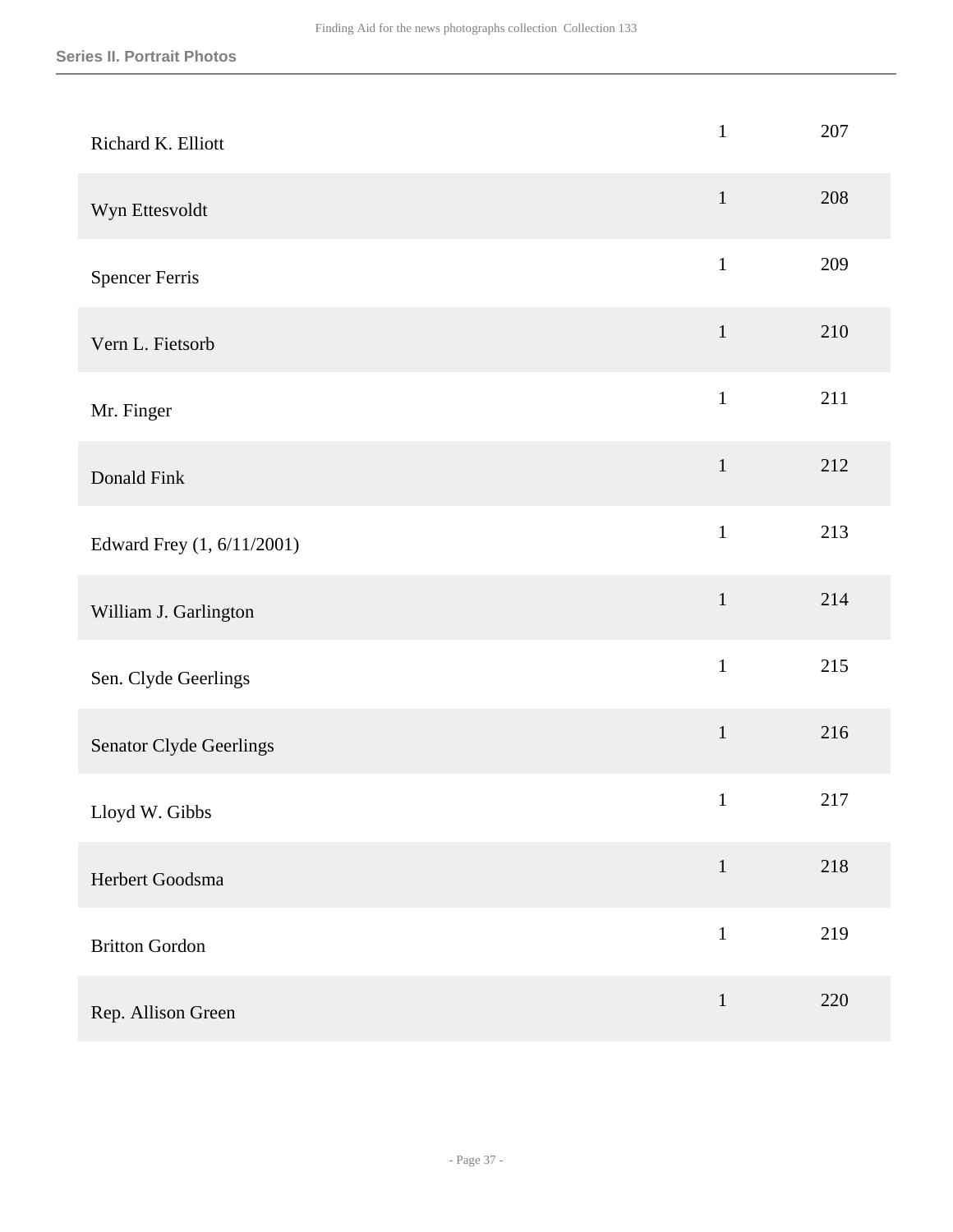| Perry Green         | $\,1$          | 221            |
|---------------------|----------------|----------------|
| Mr. Hallaby         | $\sqrt{2}$     | $\mathbf{1}$   |
| William F. Hanna    | $\sqrt{2}$     | $\overline{2}$ |
| James M. Hare       | $\overline{2}$ | 3              |
| James M. Hare       | $\overline{2}$ | $\overline{4}$ |
| James M. Hard       | $\overline{2}$ | 5              |
| Phillip Hart        | $\overline{2}$ | $\sqrt{6}$     |
| Phillip Hart        | $\overline{2}$ | $\overline{7}$ |
| Phillip Hart        | $\overline{2}$ | $8\,$          |
| Christian Herter    | $\overline{2}$ | 9              |
| Eugene Heugle       | $\sqrt{2}$     | 10             |
| Dr. Albert Heustess | $\overline{2}$ | $11\,$         |
| Dr. Albert Heustess | $\overline{2}$ | 12             |
| John Hoeksema       | $\sqrt{2}$     | 13             |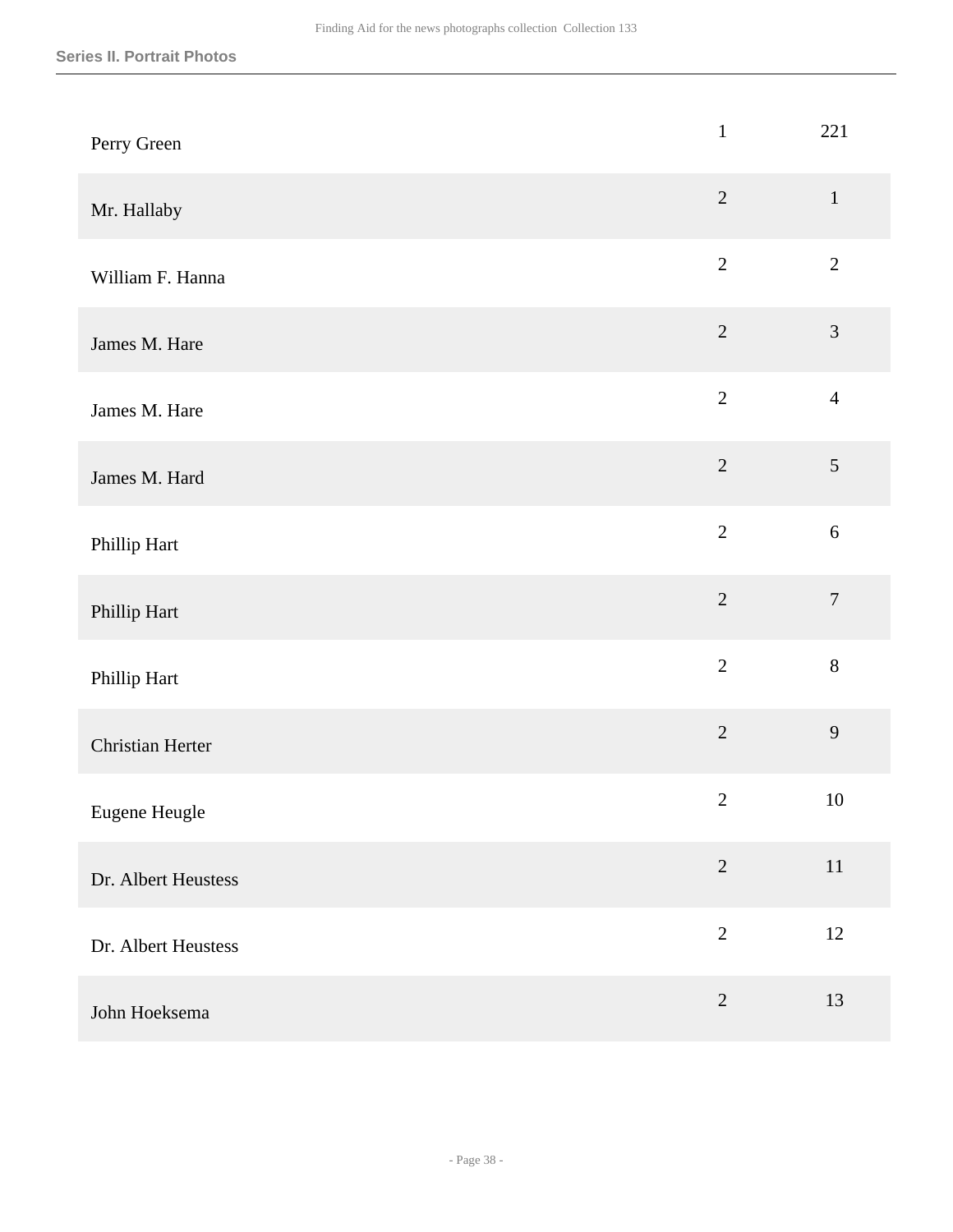| Judge Stuart Hoffius      | $\mathbf{2}$   | 14 |
|---------------------------|----------------|----|
| Judge Stuart Hoffius      | $\sqrt{2}$     | 15 |
| Robert Howlett            | $\overline{2}$ | 16 |
| Senator Edward Hutchinson | $\sqrt{2}$     | 17 |
| Ira Jackson               | $\overline{2}$ | 18 |
| C.W. Jennings             | $\sqrt{2}$     | 19 |
| August Johanson           | $\sqrt{2}$     | 20 |
| William Johnson           | $\overline{2}$ | 21 |
| William Johnson           | $\overline{2}$ | 22 |
| Mr. Kahn                  | $\overline{2}$ | 23 |
| Al Kawell                 | $\mathbf{2}$   | 24 |
| Thomas Kavanaugh          | $\sqrt{2}$     | 25 |
| Thomas Kavanaugh          | $\sqrt{2}$     | 26 |
| Thomas Kavanaugh          | $\sqrt{2}$     | 27 |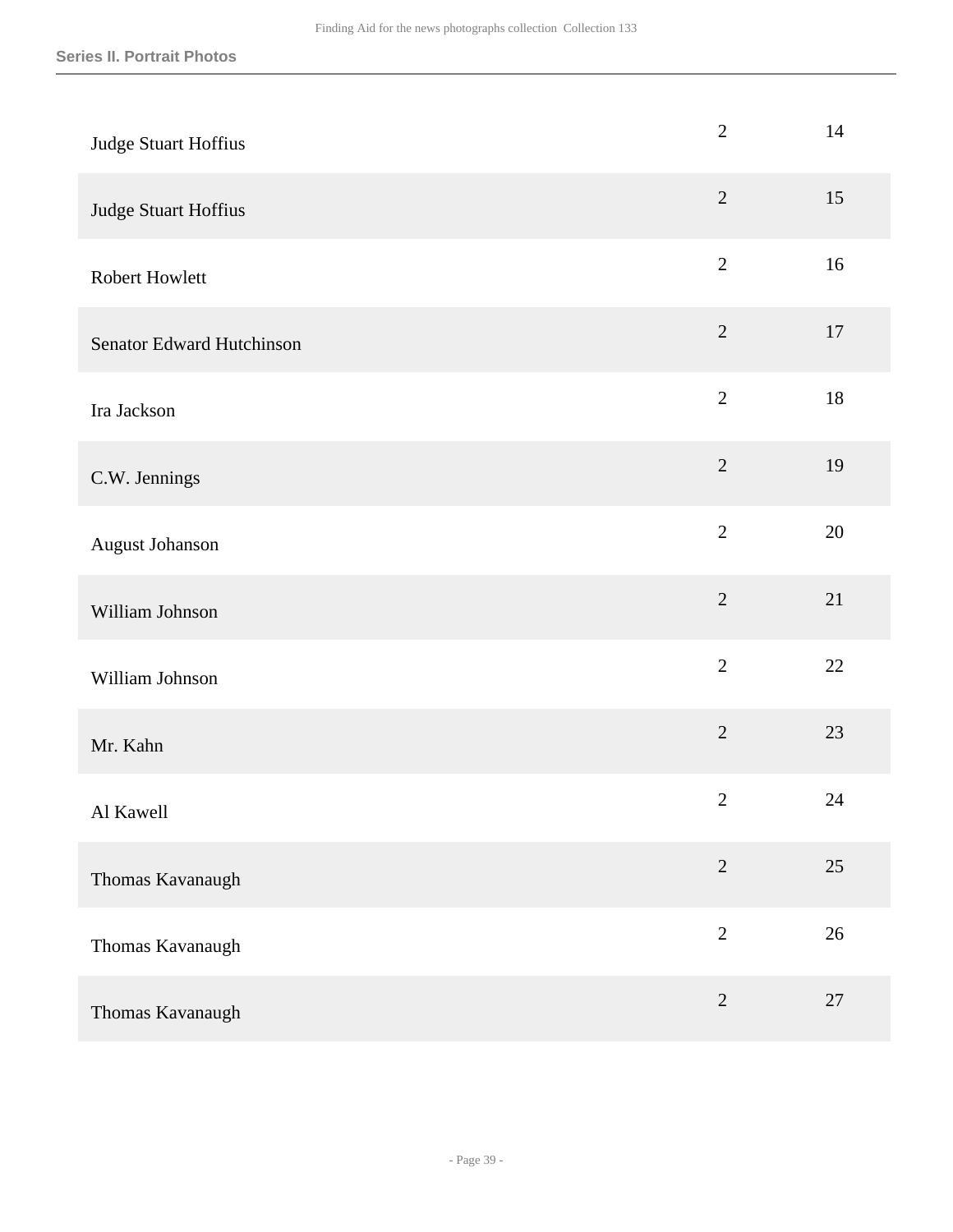| Mrs. Fred L. Keeler   | $\overline{2}$ | 28 |
|-----------------------|----------------|----|
| Frank Kelley          | $\overline{2}$ | 29 |
| Frank Kelley          | $\sqrt{2}$     | 30 |
| Frank Kelley          | $\overline{2}$ | 31 |
| James W. Kelly        | $\overline{2}$ | 32 |
| W. Wallace Kent       | $\overline{2}$ | 33 |
| Kenneth Kerr          | $\overline{2}$ | 34 |
| Kenneth Kerr          | $\overline{2}$ | 35 |
| <b>Rupert Kettle</b>  | $\overline{2}$ | 36 |
| Nikita Khrushchev     | $\overline{2}$ | 37 |
| Lillian Kiel          | $\sqrt{2}$     | 38 |
| R. Stanton Kilpatrick | $\overline{2}$ | 39 |
| R. Stanton Kilpatrick | $\overline{2}$ | 40 |
| <b>Burt Kleeves</b>   | $\sqrt{2}$     | 41 |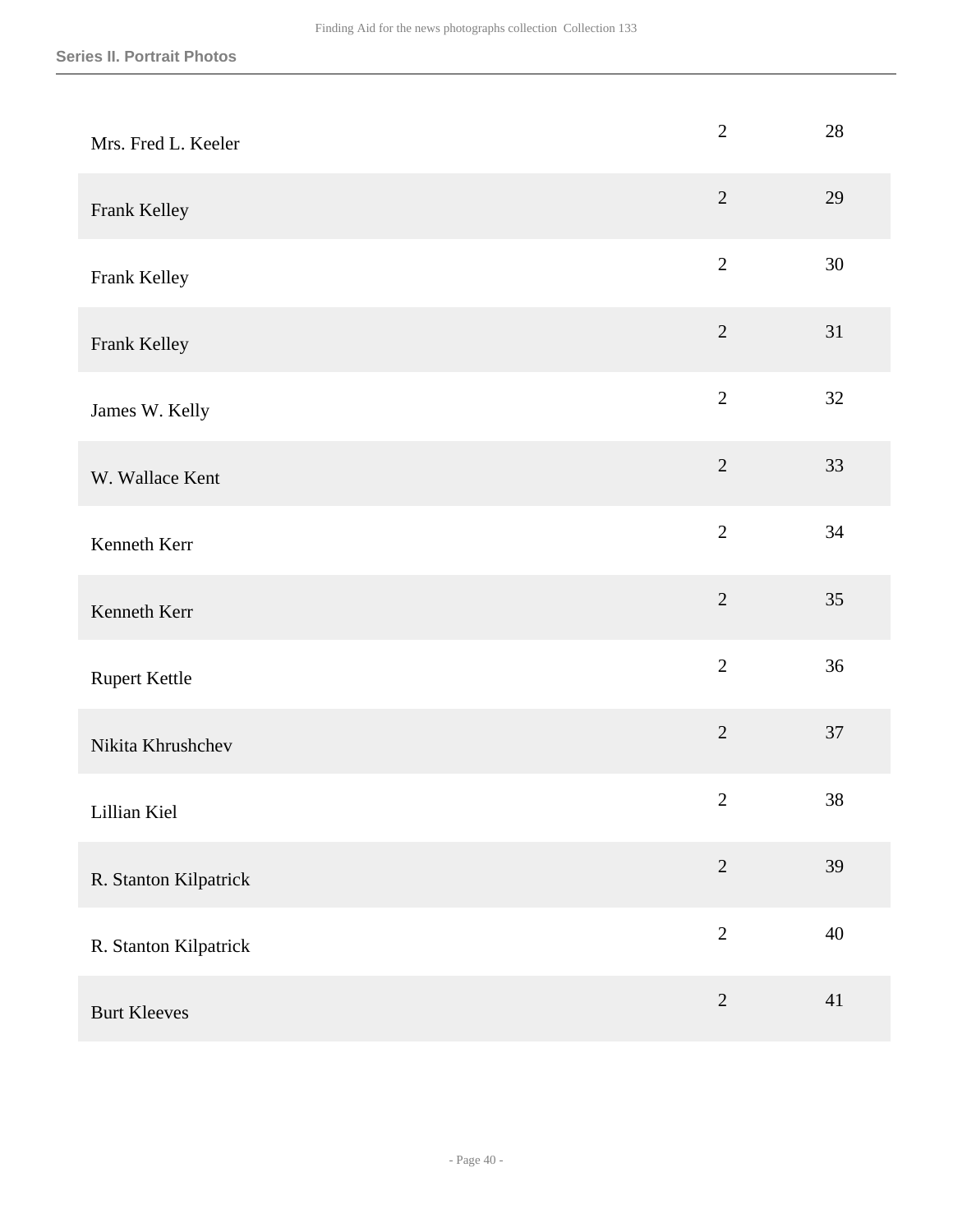| <b>Burt Kleeves</b>  | $\mathbf{2}$   | 42 |
|----------------------|----------------|----|
| A. Robert Kleiner    | $\overline{2}$ | 43 |
| Earl R. Knutson      | $\overline{2}$ | 44 |
| Donald Kolestead     | $\overline{2}$ | 45 |
| Robert Kolter        | $\overline{2}$ | 46 |
| Jacob J. Kosten      | $\overline{2}$ | 47 |
| Henry Koster         | $\overline{2}$ | 48 |
| Rep. Joseph Kowalski | $\overline{2}$ | 49 |
| Ed Leestma           | $\overline{2}$ | 50 |
| Harold Lehman        | $\overline{2}$ | 51 |
| T. John Lesinski     | $\overline{2}$ | 52 |
| John T. Letts        | $\overline{2}$ | 53 |
| John T. Letts        | $\overline{2}$ | 54 |
| Alfontzo Lewis       | $\sqrt{2}$     | 55 |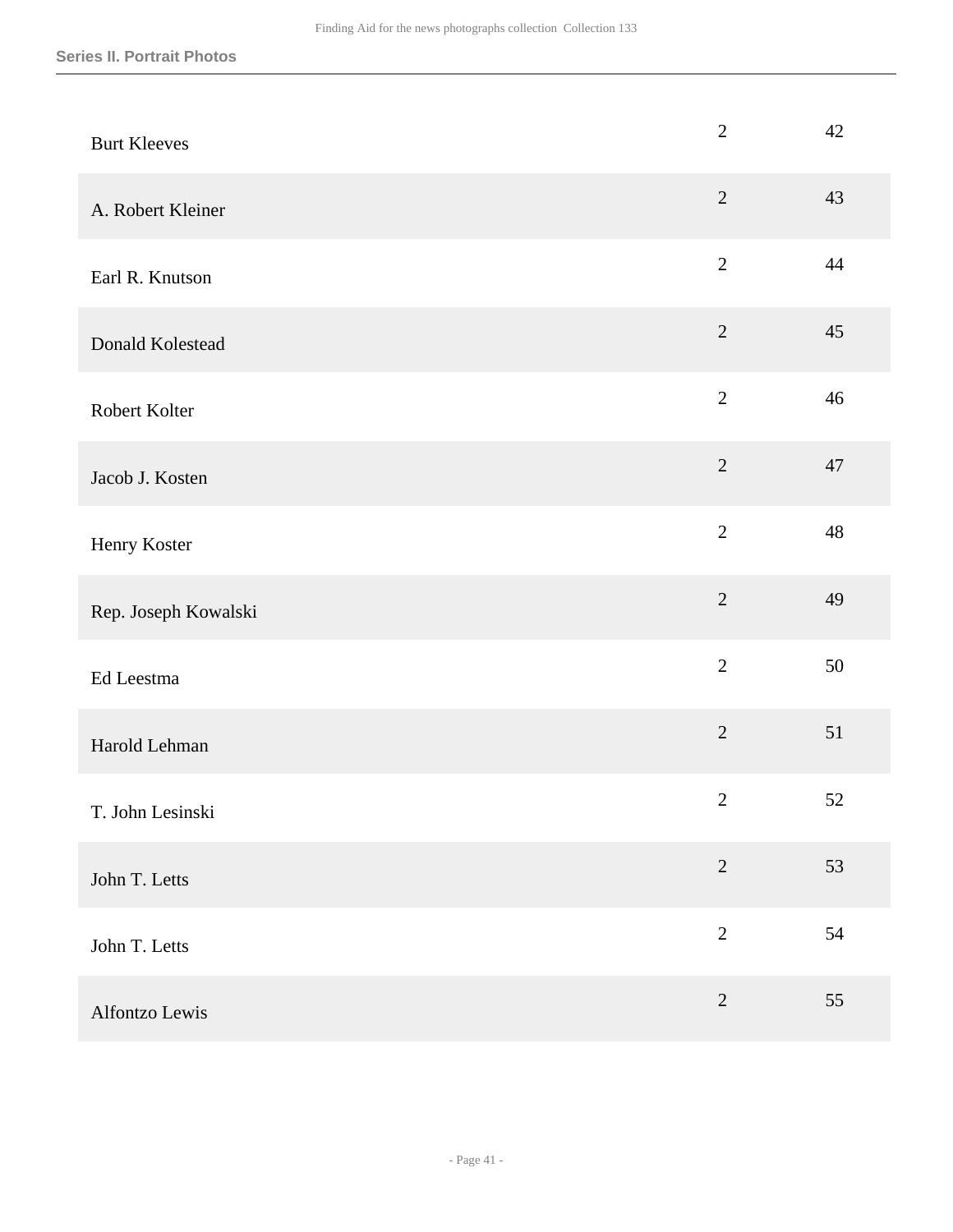| James MacInnernie       | $\overline{2}$ | 56 |
|-------------------------|----------------|----|
| James MacInnernic       | $\overline{2}$ | 57 |
| John Mackie             | $\overline{2}$ | 58 |
| John Mackie             | $\overline{2}$ | 59 |
| Mrs. Dorothy Mann       | $\overline{2}$ | 60 |
| W.J. Marey              | $\overline{2}$ | 61 |
| J. Raymond Mathews      | $\overline{2}$ | 62 |
| Mr. McConeel            | $\overline{2}$ | 63 |
| Alex McFayden           | $\overline{2}$ | 64 |
| Judge Lewis D. McGregor | $\overline{2}$ | 65 |
| Orlan McMillam          | $\overline{2}$ | 66 |
| Ricardo Meana           | $\sqrt{2}$     | 67 |
| Adrian Meyers           | $\overline{2}$ | 68 |
| <b>Adrian Meyers</b>    | $\sqrt{2}$     | 69 |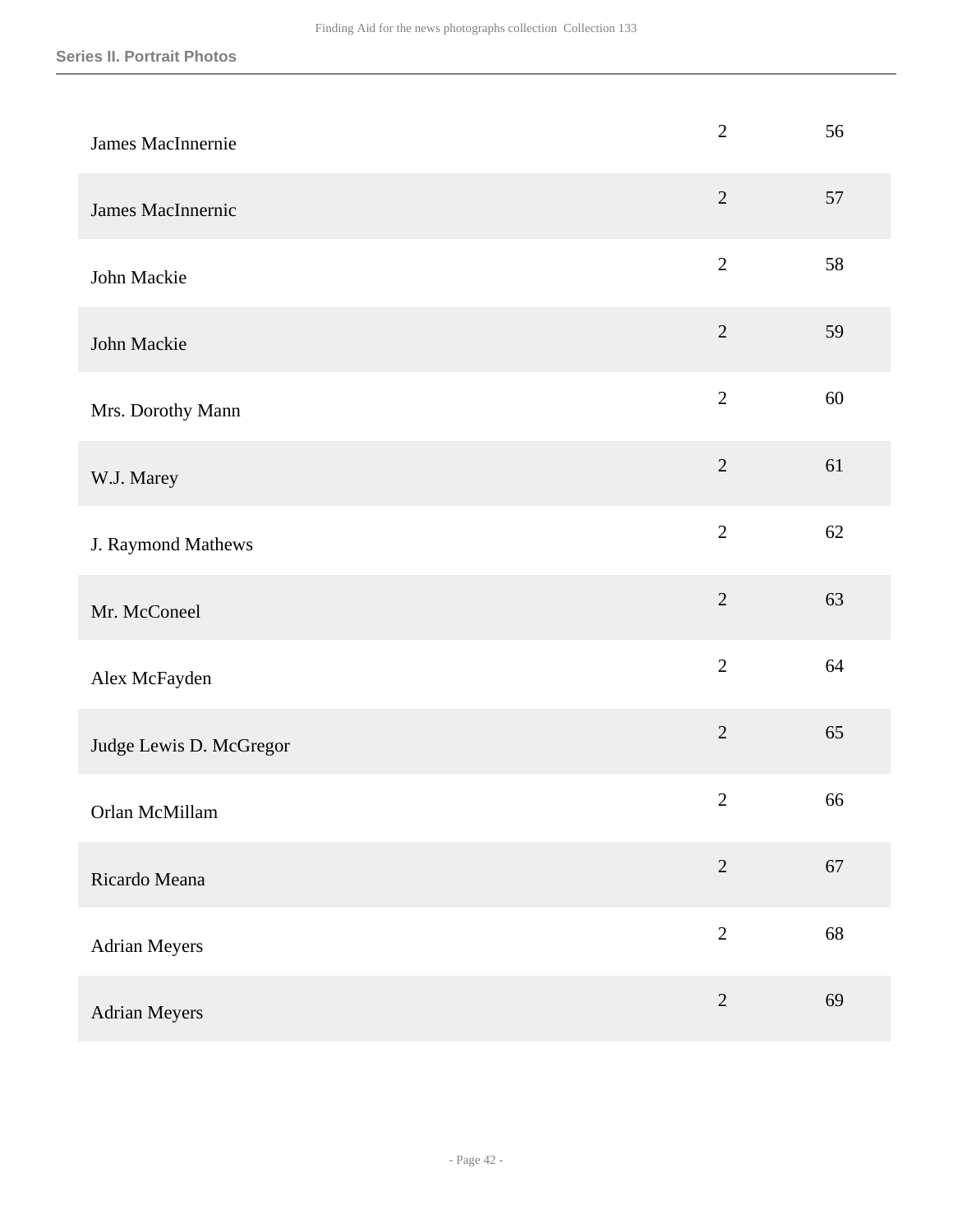| James Miller          | $\overline{2}$ | 70     |
|-----------------------|----------------|--------|
| Lewis Miriani         | $\sqrt{2}$     | $71\,$ |
| Jim Mol               | $\sqrt{2}$     | $72\,$ |
| Joseph Mol            | $\overline{2}$ | 73     |
| <b>Carlton Morris</b> | $\sqrt{2}$     | 74     |
| Jim Mudge             | $\overline{2}$ | 75     |
| Mr. Mulford           | $\overline{2}$ | 76     |
| Haskell Nichols       | $\sqrt{2}$     | $77\,$ |
| <b>Stanley Novak</b>  | $\overline{2}$ | 78     |
| John Nunnley          | $\overline{2}$ | 79     |
| Donald Oaks           | $\sqrt{2}$     | $80\,$ |
| <b>Wallace Obets</b>  | $\sqrt{2}$     | $81\,$ |
| Mr. O'Brien           | $\overline{2}$ | 82     |
| Vincent Occipinti     | $\sqrt{2}$     | 83     |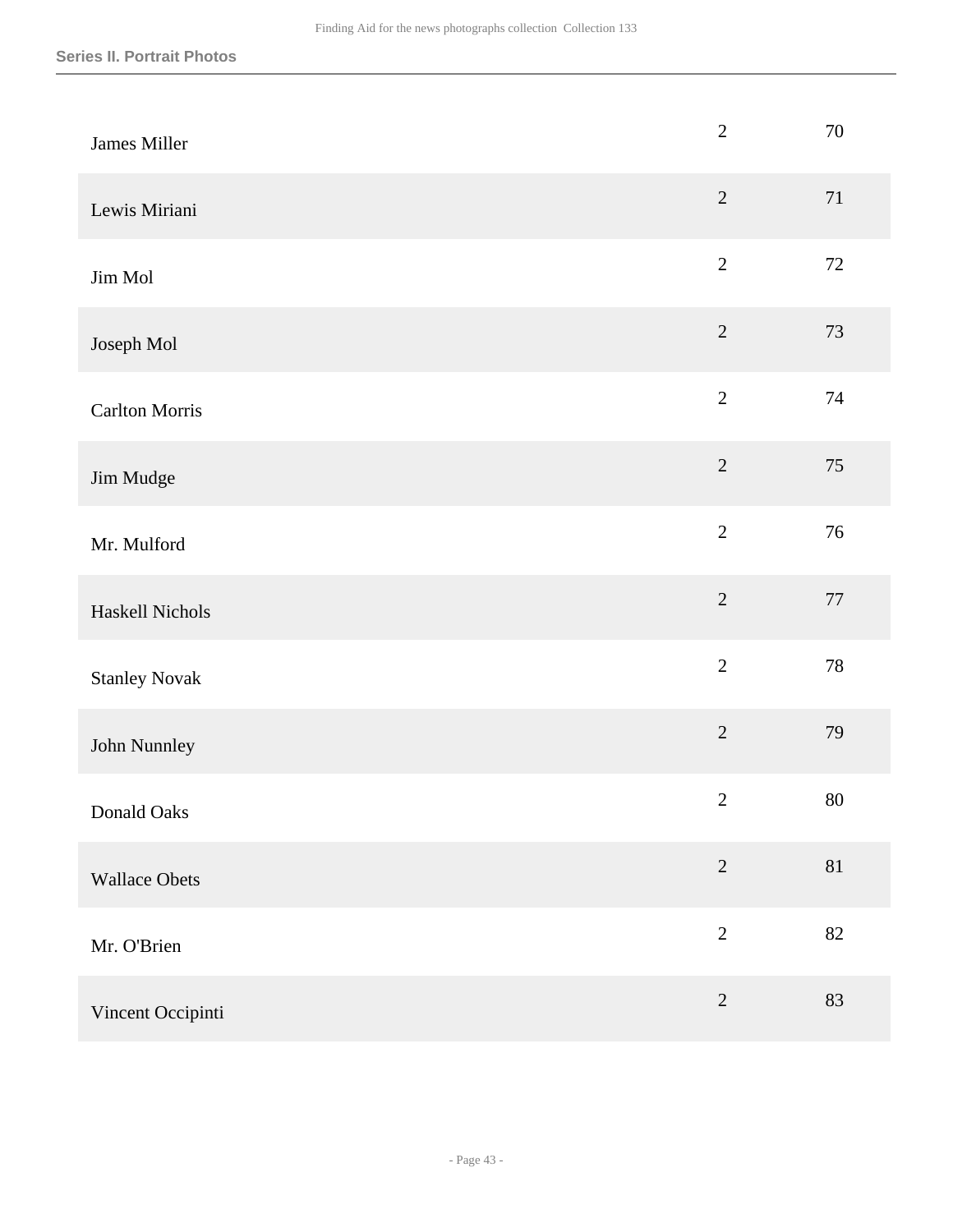| Michael D. O'Hara                 | $\mathbf{2}$   | 84 |
|-----------------------------------|----------------|----|
| Michael D. O'Hara                 | $\sqrt{2}$     | 85 |
| Don O'Keefe                       | $\overline{2}$ | 86 |
| Rep. Fred Olsen                   | $\overline{2}$ | 87 |
| H. Wayne Parker                   | $\overline{2}$ | 88 |
| H. Wayne Parker                   | $\overline{2}$ | 89 |
| <b>Ronald Parsons</b>             | $\overline{2}$ | 90 |
| Norman Philleo                    | $\sqrt{2}$     | 91 |
| Paul Phillips (P 92A 3/2000)      | $\overline{2}$ | 92 |
| Arnold Pigorsh                    | $\overline{2}$ | 93 |
| Arnold Pigorsh                    | $\sqrt{2}$     | 94 |
| W. Wilberforce Plummer (P 3/2000) | $\mathbf{1}$   | 95 |
| <b>Elmer Porter</b>               | $\mathbf{1}$   | 96 |
| Robert E. Poulin                  | $\mathbf 1$    | 97 |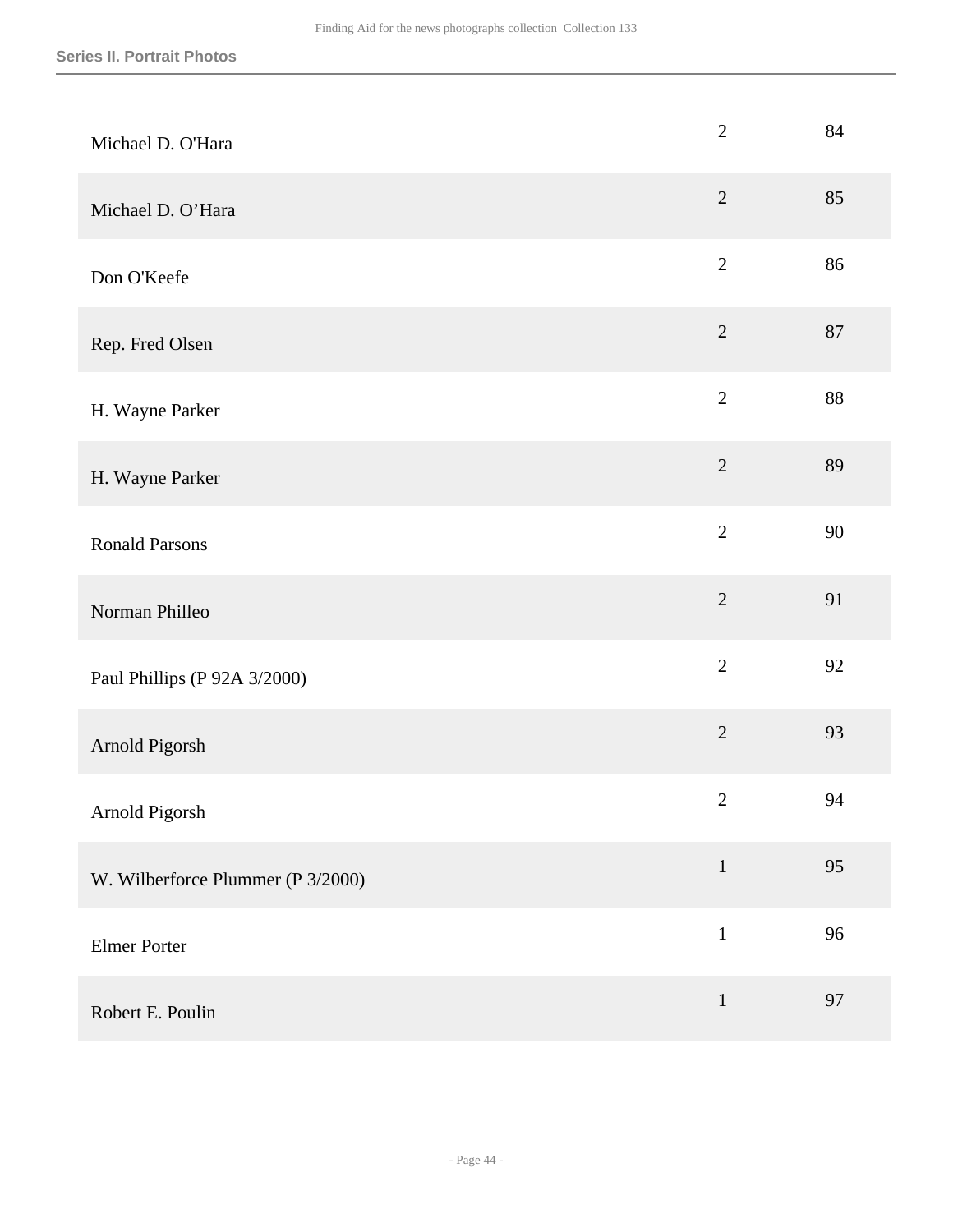| <b>Charles Prescott</b> | $\mathbf{1}$ | 98      |
|-------------------------|--------------|---------|
| Dr. W.B. Protho         | $1\,$        | 99      |
| Phillip Rahol           | $\,1$        | 100     |
| W. Reamon               | $\mathbf{1}$ | 101     |
| Clarence A. Reid        | $\mathbf{1}$ | 102     |
| Al Ripstra              | $1\,$        | 103     |
| E.J. Robinette          | $\mathbf{1}$ | 104     |
| Ken Robinson            | $\mathbf 1$  | 105     |
| William Roh             | $\mathbf{1}$ | 106     |
| William Roh             | $\,1\,$      | $107\,$ |
| William Roh             | $\mathbf{1}$ | $108\,$ |
| George Romney           | $\mathbf 1$  | 109     |
| Stanley Rozychi         | $\mathbf{1}$ | $110\,$ |
| Lt. Commander Salisbury | $\,1\,$      | $111\,$ |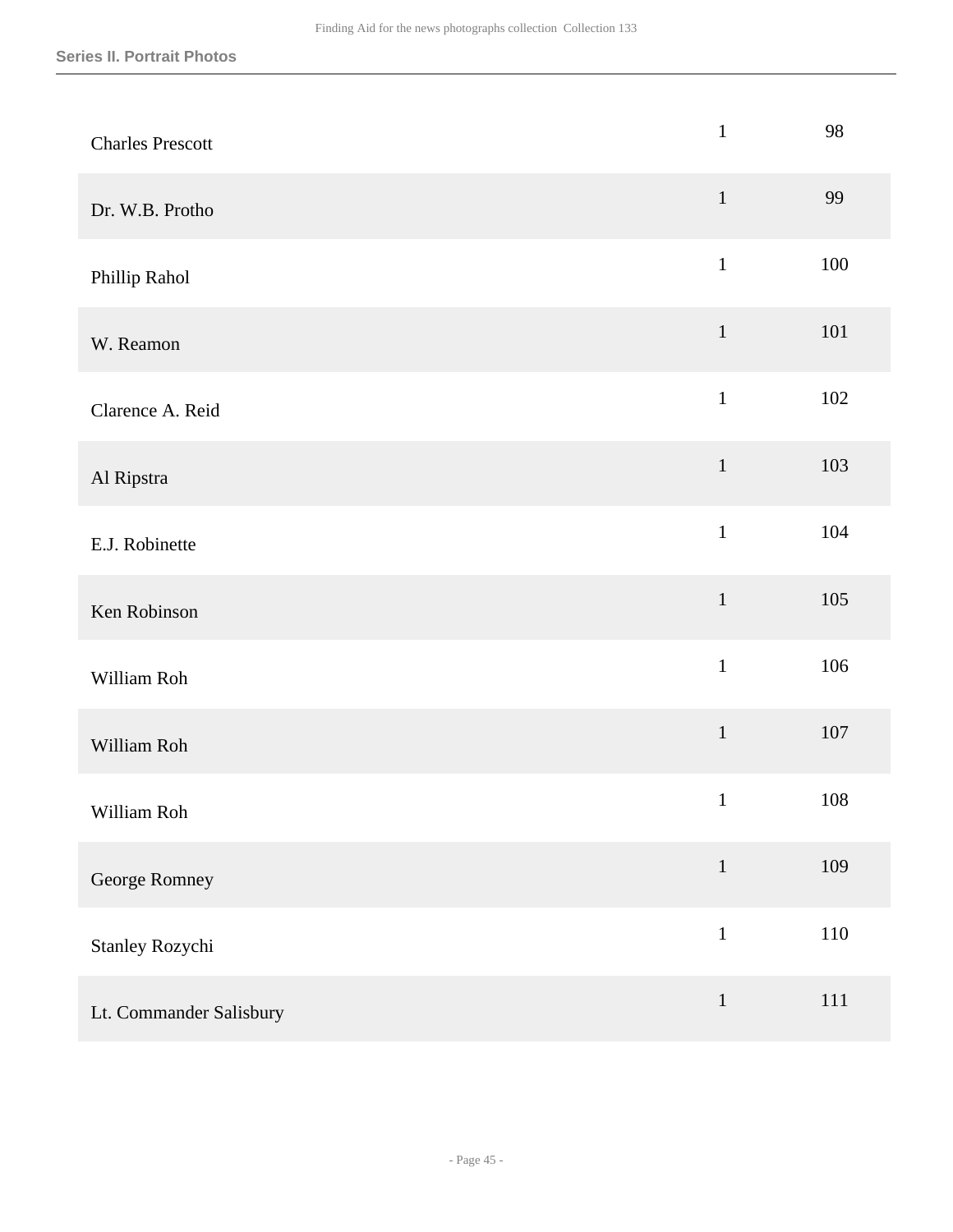| George Sallade        | $\mathbf{1}$ | 112 |
|-----------------------|--------------|-----|
| Elton Sampson         | $1\,$        | 113 |
| Harold Samualson      | $\mathbf 1$  | 114 |
| Theodore Sauris       | $\mathbf{1}$ | 115 |
| <b>Frank Schulte</b>  | $\mathbf 1$  | 116 |
| Judge Fred Searl      | $\mathbf 1$  | 117 |
| Judge Fred Searl      | $\mathbf{1}$ | 118 |
| William L. Seidman    | $\,1$        | 119 |
| <b>Jack Severance</b> | $\mathbf{1}$ | 120 |
| Thomas Shelby         | $\mathbf 1$  | 121 |
| Sinclair Shippey      | $\mathbf{1}$ | 122 |
| Louis Simhouser       | $\mathbf{1}$ | 123 |
| Cecil Simmons         | $\mathbf 1$  | 124 |
| Mike Skaff            | $\,1\,$      | 125 |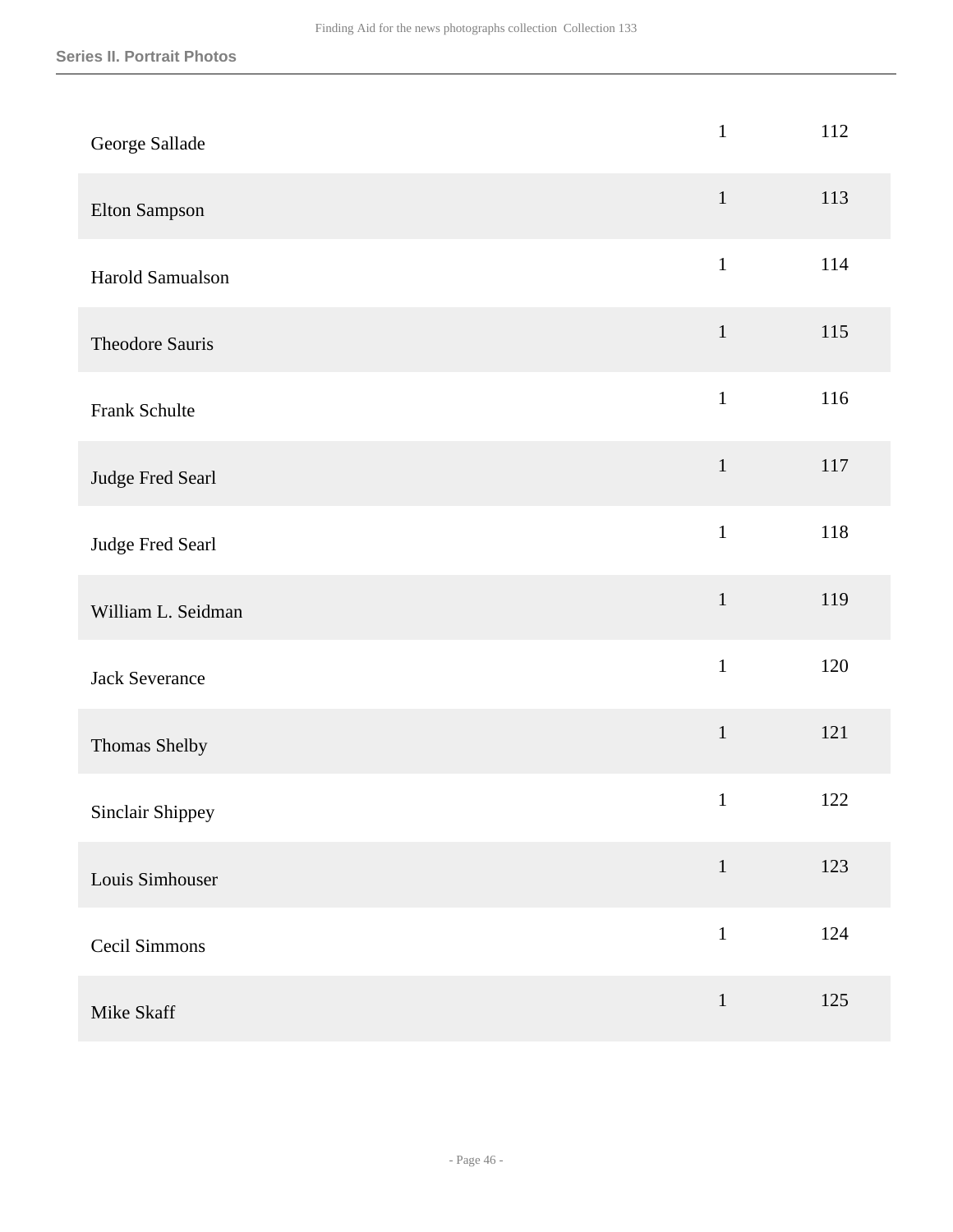| <b>Bernard Smith</b> | $\mathbf{1}$   | 126 |
|----------------------|----------------|-----|
| Francis Smith        | $\,1$          | 127 |
| Raymond Smith        | $\,1$          | 128 |
| Raymond Smith        | $\mathbf{1}$   | 129 |
| Judge Dale Souter    | $\mathbf{1}$   | 130 |
| Judge Dale Souter    | $\mathbf 1$    | 131 |
| Don V. Souter        | $\mathbf{1}$   | 132 |
| Tom Stafford         | $\mathbf 1$    | 133 |
| Judge Raymond Starr  | $\overline{2}$ | 134 |
| Judge Raymond Start  | $\overline{2}$ | 135 |
| <b>Floyd Stevens</b> | $\mathbf{2}$   | 136 |
| <b>Floyd Stevens</b> | $\overline{2}$ | 137 |
| Floyd Stevens        | $\overline{2}$ | 138 |
| Norman O. Stockmeyer | $\sqrt{2}$     | 139 |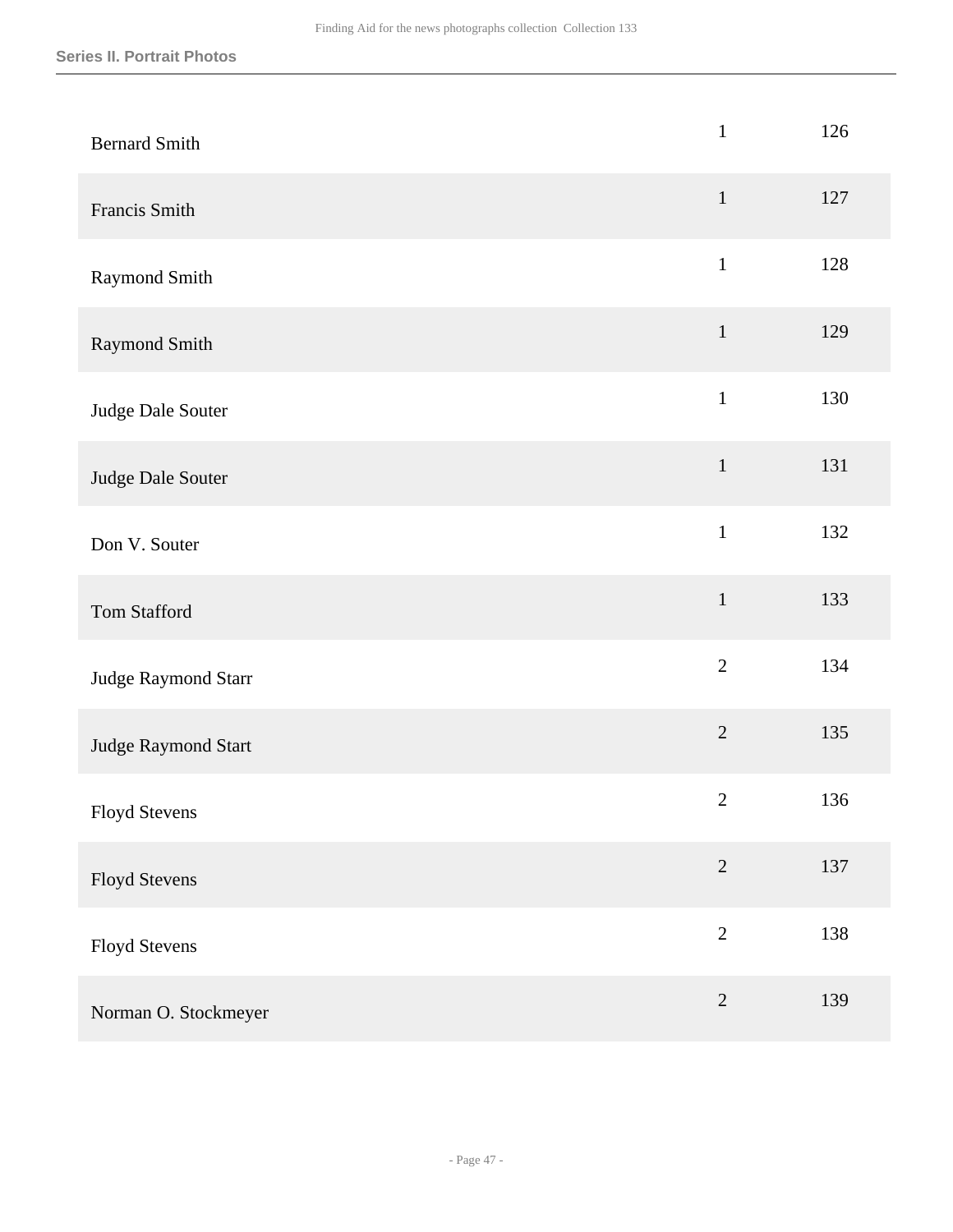| <b>Edward Stockton</b>           | $\overline{2}$ | 140 |
|----------------------------------|----------------|-----|
| <b>Howard Stoddard</b>           | $\sqrt{2}$     | 141 |
| A. Dale Stoppels                 | $\overline{2}$ | 142 |
| A. Dale Stoppels                 | $\overline{2}$ | 143 |
| Paul Strawhecker                 | $\overline{2}$ | 144 |
| Robert Sullivan                  | $\overline{2}$ | 145 |
| John B. Swainson                 | $\overline{2}$ | 146 |
| John B. Swainson                 | $\sqrt{2}$     | 147 |
| Joe Sypnieweski                  | $\overline{2}$ | 148 |
| People. Unidentified             | $\overline{2}$ | 149 |
| People. Unidentified, Candidates | $\mathbf{2}$   | 150 |
| People. Unidentified, Candidates | $\overline{2}$ | 151 |
| People. Unidentified, Candidates | $\overline{2}$ | 152 |
| John Visser                      | $\sqrt{2}$     | 153 |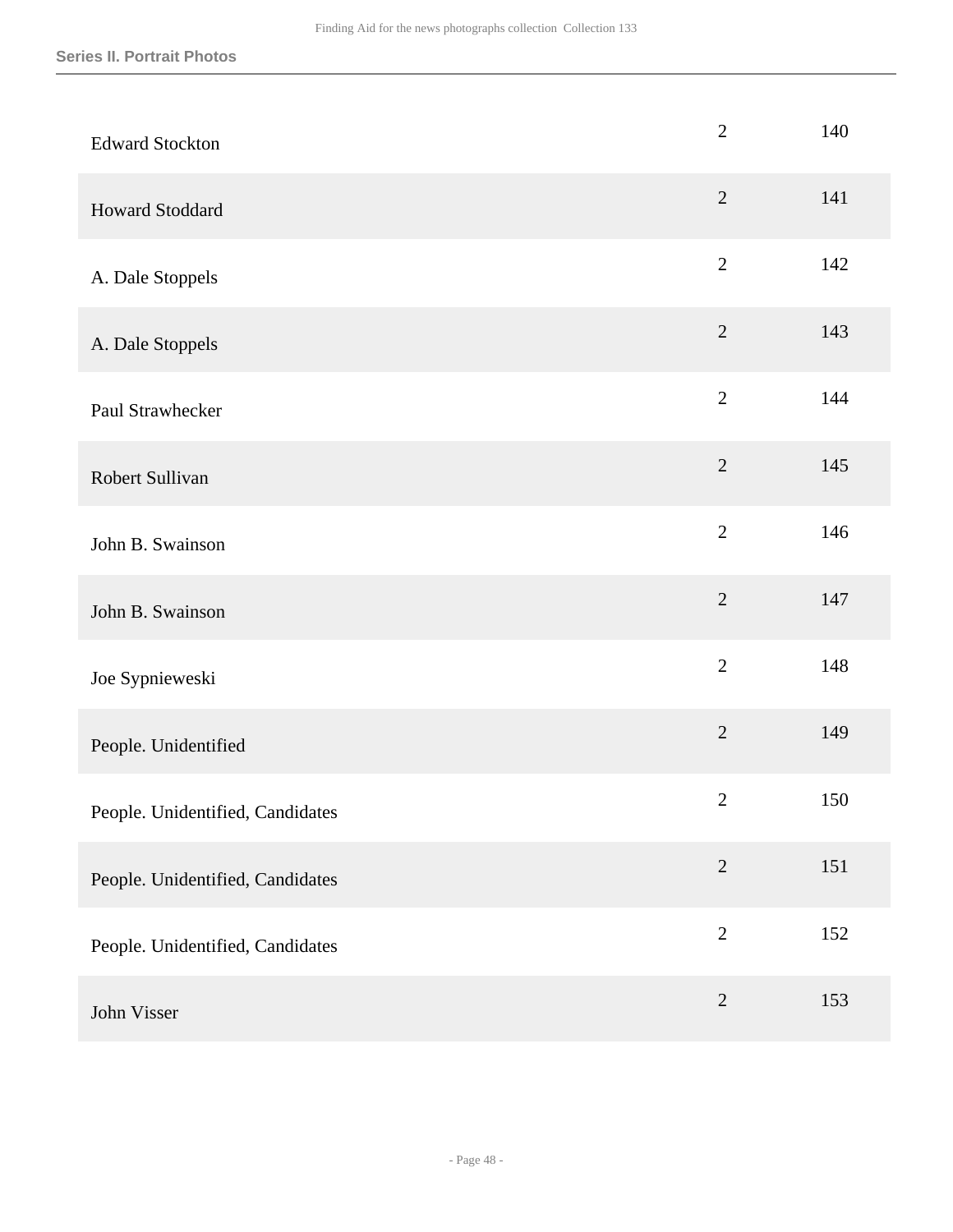<span id="page-48-0"></span>

| Tom Walsh                                   | $\overline{2}$ | 154           |
|---------------------------------------------|----------------|---------------|
| Ruth Weber                                  | $\overline{2}$ | 155           |
| Thomas J. Wheniry                           | $\overline{2}$ | 156           |
| Milton Zaagman                              | $\overline{2}$ | 157           |
| <b>Series III. Maps</b>                     |                |               |
|                                             | <b>Box</b>     | <b>Folder</b> |
| Map. Caribbean                              | $\mathbf{1}$   | 100           |
| Map. Central America                        | $\mathbf{1}$   | 101           |
| Map. Dominican Republic and Haiti           | $\mathbf{1}$   | 102           |
| Map. Europe/Russian Missile Bases           | $\mathbf{1}$   | 103           |
| Map. Germany. East and West                 | $\mathbf{1}$   | 104           |
| Map. Grand Rapids                           | $\mathbf{1}$   | 105           |
| Map. Grand Rapids Streets                   | $\mathbf 1$    | 106           |
| Map. Grand Rapids and Surrounding Townships | $\mathbf{1}$   | 107           |